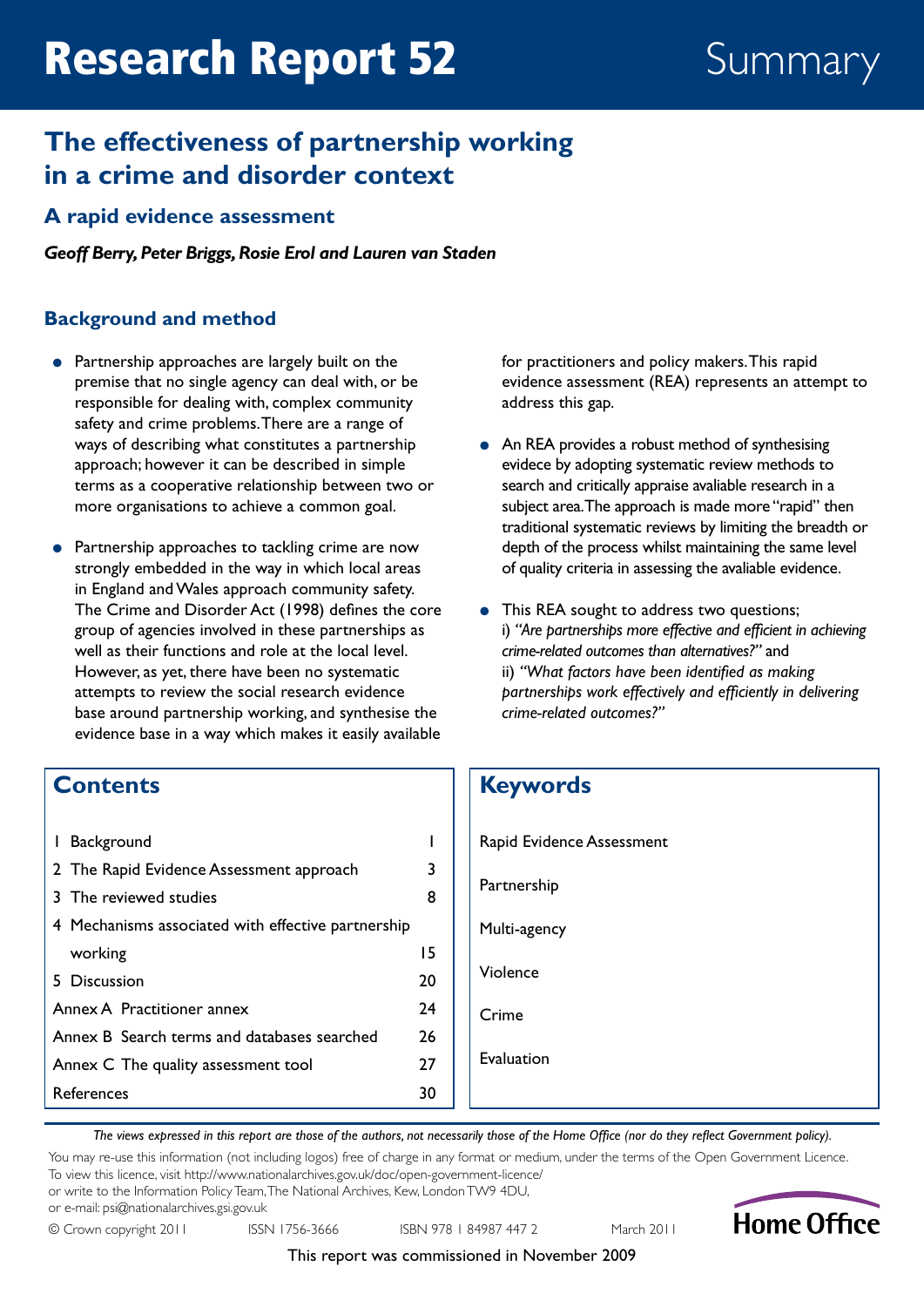- The search strategy involved searching abstracts, titles and key words of twelve electronic databases, plus hand searches of a number of print sources. The REA focused on published UK and international studies in the English language.
- The initial database searches identified 6.312 citations and from these, an "on-screen" review of the abstracts identified 217 papers which appeared relevant to the research questions. Studies were assessed independently through a "double-blind" scoring process. Of the 217 papers reviewed only nine papers met the required stringent quality criteria of Maryland Scale (MS) of Scientific Method Level 3 or 4; these formed the basis of the detailed review. All had partnership working as an integral element of how they have tackled crime. All of the evaluations were undertaken in the US between 2001 and 2009. Three of the studies evaluated multisite, multi-outcome initiatives across cities in the US.

#### **Main findings**

● The main focus of the studies identified through this review was violent crime. In most cases the partnership element of the interventions reviewed focused on joining up the provision of services to a target group in order to achieve specific crime related outcomes

(e.g. reduction in gang crime). The initiatives themselves comprised prevention or deterrence activities, enhanced service provision or, in many instances, a combination of approaches determined by the local problem which had been identified through targeted analysis.

- The catalyst for partnership working was either the identification of a known problem (often by those not directly responsible for delivering the intervention) and the provision of funding to address that problem, or, the identification of a problem by partner agencies in which mutual benefit in tackling this was identified.
- The table below summarises the findings of the studies included in this review. The nature and type of partnerships evaluated varied; in most cases the nature of the partnership was determined by local circumstances.
- Of the five methodologically stronger studies (MS level 4), two recorded positive significant impacts as a result of the interventions undertaken: one focused on reducing serious violence across seven sites (McGarrell *et al.*, 2009) and the other on changing perceptions of fear of crime in a shopping centre (Jim *et al.*, 2006). Cahill *et al.* (2008) found mixed results in their study of an initiative implemented in four US cities to target

|                         |      |                                                                                  | Findings: positive significant<br>impact demonstrated by |
|-------------------------|------|----------------------------------------------------------------------------------|----------------------------------------------------------|
| <b>Author</b>           | Date | Focus of initiative                                                              | evaluation                                               |
| MS Level 4 Studies      |      |                                                                                  |                                                          |
| Cahill<br>Multi-site    | 2008 | Reduction in youth gang crime and violence                                       | Mixed                                                    |
| Jim                     | 2006 | Reduction in crime problems and perceptions of fear in<br>shopping centre        | $\overline{\mathcal{L}}$                                 |
| McGarrell<br>Multi-site | 2009 | Reduction in gun crime                                                           | ✓                                                        |
| Turner et al.           | 2002 | Reduction in offender recidivism                                                 | $X$ (No demonstrable impact)                             |
| Winterfield et al.      | 2006 | Provision of services to serious and violent offenders<br>on release from prison | $X$ (Positive, not significant<br>impact)                |
| MS Level 3 Studies      |      |                                                                                  |                                                          |
| Scott                   | 2002 | Reduction in recidivism of first time violent offenders                          | $\checkmark$                                             |
| Roehl<br>Multi-site     | 2005 | Reduction and prevention of violent crime                                        | Mixed                                                    |
| Kostelac                | 2004 | Reduction in violent crime in targeted areas of Phoenix $\sqrt{\phantom{a}}$     |                                                          |
| Whetstone               | 2001 | Pilot of coordinated domestic violence response team                             | ✓                                                        |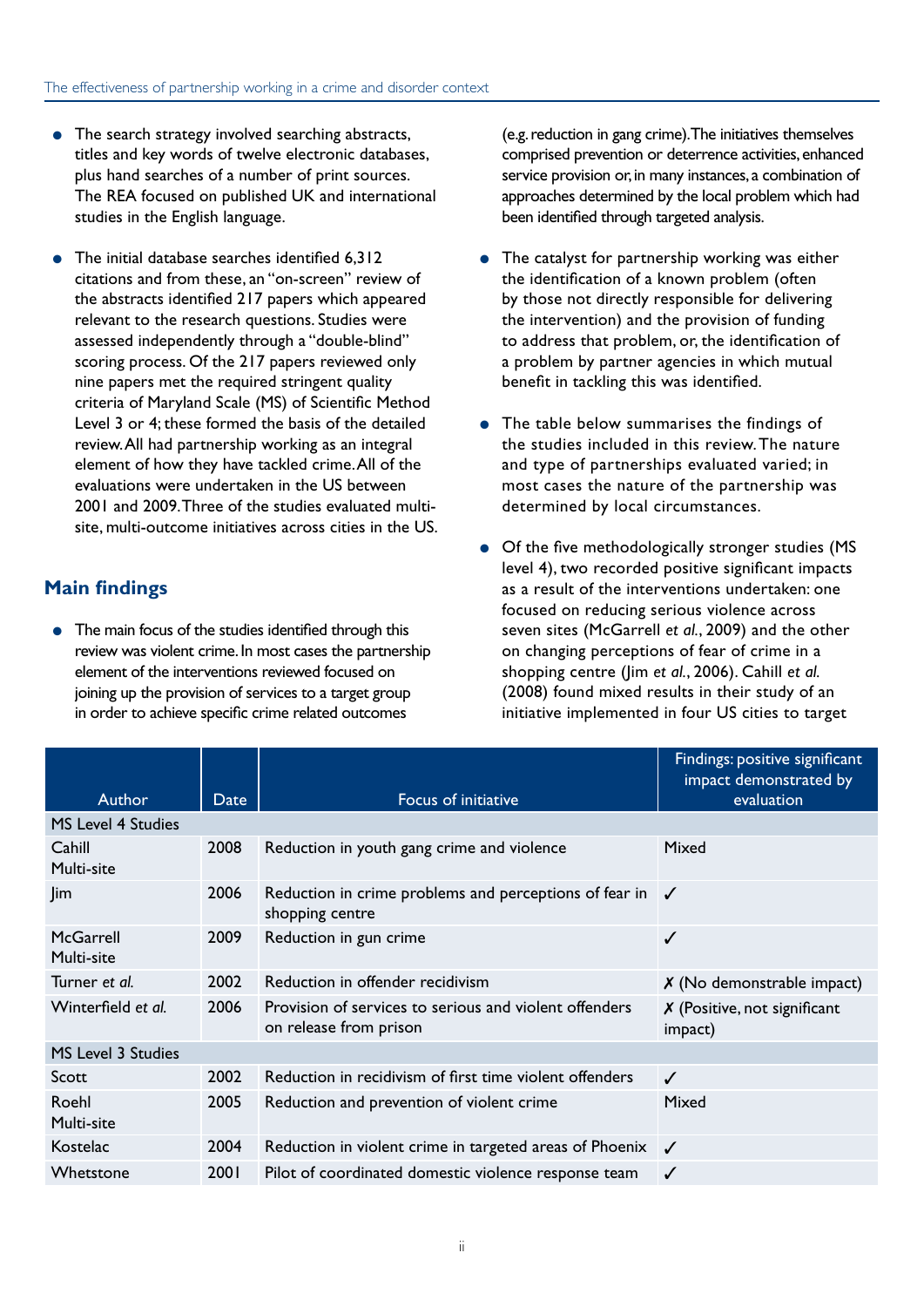violent crime: one city demonstrated a positive significant impact; two cities demonstrated no significant impact; and one demonstrated a nonsignificant negative impact. Turner *et al.*, 2002 found no positive significant impact on the recidivism of offenders. Finally Winterfield *et al.* (2006) focused on service provision to violent offenders and did not record significant improvements for the treatment group.

● Of the four MS Level 3 studies, three recorded positive significant impacts on outcome measures. Whetstone's (2001) evaluation of a coordinated domestic violence team found a positive significant impact on arrests and callouts to victims as did Scott *et al.* (2002) on levels of violent recidivism. Roehl *et al.*'s (2005) multi-site evaluation of an intervention to reduce violent crime found positive significant impacts in seven of the ten sites evaluated. Finally, Kostelac *et al.* (2004) found a positive but not significant impact on levels of serious violence as a result of the adoption of a multi-agency approach.

#### **Interpreting the evidence**

- Isolating the contribution that particular components of an initiative make to crime reduction can be complex. This is particularly the case for this review which sought to identify the effectiveness of an *approach* (partnership working) rather then a specific intervention (e.g. installing door locks to reduce burglary). The review identified studies in which interventions which had partnership working as a core component were compared to interventions where no formal partnership approach was in place. None of the studies could be described as solely testing the efficacy of partnership working.
- The findings of the studies included in the review are mixed. However, on balance, the evidence suggests that the principle of applying partnership working as a component of initiatives to tackle complex crime and disorder problems is effective.

#### *Mechanisms associated with better partnership working*

| Leadership                        | Shared vision, values and norms of partners involved to establish collaborative advantage                                                              |
|-----------------------------------|--------------------------------------------------------------------------------------------------------------------------------------------------------|
|                                   | Strong leadership and strategic direction (focused on proving a central coordination effort, getting<br>buy-in from partners and managing the project) |
|                                   | Full integration of project aims into partner organisations aims                                                                                       |
|                                   | Clear project brief, roles and responsibilities                                                                                                        |
|                                   | Core groups to oversee problem solving approach                                                                                                        |
| Data sharing and<br>problem focus | Clarity regarding the problem(s) being tackled through focused analysis to ensure a properly<br>problem focused intervention                           |
|                                   | Regular exchange of relevant information                                                                                                               |
|                                   | Having focused interventions in each area                                                                                                              |
|                                   | Including researchers within partnership                                                                                                               |
|                                   | Continual evaluation to review and inform activity of group                                                                                            |
| Communication                     | Regular face to face contact and communication between partners                                                                                        |
| and co-location                   | Co-location of agencies, partners and staff                                                                                                            |
|                                   | Presence of partners at local level                                                                                                                    |
| <b>Structures</b>                 | Flexibility of structures and processes                                                                                                                |
|                                   | Having a research partner as an active member of the task force                                                                                        |
|                                   | Clear monitoring, accountability and integrity mechanisms                                                                                              |
|                                   | Having operational groups to implement strategies                                                                                                      |
|                                   | Involvement of most appropriate agencies                                                                                                               |
| Experience                        | Prior experience in working together in partnership (i.e. established relationships)                                                                   |
|                                   | Secondment of skilled officers into joint team                                                                                                         |
|                                   | Careful selection of appropriate partners                                                                                                              |
|                                   | Joint training of team members                                                                                                                         |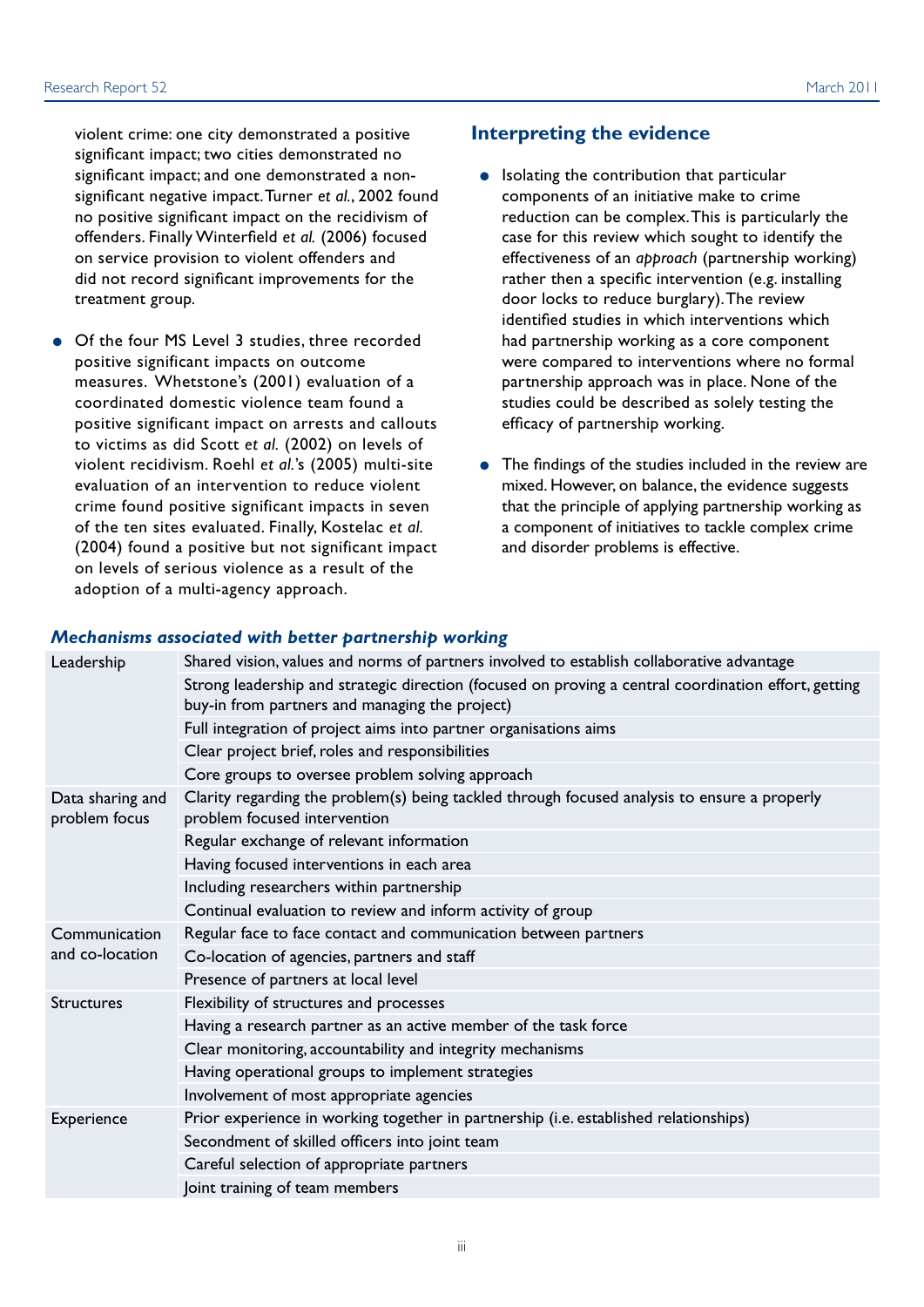- Much of the evidence comes from US based multi site studies which feature diverse patterns of local partnership working. This needs to be considered when reflecting on the applicability of the findings for England and Wales. Nevertheless, the adoption of a multi-agency approach to tackling complex crime problems, and the challenges associated with working across organisational boundaries, cultures and established ways of working, have clear relevance to practitioners and policy makers in the UK context.
- The studies reviewed identified several mechanisms as being linked to effective partnership working. Whilst it is not possible to establish categorically that these characteristics led to effective partnerships they were found to be a contributing factor in areas in which effective partnership working was identified. The main mechanisms are summarised on the previous page.
- The findings of this review improve our understanding of the value of a multi-agency approach by providing clearer evidence on role partnership working in tackling crime as well as providing some indication of what mechanisms are associated with more effective partnership working.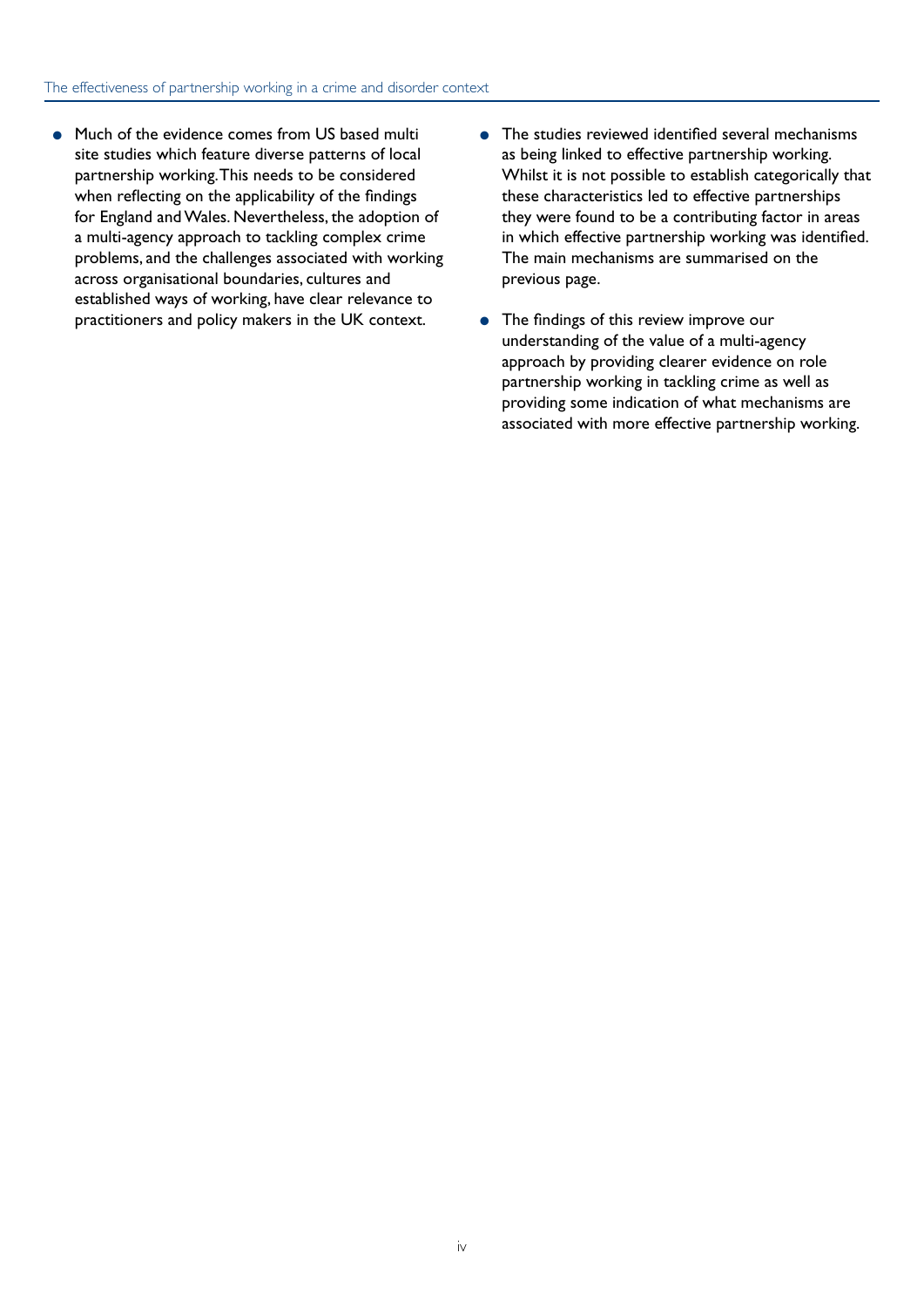# <span id="page-4-0"></span>**The effectiveness of partnership working in a crime and disorder context**

# **A rapid evidence assessment**

*Geoff Berry, Peter Briggs, Rosie Erol and Lauren van Staden*

# **1 Background**

Partnership approaches are largely built on the premise that no single agency can deal with, or be responsible for dealing with, complex community safety and crime problems. There are various ways of describing what constitutes a partnership approach; however, in this area it has been described in simple terms as a co-operative relationship between two or more organisations to achieve a common goal.

At the present time partnership working as an approach to delivering community safety outcomes is strongly embedded in the way that localities in England and Wales approach the delivery of the community safety agenda at the local level. However, as yet, there have been no systematic attempts to review the social research evidence base around partnership working, and synthesise this in a way which makes it easily available for practitioners and policy makers. This rapid evidence assessment represents an attempt to address this gap.

### **The theory of partnership working**

Partnership working between agencies, both statutory and non-statutory, has become an increasingly important feature of the way in which crime problems are tackled at both the local and regional level. There are a range of ways of describing what constitutes a partnership approach; however, it can be described in simple terms as a cooperative relationship between two or more organisations to achieve a common goal. Partnership approaches are largely built on the premise that no single agency can deal with, or be responsible for dealing with, complex community safety and crime problems.

A US theoretical perspective on multi-agency models of crime reduction identifies seven potential benefits of *effective* partnership working:

- crime and drug problems are complex and require complex, innovative and comprehensive solutions;
- partnerships are better than individual agencies at identifying and defining problems of greatest community concern;
- partnerships are better able to develop creative and targeted interventions (because they bring together a diverse group of agencies with different approaches);
- multiple interventions are generally more effective than single agency interventions with potentially higher levels of the intervention being delivered (e.g. greater number of prevention activities being undertaken);
- partnerships bring more resources and new ideas to the problem solving arena;
- multiple interventions are likely to maximise the impact on any particular target audience;
- exposure to different interventions may yield new benefits (where the combined interaction of two or more interventions may generate greater effects).

[adapted from Rosenbaum, 2002]

Rosenbaum (2002) also identified several additional benefits of partnership activity over and above the impact on crime reduction. In particular, he suggests that when partnerships work effectively they can:

- increase the accountability of organisations;
- reduce duplication and fragmentation of services;
- build public-private linkages;
- increase public awareness of and participation in crime reduction initiatives;
- serve to strengthen local community organisations; and,
- be transformational, permanently altering the way agencies do business (better data-driven decision making, emphasis on problem solving and prevention).

*The views expressed in this report are those of the authors, not necessarily those of the Home Office (nor do they reflect Government policy).*

You may re-use this information (not including logos) free of charge in any format or medium, under the terms of the Open Government Licence. To view this licence, visit <http://www.nationalarchives.gov.uk/doc/open-government-licence/>

or write to the Information Policy Team, The National Archives, Kew, London TW9 4DU, or e-mail: [psi@nationalarchives.gsi.gov.uk](mailto:psi%40nationalarchives.gsi.gov.uk?subject=)

© Crown copyright 2011 ISSN 1756-3666 ISBN 978 1 84987 447 2 March 2011



This report was commissioned in November 2009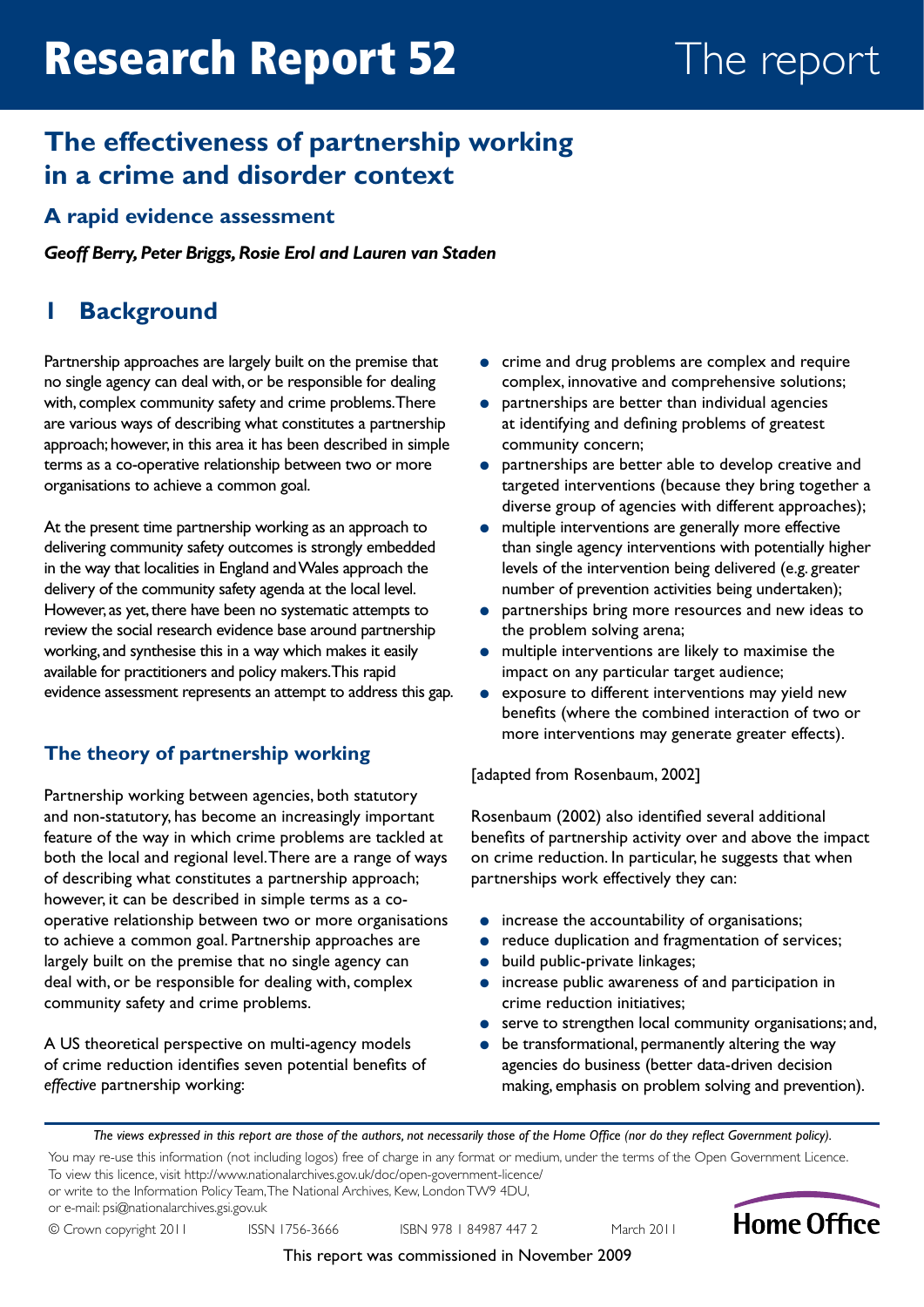In a crime context, the last of these may be particularly important in changing the extent to which some law enforcement agencies adapt from their often traditional focus on reactive response and enforcement to a more crime prevention oriented approach. The benefits outlined by Rosenbaum are in the most part based on a scenario in which partnership working is effective. The mere presence of a partnership approach is, of course, not a guarantee of the delivery of the benefits outlined above.

# **Community Safety Partnerships in England and Wales**

A multi-agency approach to crime reduction has been present in England and Wales in various guises since the 1960s, with most initial arrangements being undertaken on an informal and relatively small-scale basis.<sup>1</sup> This approach was rooted in a greater emphasis on crime prevention during this period and was encapsulated in the work of the Cornish Committee on the Prevention and Detection of Crime, which reported its findings in 1965. This Committee had a partnership philosophy as its central theme and can be seen as the starting point for partnership working in a community safety context in England and Wales.

Although partnership working as a method of delivering crime reduction outcomes was promoted by Home Office Circulars from the 1960s onwards, arguably the next most significant milestone was the publication of the Morgan Report (*Safer Communities: The local Delivery of Crime Prevention through the Partnership Approach*) (1991). The Morgan Report was critical in shaping community safety and the future development of community safety partnerships in England and Wales. It advanced the notion of partnership and recognised the need to bring together key stakeholders in the field of community safety and crime prevention. It recommended linking local authorities with police and others in a multi-agency approach to tackling crime. Following its publication there was wide-scale, voluntary adoption of community safety partnerships across Britain. However, their scale, scope and constitution varied.

The Crime & Disorder Act (1998) transformed partnership working in community safety by placing a statutory requirement for local authorities, the police and health authorities in England and Wales $2$  to work in partnership. Some areas had already established this method as a way of working and so for these, the new legislation required little change to existing practice. For others the Act necessitated significant institutional change.

In order to assist areas in adopting the requirements of the Crime & Disorder Act, the Home Office published Delivering Community Safety: A guide to effective partnership working (2007). This provided statutory guidelines and guidance for partnership working contained within six so-called 'hallmarks for effective practice', namely:

- **•** empowered and effective leadership;
- **•** intelligence-led business processes;
- **•** engaged communities;
- effective and responsive delivery structures;
- visible and constructive accountability; and
- appropriate skills and knowledge.

While most Community Safety Partnerships (CSPs) act at the strategic level, much of the activity undertaken by the partnership is done through other local agencies working together. Whilst these partnerships do not have the same statutory footing as CSPs they often work within the same local framework and act to deliver the services identified as being required by the CSP. These include Drug Intervention Programmes (focused on directing adult drug-misusing offenders into drug treatment and reducing offending behaviour), and Prolific and Priority Offender Programmes (initiatives aimed at targeting those responsible for the highest level of offending in local areas).

# **Partnerships and crime in the US context**

Given that much of the current evidence base on partnerships comes from US studies it is important to set out briefly the US tradition of partnership approaches to crime reduction. Partnership approaches to community safety in the US do not have the same historical footing as those in England and Wales. There have, however,

<http://www.scotland.gov.uk/library/documents-w6/cp-03.htm>

Crime & Disorder Reduction Partnerships: Round one Progress. <http://www.homeoffice.gov.uk/rds/prgpdfs/prs151.pdf>

<sup>2</sup> Unlike England & Wales, crime and disorder partnerships are not a statutory requirement in Scotland. However, Safer Communities through Partnerships: A strategy for Action, launched in 1998 encourages local authorities in Scotland to take the lead in forming local community safety partnerships, involving the police and other relevant bodies. The strategy does not mandate the size or scope of established partnerships but encourages this to be determined by local circumstances.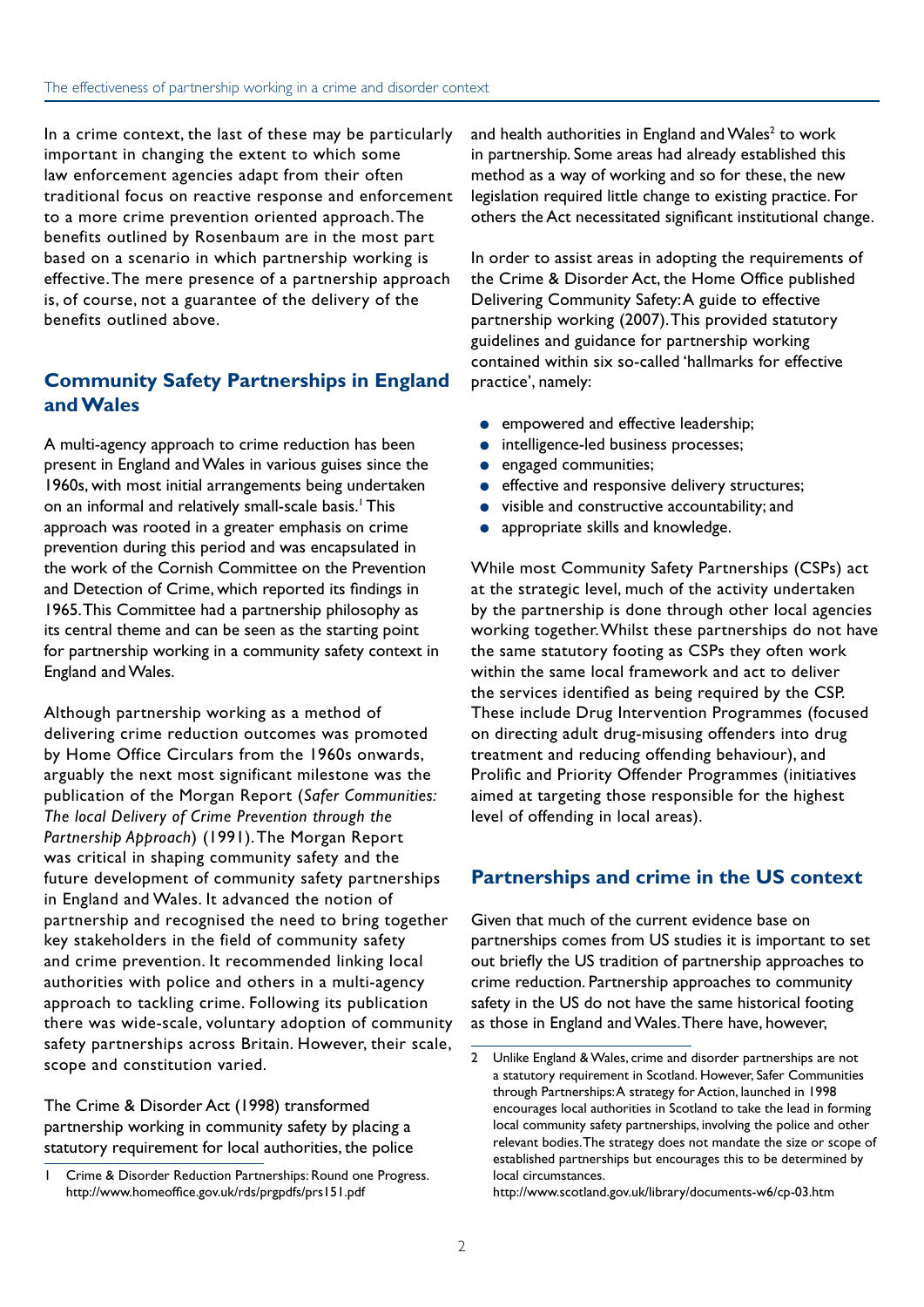<span id="page-6-0"></span>been signs of an increasing interest in local partnership approaches to crime since the 1990s particularly around community policing initiatives (Roth *et al.*,, 2000). Aside from local bilateral partnerships, often police-led, involving residents (neighbourhood watch) and schools (drug abuse resistance programmes), the growth in partnership working in the US has been seen as going hand in hand with problem oriented policing.

In contrast to the legislative approach to building formal partnerships in England and Wales, the US approach to formal partnerships can be characterised as being dominated by a series of government sponsored national demonstration programmes. One example, Weed and Seed, was a large scale Department of Justice partnership initiative involving more then 200 communities established in 1991. It sought: to develop a multi-agency approach to controlling and preventing violent crime and drug trafficking in high crime areas; to co-ordinate local and national partner agencies and private and voluntary sector initiatives to maximise impact; and to mobilise residents in the areas to assist in identifying and removing offenders. The 'weed' of the initiative relates to weeding out violent offenders; the 'seed' relates to intervening through preventative initiatives and the revitalisation of services (Reno *et al.*,1999). Other sponsored national programmes started during the same period included the Community Responses to Drug Abuse Program and the Comprehensive Communities Program (an innovative multi-agency response to violent crime).

More recently, US national partnership initiatives with an explicit and formal partnership component have included the 'pulling levers' strategy (Kennedy 1998, McGarrell, 2010) and Project Safe Neighbourhoods (Hipple, 2010). Both involved interventions targeted at crime reduction, which whilst varied in their approach, all used partnership as a key delivery mechanism.<sup>3</sup>

# **2 The Rapid Evidence Assessment approach**

According to Davies (2003) a Rapid Evidence Assessment (REA) is designed to:

- collate descriptive outlines of the available evidence on a topic;
- **•** critically appraise the evidence;
- sift out studies of poor quality ; and,
- provide an overview of what the evidence is saying and discuss the gaps.

In recent years the REA has emerged as an alternative to the Systematic Review. The REA applies the same quality criteria as a Systematic Review (and so is expected to be equally as rigorous). However, it makes several concessions, to shorten the time taken to complete the review, by narrowly defining the research question and limiting the number of databases and searches undertaken.

The key to any REA therefore is: clarity regarding the subject matter and the aims of the work; a tightly structured approach to the selection of suitable data sources; the searching process (including well defined search criteria); and a clear and simple assessment process. In broad terms, the REA comprises four broad stages, namely:

- identification of the research question and agreement of definitions;
- search and selection process;
- quality assessment; and,
- synthesis of the findings from the selected papers.

Section 2 of this report considers each of the stages in relation to this review in greater detail.

#### **The research questions and definition**

This REA was undertaken in order to address the following research questions:

*"Are partnerships more effective and efficient in achieving crime-related outcomes than alternatives?"*

and

*"What factors have been identified as making partnerships work effectively and efficiently in delivering crime-related outcomes?"*

<sup>3</sup> These evaluations have laid the groundwork for the development of a new model of crime reduction in the US termed the New Criminal Justice (2010). This model has at its core three principles; i) collaboration across agencies previously viewed as relatively autonomous, ii) a focus on local problems and local solutions and iii) a deep commitment to research, which guides problem assessment and policy formation and intervention (Klofas, Hipple & McGarrell, 2010).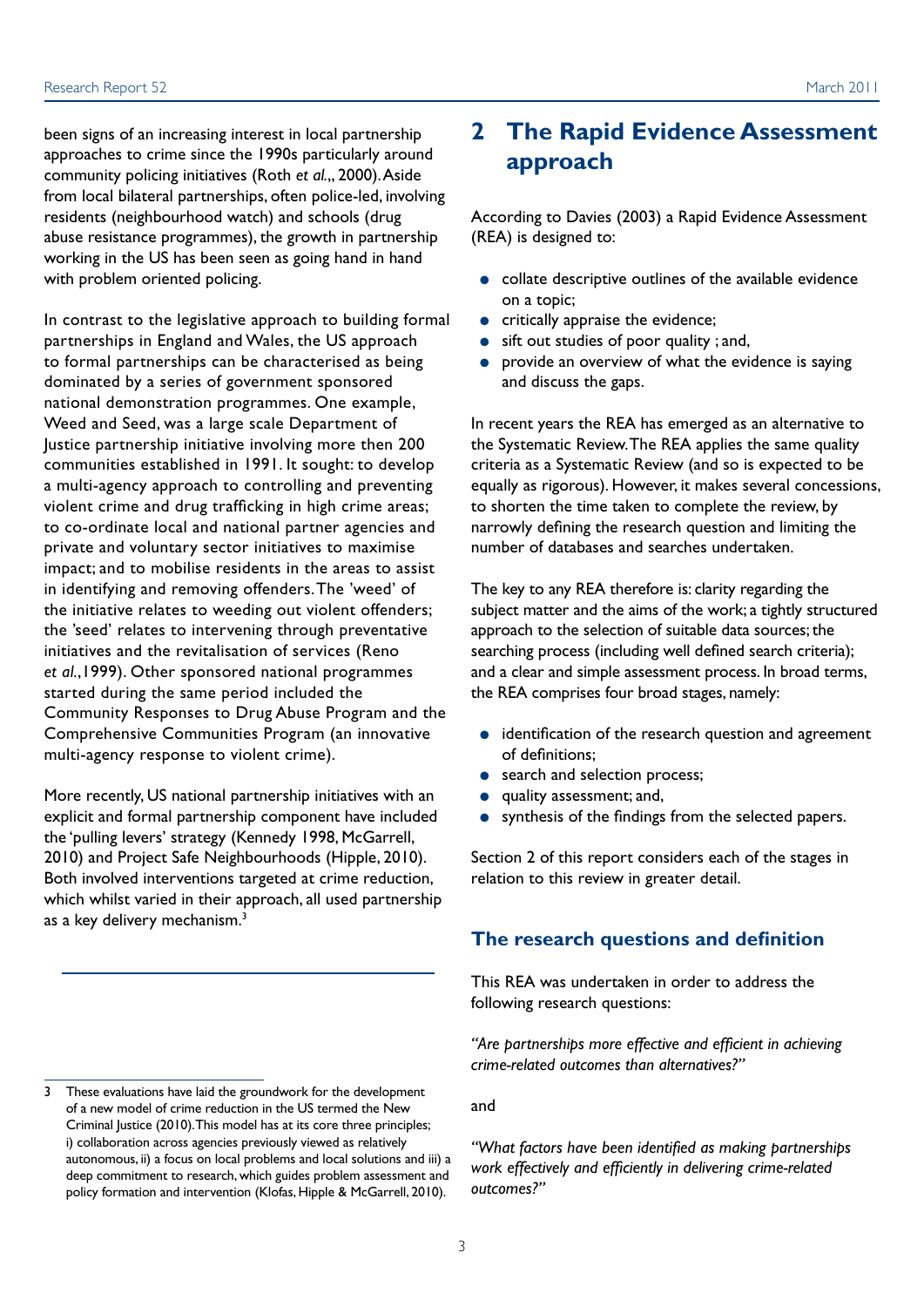The second question is, to some extent, a refinement of the first. The initial question seeks to understand if partnerships are effective in delivering crime-related outcomes, compared to non-partnership based approaches. The second question asks that, if this is the case, what factors contribute to making partnerships work effectively?

The questions raise a number of issues with regard to definition of terms, in particular 'partnerships', 'effective', 'crime-related' and 'outcomes'. One of the challenges in trying to address the first of the two research questions is the very nature of partnership working. Partnership working is, self-evidently, not a tactic or an intervention in its own right. Rather it is arguably best described as a general approach or enabling mechanism which brings partners or agencies together to tackle shared crime problems. Partnership working was therefore viewed as a mechanism through which to achieve specific outcomes rather then an end in itself. The research question – and the search terms – were designed not to be restrictive in this respect and encompass a wide range of possible partnership approaches.

The following definitions were adopted:

**Partnerships:** For the purposes of the review, a partnership was defined as more than one agency or group coming together to address a particular problem or problems. The review embraced any multi-agency approach to tackle crime and disorder.

**Effective:** The review sought to identify studies which provided evidence that interventions have achieved their stated aims or have had some positive impact on the problem on which they were targeted. This included any assessment of efficiency, value for money or cost effectiveness.

**Crime-related:** In addition to crime problems the review search process was designed to include studies which considered those partnerships targeted at broader issues such as anti-social behaviour.

**Outcome:** Outcome measures were defined broadly. They included number of crimes recorded, public perceptions of crime/fear of crime, improved service delivery and reconviction measures.

Approaches to partnership working may either be narrow and focused or more wide-ranging. On the one hand they may be built around, or be an integral part of, the delivery of a specific initiative or intervention; on the other hand they may be about instituting a 'way of working' between agencies. The 'partnership approach' can include: joint tasking analysis and decision making; the co-location of staff; the sharing of information and data; or it may simply be about two of more agencies building closer and more sympathetic working relationships. It may also be applied in tackling a diverse range of crime types and crime problems.

Overall, the review was designed to be inclusive and not exclude particular types of partnership working. The necessarily broad brush nature of this approach to the evidence was intended to take forward understanding of the value of partnership working. Beyond this there lies a specific and arguably more difficult question, namely, to what extent is it possible to isolate the particular contribution within any identified 'partnership intervention' that is specifically the consequence of partnership working. Whether or not this question can be successfully answered is dependent upon the robustness and sophistication of the evidence base reviewed.<sup>4</sup>

#### **Selection of studies**

#### *Search process*

The search strategy involved searching abstracts, titles and key words of a number of electronic databases, plus hand searches of a number of print sources. The REA focused on published UK and international studies in the English language.

The first task was to agree the search terms. An initial list was identified and tested against a small number of databases. This highlighted a number of key search terms and the list was refined on this basis. The key terms were used to start the searches across different databases, with the remaining terms added in various combinations as the searches progressed. The list of search terms was organic, in that terms were added as the searches progressed and new ones, previously not identified, came to light. For example, the term 'partnership agencies' was added relatively late in the process. In terms of the process, initial searches used 'high level' key search terms such as 'partnership' or 'crime'. These were then refined by adding additional combinations of search terms depending upon the number of citations identified. The search terms are given in Annex B, with the key terms highlighted in bold.

<sup>4</sup> For instance, the extent to which any intervention seeks to isolate partnership working within the study design.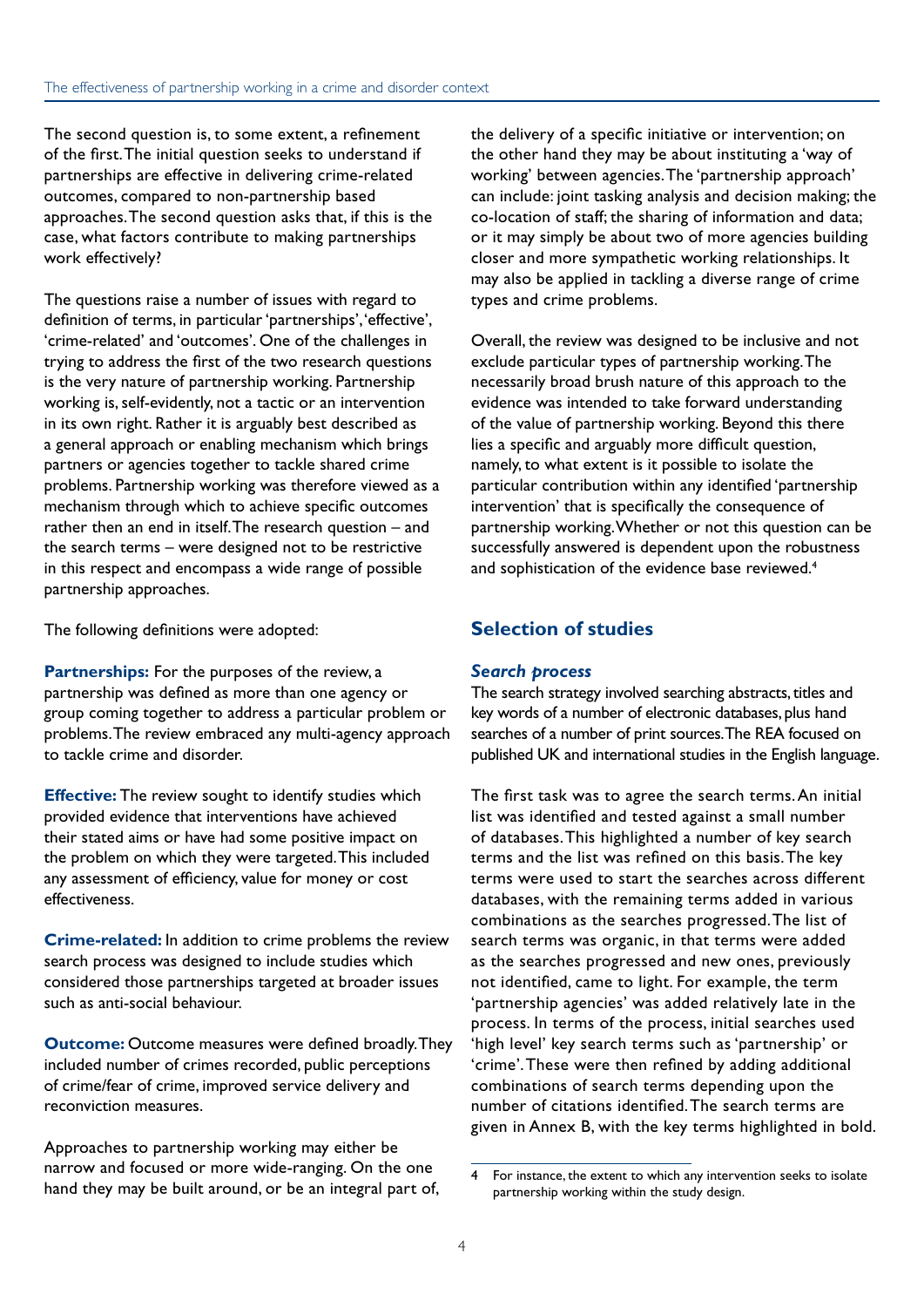Twenty electronic databases were identified as being relevant to the research questions. As the initial searching progressed, the number of duplicate citations identified across the databases rose markedly. This suggested that the 'pool' of possible studies for inclusion in the REA was becoming exhausted. As a result, the searches were focused on twelve databases (these are also listed in Annex B). In addition, a general internet search was undertaken as was a search of the Home Office library catalogue.

To ensure the relevance and currency of results, all searches only considered studies dated 1980 or later. An on-screen review of abstracts identified those studies that might be relevant to the research questions and these were saved for further review. The saved abstracts were then examined in more detail and from this a list of studies for possible inclusion in the review emerged.

Each of the 'possible' studies was then considered against the following inclusion criteria.

**Criterion One:** The paper includes a comparison between an intervention which includes a formal partnership component with settings which do not include them.

**Criterion Two:** The paper attempts to measure the impact of this intervention on outcomes, e.g. crime reduction or service provision.

**Criterion Three:** The paper explores more generally the mechanisms by which partnership working helps to achieve crime-related outcomes.

All papers had to meet Criterion One and Two to be included in the study. If the abstract suggested that the study met the inclusion criteria, the full paper was called.

It became clear in reviewing the abstracts that the body of the research literature around partnerships generally focused on formal partnerships being a mechanism to support the delivery of an intervention (e.g. multiple partners working together to provide services to violent offenders). However, one of the challenges in applying Criterion One was that it was rarely made explicit whether comparison sites did not have some element of, albeit informal, partnership working in place. All that could be said, on the basis of the abstract, was that the problem was not being tackled through formal partnership approaches in comparison sites.

Each team member was allocated a number of databases and carried out the searches independently. A guidance note was issued to ensure consistency across the search process. If any team member was unsure whether to include an abstract, they consulted with another team member (and if necessary, both other team members), in order to reach an agreed decision. If, following discussion, it was still unclear whether the abstract should be included or not, the paper was called. This happened in the case of two papers, both of which were rejected at the quality assessment stage.

Each team member forwarded the copied or saved abstracts from their searches to the team leader together with their views regarding possible final inclusion or exclusion of papers. The team leader then carried out the inclusion/exclusion process, advised by the other two members of the team. A draft list of papers for inclusion was then circulated and following discussion a final list of core study papers was then agreed by all three members of the team, prior to undertaking a quality assessment process. Where there was any doubt regarding the possible inclusion of papers, all three team members considered the issue and a decision was taken.

This approach was designed to incorporate checks and balances at all stages in the process to ensure consistency across the three team members. The controls in the process also ensured that the selection of 'possibles' from an initial list of abstracts, common to REA approaches, was also valid.

#### *Outputs from the search process*

The initial database searches identified 6,312 citations and from these the 'on-screen' review of the abstracts identified 217 papers, which appeared relevant to the research questions. Many of the 217 papers identified were conceptual or theoretical pieces, i.e. they discussed what an effective partnership *should* look like. Others were descriptions of interventions rather than evaluations. There were far fewer papers which considered the evaluation of partnerships compared to non-partnerships and the identification of effective partnership practice.

The more detailed consideration of the 217 saved abstracts identified 66 'possibles', which were then tested against the inclusion criteria. Just 17 studies met the criteria and the full papers were subsequently called.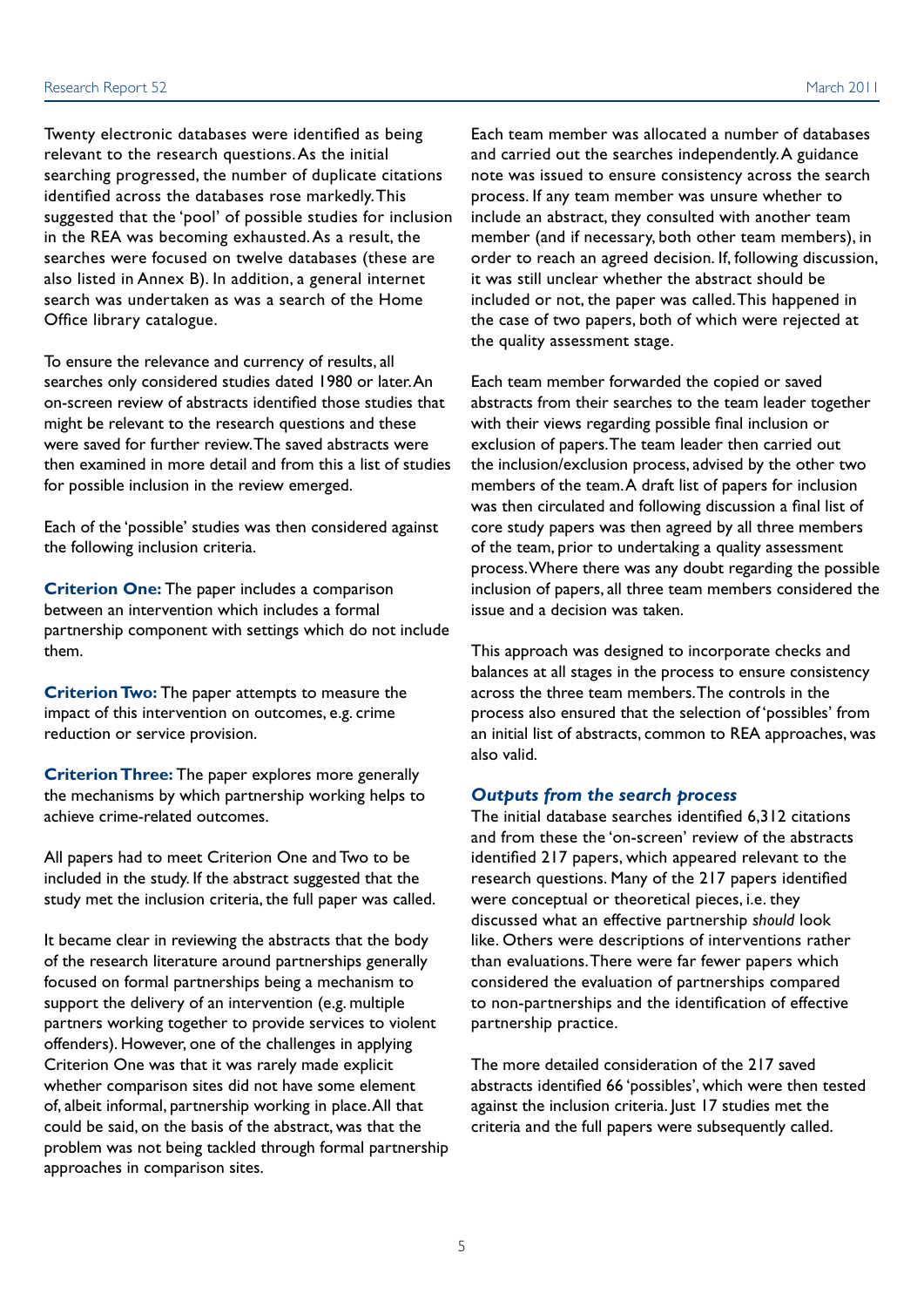A total of 49 papers were rejected at the detailed assessment phase for a variety of reasons. The most common was the lack of a non-partnership comparison or control intervention or the lack of outcome data. Two were also found to be duplicates. The remaining 47, while not meeting the inclusion criteria for the review, are still a useful source of material in relation to partnership working and are listed in the References at the end of the report.

### **Quality assessment**

Each of the 17 papers called were then assessed for methodological quality, the inference being that the findings drawn from studies of a higher methodological quality will provide more reliable evidence. Once received, the studies were again assessed against the three criteria to ensure that they were relevant for inclusion in the REA. All 17 papers passed this additional test and proceeded to the quality assessment phase.

All of the papers received were quality assessed against two research quality scales: the Maryland Scale of Scientific Method and a Quality Assessment Tool (QAT).

The Maryland Scale of Scientific Method is a five-point scale developed by Sherman *et al.* (1997), which attempts to classify the nature of research design. Sherman *et al.* argue that the more robust the design, the greater likelihood that the research will provide stronger evidence. It does not classify the strength of an intervention's effect but assesses the strength of the scientific evidence (see below).

Level 5 represents the strongest research design, and Level 1 the weakest.

Each study was also assessed using a Quality Assessment Tool derived from the Cabinet Office framework for assessing the quality of evidence (Spencer *et al.*, 2003).

Through the QAT, each study was marked according to its methodology in four areas, namely:

- sample selection
- bias
- data collection
- data analysis

Each heading was further broken down to provide a total of ten strands and each of these was marked between 1 (strong) and 5 (weak) for each study. The average scores for each strand were added together to provide an overall score for the study. Those studies having the lowest scores were the most methodologically sound, the lowest possible score being 10 and the highest (worst possible) score being 50.

The scores were then used to inform decisions regarding which studies were methodologically strong enough for inclusion in the detailed review. A guidance note in relation to the QAT process was prepared for all members of the team to ensure consistency of approach. This note provides more detail about the structure of the QAT and its application and can be found in Annex C.

Each paper was quality assessed on a 'double-blind' basis, that is, at least two team members graded each of the studies independently and the results were compared. Subsequent discussions with the whole team confirmed the final scores.

Where there were large discrepancies between the scores of both readers, the studies were subject to review or, if necessary, referred to the third member of the team. Once all of the 17 papers had been assessed against the Maryland Scale and the QAT criteria, decisions were made regarding inclusion in the data synthesis exercise.

| Level I (Weakest)   | Correlation between a crime prevention programme and a measure of crime or crime risk at a<br>particular point in time                                                                        |
|---------------------|-----------------------------------------------------------------------------------------------------------------------------------------------------------------------------------------------|
| Level 2             | Temporal sequence between the programme and the crime or risk outcome clearly observed,<br>or the presence of a comparison group without demonstrated comparability to the treatment<br>group |
| Level 3             | A comparison between two or more comparable units of analysis, one with and one without<br>the programme                                                                                      |
| Level 4             | Comparison between multiple units with and without the programme, controlling for other<br>factors or using comparison units that evidence only minor differences                             |
| Level 5 (Strongest) | Random assignment and analysis of comparable units to programme and comparison groups                                                                                                         |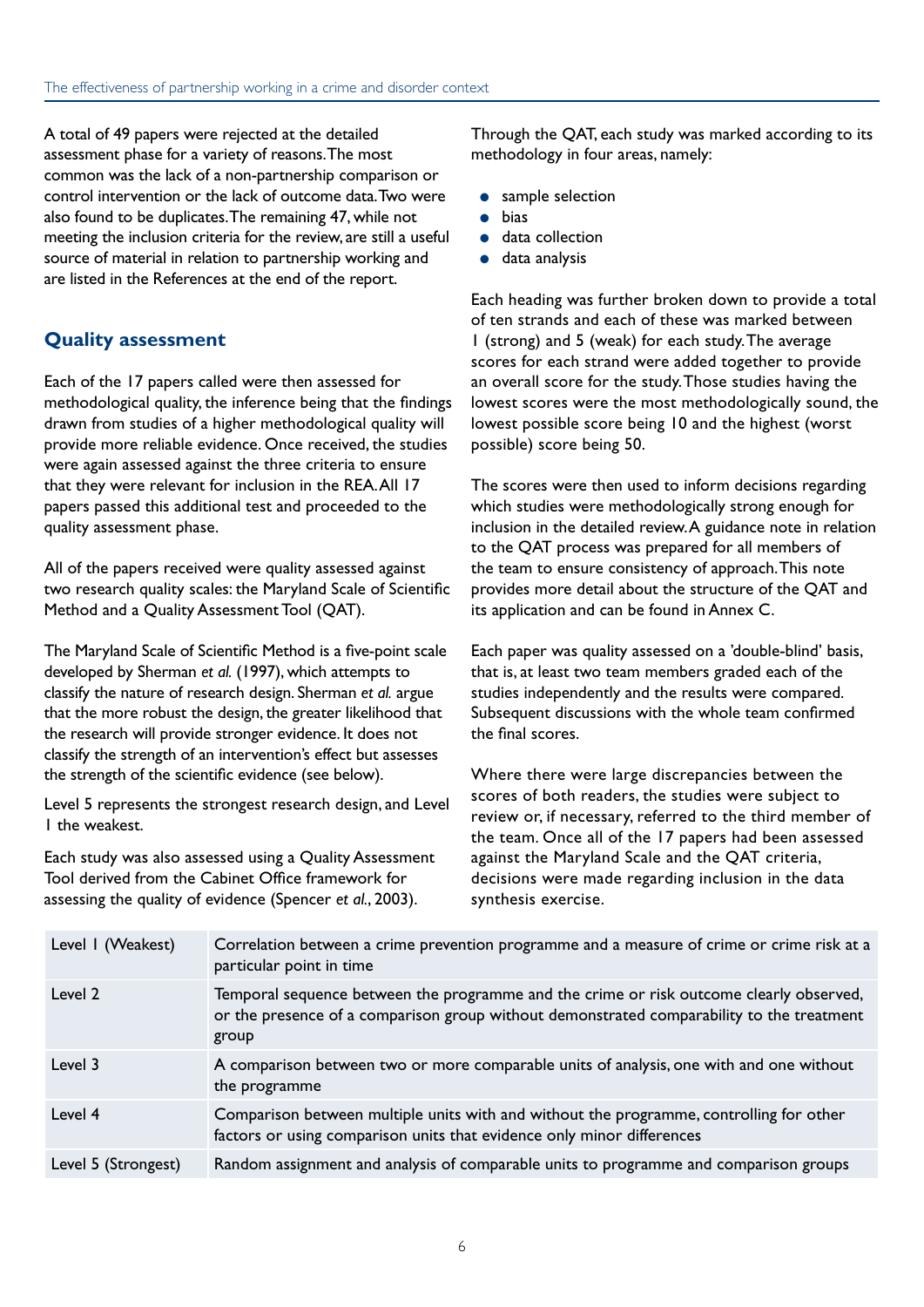| IUDIC I<br><b>Distribution of studies across the two gruding scules</b> |            |            |            |            |            |
|-------------------------------------------------------------------------|------------|------------|------------|------------|------------|
| <b>OAT Grade</b>                                                        | MS Level 5 | MS Level 4 | MS Level 3 | MS Level 2 | MS Level 1 |
| 29 or less                                                              |            |            |            |            |            |
| 30 or more                                                              |            |            |            |            |            |

*Table 1 Distribution of studies across the two grading scales*

The first research question requires that there must be some comparative element in all of the selected studies, i.e. in order to compare partnership and alternative approaches. On this basis, it was felt that the detailed analysis would have to focus on those studies that were graded at least Maryland Scale 3 (this is the minimum level that requires studies to have a comparative element).

The results from the application of the QAT criteria identified those studies that were methodologically strong and those that were less so. It was decided that studies for inclusion in the detailed review had to achieve a QAT score of less than 30.

Table 1 shows the distribution of the 17 studies across the two grading scales. Just nine of the 17 studies met the required quality criteria of Maryland Scale level 3 *and* a QAT score of less than 30. These have formed the basis of the detailed review. Generally speaking, studies which scored higher on the Maryland Scale also achieved high QAT scores. Those papers rejected at this stage are also a useful source of information and are also listed in the References at the end of the report (along with the nine selected studies).

Three of the selected studies were 'multi-site' evaluations. As a result, the number of study sites is greater than the papers identified and evidence has been drawn not only from the overall findings of these papers, but also some of the individual site evaluations included in them.

#### **Synthesis**

Each of the nine studies was subject to detailed review and key points were extracted and summarised in relation to:

- focus of the study;
- description of the intervention;
- comparative area:
- components of the intervention (mechanisms of change);
- nature of the partnership;
- rationale for coming together;
- impact; and,
- critical mechanisms.

Although the searches highlighted papers drawn from a wide range of countries, this is not reflected in the final group of papers which underpin the REA. All of the studies included in the review related to evaluations undertaken in the US and were published between 2001 and 2009.

The impact of interventions in which partnership working was an integral element of the approach adopted was assessed in all nine studies. Five categories were developed.

- $\bullet$  Positive impact significant, i.e. if there is evidence from the study that the observed change is positive and statistically significant (compared to a comparison or control).
- $\bullet$  Positive impact not significant/not tested, i.e. if there is evidence from the study that the change is not statistically significant or that significance tests have not been applied (compared to a comparison or control).
- No demonstrable impact (compared to a comparison or control).
- Negative impact not significant/not tested, i.e. if there is evidence from the study that any change is not statistically significant or that significance tests have not been applied (compared to a comparison or control).
- $\bullet$  Negative impact significant. If there is evidence from the study that any change is negative and statistically significant (compared to a comparison or control).

The next chapter provides an overview of each of nine studies. Chapter 4 outlines the principal mechanisms in the reviewed studies which were identified as being associated with effective partnership working. A summary of the findings for practitioners is provided in Annex A.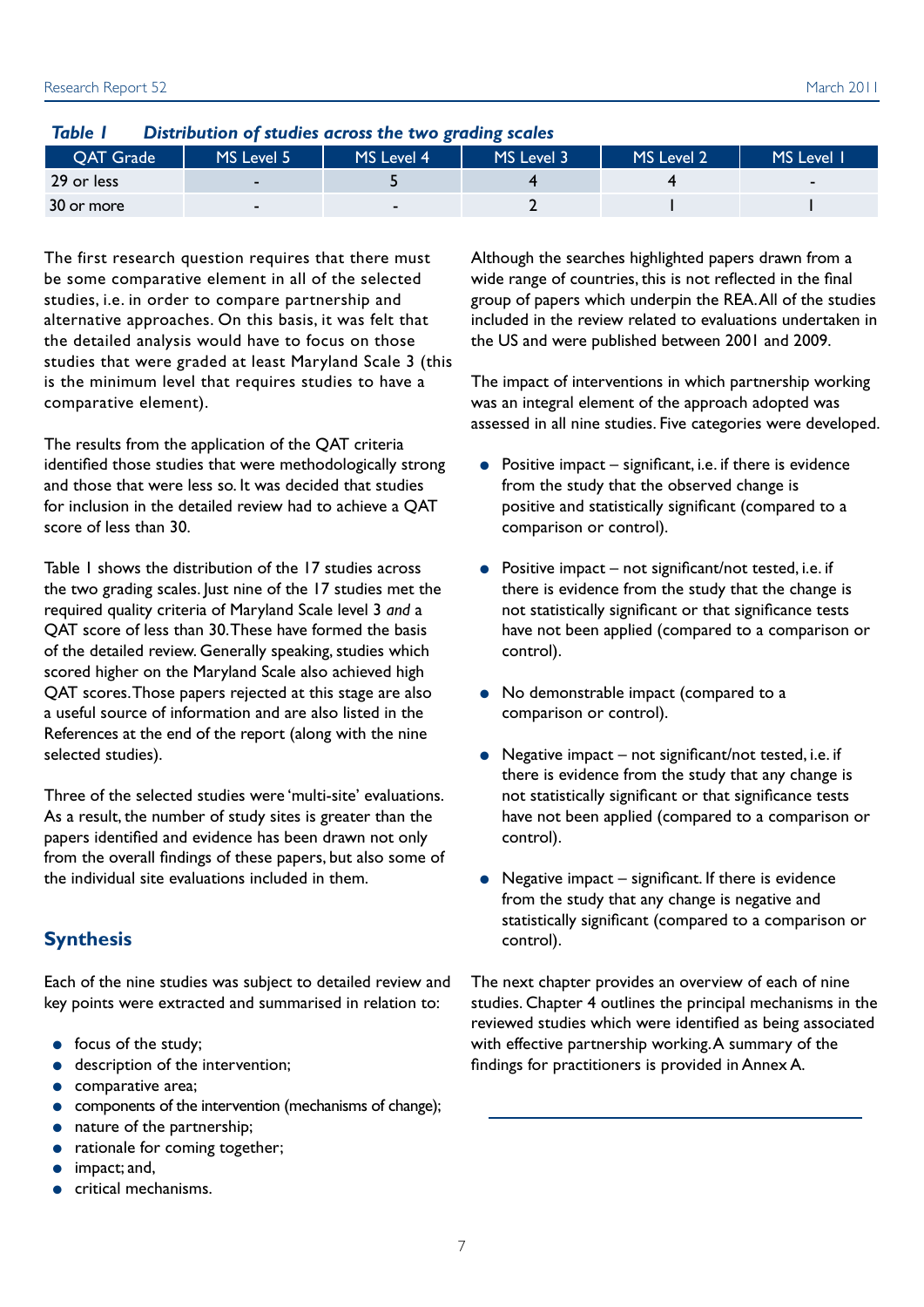# <span id="page-11-0"></span>**3 The reviewed studies**

#### **Summary of reviewed studies**

This chapter describes the nine selected studies in more detail. Of the nine studies assessed, six were evaluations of initiatives designed to tackle serious violence and three were not crime type specific. All were published between 2001 and 2009. In three studies the catalyst for the adoption of a partnership approach was the identification of a known crime problem by those not directly responsible for the intervention and the provision of funding in order to address that problem. In a further three studies partnerships were developed in response to the availably of funding to address a problem identified in the local area. The catalyst for partnership working in the final three studies was the identification of a specific problem by partner agencies in which some mutual benefit from tackling the problem was identified. In these initiatives no additional funding was 'unlocked' as a result of adopting the partnership approach although resources from across the agencies involved were utilised. None of the studies included in the review were able to isolate the specific contribution that partnership working made to the outcomes evaluated. Nevertheless, all had, as an integral part of the intervention, the use of a partnership approach to tackling crime.

Two of the Level 4 studies recorded positive significant impacts as a result of the interventions undertaken (one of which focused on reducing serious violence across seven sites, McGarrell *et al.*., 2009) and the other on changing perceptions of crime (Jim *et al.*, 2006). Cahill *et al.* (2008) found mixed results across a range of outcome measures in their study of Gang Reduction Programme in four US cities. Turner *et al.* (2002) found no positive significant impact on the recidivism of offenders targeted through the initiatives compared to the control groups. Winterfield *et al.*'s (2006) study of service delivery to offenders also found recorded positive impacts but these were not statistically significant. A summary of the impact achieved by each intervention against the outcome measures identified by the evaluation are shown in Table 2.<sup>5</sup>

5 While most of the key outcome measures are crime related, some relate to other non-crime factors. Cahill *et al.*presents findings from four separate study sites and McGarrell *et al.* consider the data from seven separate sites. Therefore, in total, the data from the five papers relates to 14 separate study sites.

Of the four MS Level 3 studies, three recorded positive significant effects on outcome measures. Scott *et al.* (2002) recorded a positive significant impact on levels of violent recidivism as did Roehl *et al.*'s (2005) multi-site study of a partnership approach to reduce violent crime in seven of the ten sites covered in the study. Whetstone's evaluation of domestic violence teams recorded overall positive effects, with five of the six outcome measures showing statistically significant differences in comparison to the control site. The remaining study, Kostelac *et al.'*s evaluation of a multi-agency approach to tackling serious violence recorded positive changes in outcome measures which were not statistically significant. A summary of the impact achieved by each intervention against the outcome measures identified by the evaluation is shown in Table 3.6

#### **Crime Reduction Initiatives**

#### *Cahill et al. (2008) – The Gang Reduction Programme – MS Level 4*

This was a multi-site evaluation of the Gang Reduction Programme (GRP), an initiative aimed at reducing the level of youth gang crime and violence in four US cities: Los Angeles, Milwaukee, North Miami Beach and Richmond. The programme involved multiple interventions including elements of service provision, deterrence and enforcement (mainly through arrest and conviction).

The partnership element of the intervention involved agencies providing a range of services. Core partner agencies were the police, local criminal justice agencies, local and federal (i.e. state) government agencies and the health sector. In addition, community-based organisations, volunteers and local residents were involved in some sites. Oversight at each site was provided by a programme coordinator. The precise nature of each scheme in the four sites varied and the framework of activity for each area was developed by local stakeholders to address family, school and community needs.

<sup>6</sup> Roehl *et al.* was a multi-site evaluation with ten separate study sites.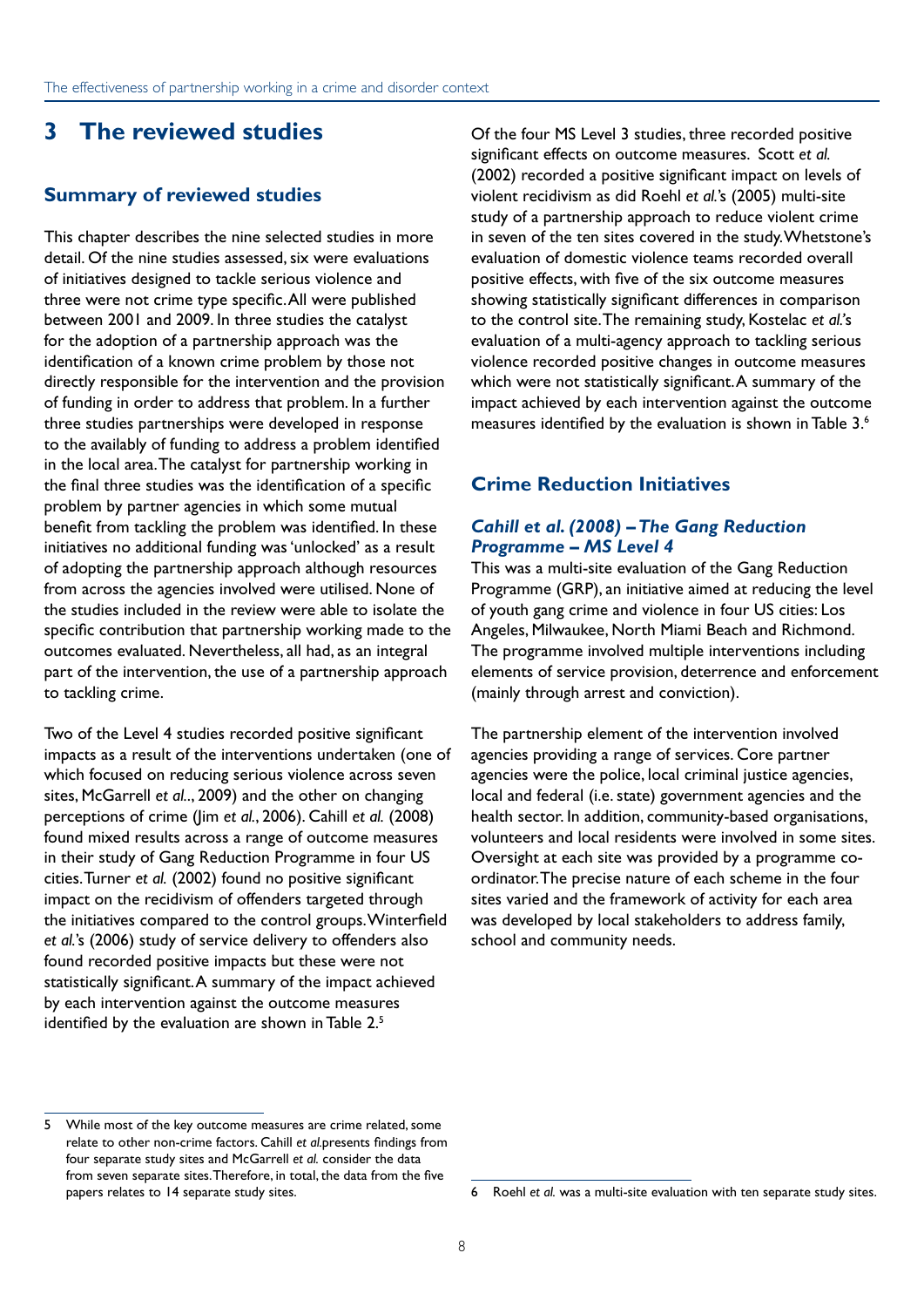|                                    |                                                                                                                          | by police recorded crime unless otherwise stated)<br>Positive impact       |                                                                                           |                                                                       |                                                            |
|------------------------------------|--------------------------------------------------------------------------------------------------------------------------|----------------------------------------------------------------------------|-------------------------------------------------------------------------------------------|-----------------------------------------------------------------------|------------------------------------------------------------|
|                                    |                                                                                                                          |                                                                            |                                                                                           |                                                                       |                                                            |
|                                    | Outcome                                                                                                                  |                                                                            | Not significant                                                                           | No demonstrable                                                       |                                                            |
| Author                             | measure                                                                                                                  | Significant                                                                | (or not tested)                                                                           | impact                                                                | Negative impact                                            |
| Cahill <sup>a</sup><br>Los Angeles | Serious violence<br>incidents                                                                                            |                                                                            | $\blacktriangleright$ 12.65 incidents<br>per month                                        |                                                                       |                                                            |
|                                    | Gang related<br>incidents                                                                                                | $\sim$ 6.78 incidents<br>per month <sup>c</sup>                            |                                                                                           |                                                                       |                                                            |
|                                    | Gang related<br>serious violence                                                                                         |                                                                            | $\sim$ 8.71 incidents<br>per month                                                        |                                                                       |                                                            |
|                                    | Vandalism<br>incidents                                                                                                   |                                                                            |                                                                                           | Unchanged                                                             |                                                            |
| Richmond                           | Drug related<br>incidents                                                                                                |                                                                            |                                                                                           |                                                                       | $\overline{\phantom{0}}$ 5.41 incidents<br>per month       |
|                                    | Serious violence<br>incidents                                                                                            |                                                                            |                                                                                           |                                                                       | $\sim$ 3.66 incidents<br>per month <sup>c</sup>            |
|                                    | Gang related<br>incidents                                                                                                |                                                                            |                                                                                           |                                                                       | $\blacktriangle$ 15.70 incidents<br>per month <sup>c</sup> |
|                                    | Gang related<br>serious violence                                                                                         |                                                                            |                                                                                           |                                                                       | $\sim$ 3.55 incidents<br>per month <sup>b</sup>            |
| Milwaukee<br>(Phase II results)    | Serious violence<br>incidents                                                                                            |                                                                            |                                                                                           | $\sim$ 2.30 incidents<br>per month                                    |                                                            |
|                                    | Drug related<br>incidents                                                                                                |                                                                            |                                                                                           | $\sim$ 3.52 incidents<br>per month                                    |                                                            |
|                                    | Vandalism<br>incidents                                                                                                   |                                                                            |                                                                                           | $-4.33$ incidents<br>per month                                        |                                                            |
| Miami Beach                        | Serious violence<br>incidents                                                                                            |                                                                            |                                                                                           | $\sim$ 2.07 incidents<br>per month                                    |                                                            |
|                                    | Gang related<br>incidents                                                                                                |                                                                            |                                                                                           | $\blacktriangle$ 1.49 incidents<br>per month                          |                                                            |
| <b>McGarrell</b>                   | Serious violence<br>incidents<br>All sites $(n=7)$                                                                       | $\blacktriangleright$ 4.1% violent<br>crime trends <sup>d</sup>            |                                                                                           |                                                                       |                                                            |
| <b>Turner</b>                      | Juvenile Crime<br>% of re-arrests<br>post release<br>leading to petition                                                 |                                                                            |                                                                                           | 65% of target<br>group re-arrested<br>(compared to<br>69% of control) |                                                            |
| Jim                                | Public perceptions<br>of safety/fear of<br>crime (based on<br>survey)                                                    | $\blacktriangleright$ 11.8% in fear<br>of crime during<br>day <sup>c</sup> |                                                                                           |                                                                       |                                                            |
| Winterfield                        | <b>Better service</b><br>delivery<br>(Number of<br>services provided<br>both pre and post<br>release based on<br>survey) |                                                                            | Average of 48.9<br>services provided<br>to offenders (out<br>of possible 58<br>avaliable) |                                                                       |                                                            |

#### *Table 2 Impact of interventions from studies categorised as MS level 4 (All incidents are measured by police recorded crime unless otherwise stated)*

a Only analysis relating to recorded incidents presented. Data relating to number of incidents per month.

b Statistically significant ( $p < .10$ ).

c Statistically significant  $(p < .05)$ .

d Statistically significant  $(p < .01)$ .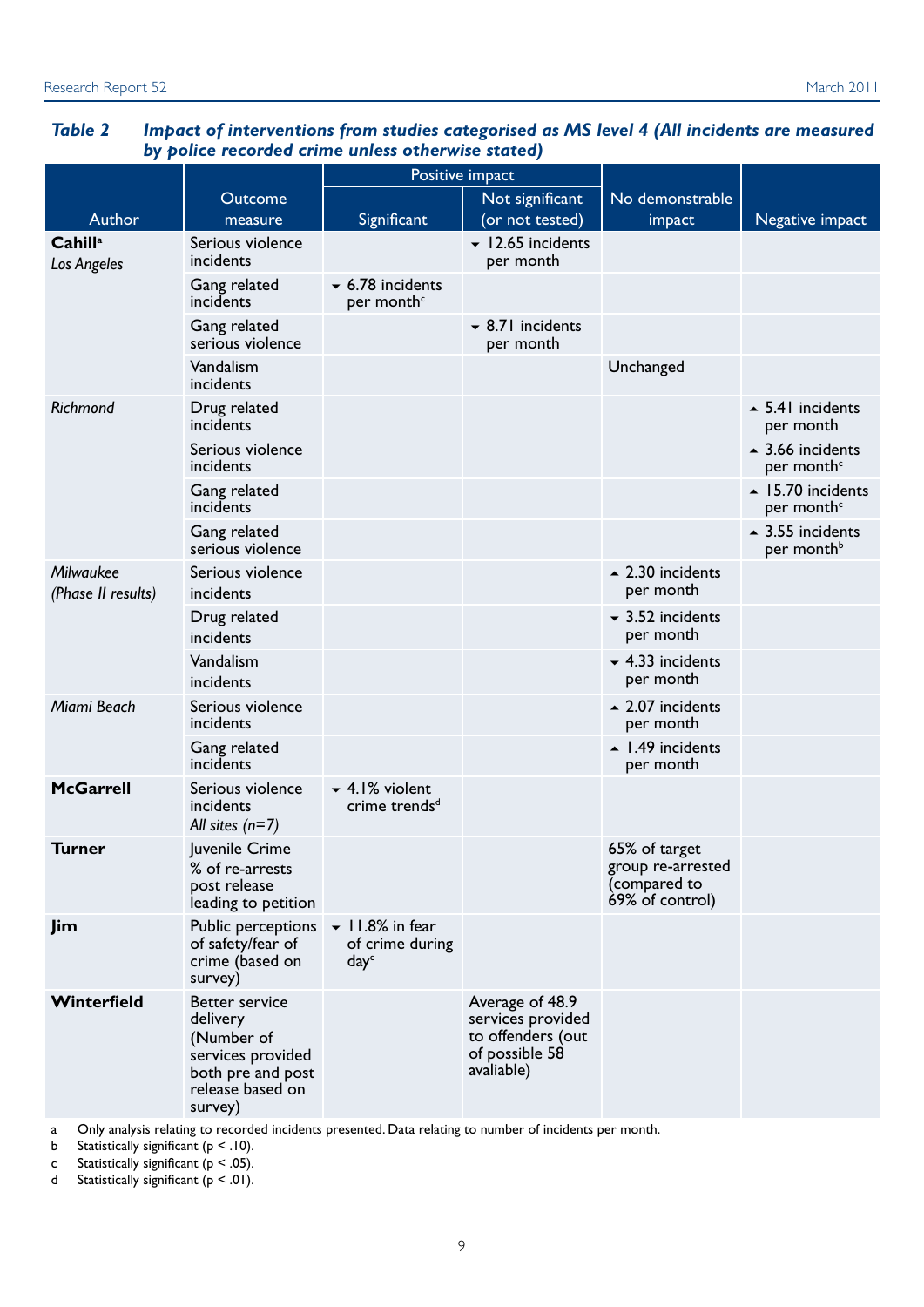|                                            |                                                         |                                                                                                                | Positive impact                    |                           |                 |
|--------------------------------------------|---------------------------------------------------------|----------------------------------------------------------------------------------------------------------------|------------------------------------|---------------------------|-----------------|
| <b>Study Reviewed</b><br>Author            | Outcome<br>measure                                      | Significant                                                                                                    | Not significant<br>(or not tested) | No demonstrable<br>impact | Negative impact |
| <b>Scott</b>                               | Recidivism of<br>target group                           | Recidivism rate<br>of 0.05 lyr after<br>completion of<br>program (compared<br>to 0.33 in control<br>$group)^b$ |                                    |                           |                 |
| <b>Kostelac</b>                            | Overall reduction<br>in violent crime                   |                                                                                                                | $\sim$ 27% in all<br>violent crime |                           |                 |
| <b>Roehl</b><br>All Phase I sites          | Homicide rate                                           | $-37\%$ in<br>homicide rate <sup>e</sup>                                                                       |                                    |                           |                 |
| $(5 \text{ cities})$                       | Violent crime rate $\sqrt{ }$ 29% in violent            | crime rate <sup>e</sup>                                                                                        |                                    |                           |                 |
| All Phase II sites<br>$(5 \text{ cities})$ | Homicide rate                                           | $\overline{\phantom{0}}$ 11% in<br>homicide rate <sup>b</sup>                                                  |                                    |                           |                 |
|                                            | Violent crime rate                                      | $\blacktriangleright$ 16% in violent<br>crime rate <sup>d</sup>                                                |                                    |                           |                 |
| Whetstone                                  | Arrests <sup>a</sup>                                    | 8<br>Pre:<br>14 <sup>e</sup><br>Post:                                                                          |                                    |                           |                 |
|                                            | Arrests as % of<br>intimate partner<br><i>incidents</i> | Pre: 15%<br>Post: 27% <sup>e</sup>                                                                             |                                    |                           |                 |

*Table 3 Impact of interventions from studies categorised as MS level 4 (All incidents are measured by police recorded crime unless otherwise stated)*

a Values presented are mean monthly values.

b statistically significant ( $p < .05$ ).

c statistically significant  $(p < .01)$ .

d statistically significant ( $p < .005$ ).

e Statistically significant (p<.001).

The findings on the effects of the Gang Reduction Programme across the four sites evaluated were mixed. Only one site, Los Angeles, showed a statistically *significant* reduction in crime levels compared with comparison sites (with serious violence, gangrelated incidents, gang-related serious violence and citizen reports of shots fired all decreasing after the implementation of GRP). No evidence of displacement was found. In both Milwaukee and North Miami Beach site, however, the analysis did not find evidence that the programme had reduced serious violence and other selected outcome measures. In the fourth site, Richmond, the period after implementation saw a modest increase in serious violence and gang-related offending measures. While the comparison area in Richmond also saw increases in two of the outcome measures, those increases were smaller than in the target area.

The authors suggest that the reason that three of the four sites failed to achieve significant reductions was, in part, due to the fact that the programme had not been fully embedded in sites at the time of the evaluation. This delay in embedding was attributed to the lack of strategic emphasis on gangs prior to the GRP being implemented. In particular, areas where the GRP partners did not have pre-existing relationships, implementation was found to be slower in developing strong partnerships.

By contrast, Los Angeles had previously had a range of gang initiatives in the city. This allowed the GRP to build on existing relationships and interventions when the initiative began. This was considered to be a key element of the success achieved by the city. In Richmond, Cahill *et al.* suggest the difficulties experienced by the initiative were mainly due to a failure to properly define the area's problem at the start of GRP and so adequately target resources.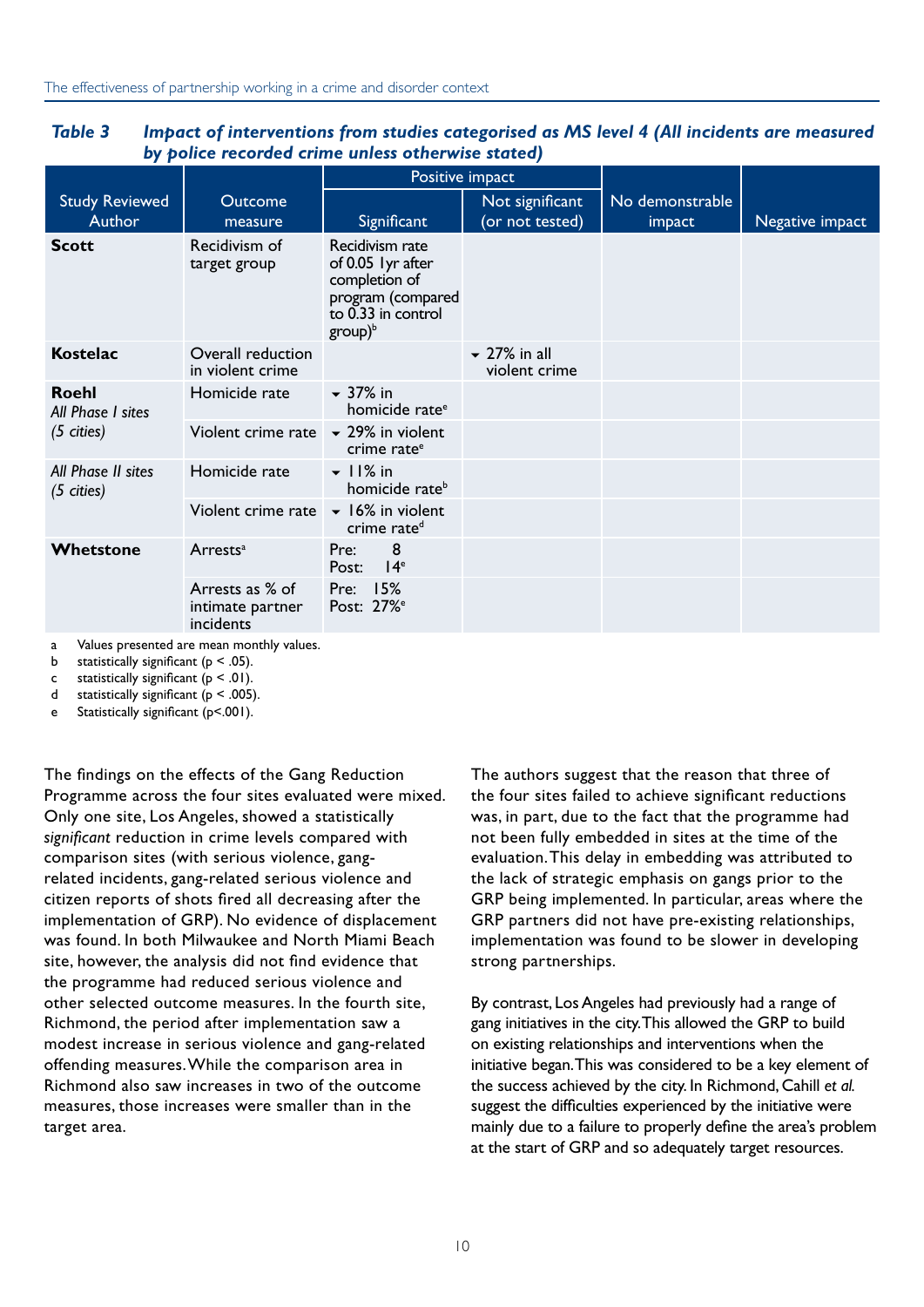The authors also reviewed issues of sustainability in relation to partnerships after the initial programme of work had been completed. While much of the evidence on this had yet to be analysed at the time of writing, some early conclusions were drawn. While their analysis indicated that all areas included in the evaluation lacked any strategic planning for how the programmes would continue, all areas except Milwaukee had managed to sustain some form of the GRP once the central funding had ended. The authors suggest that the failure of Milwaukee to sustain the programme was related to a lack of strong leadership at the strategic level and at the operational level, particularly the absence of a local co-ordinator (who left early in the life of the project). In the remaining three areas the programme was sustained through the integration of the programme into existing gang reduction initiatives (Los Angeles), its transfer into a not-for-profit organisation (North Miami Beach) and strong partnerships and community outreach work which resulted in community support for its continuation (Richmond).

#### *McGarrell et al. (2009) – Project Safe Neighbourhoods (PSN) – MS Level 4*

PSN was a national programme to reduce gun crime at a local level through enforcement, deterrence and prevention. McGarrell *et al.*, who evaluated the initiative, describe this as a multi-site intervention across seven sites (these were Montgomery and Mobile in Alabama, Durham, Greensboro and Winston-Salem in North Carolina, Lowell in Massachusetts and St. Louis in Missouri).

A PSN task force was assembled by the US Attorney District Office in each area and drew upon law enforcement and criminal justice agencies at the local, state and national level. Additional partners were invited to join the task force where it was thought they would help to maximise the impact of the interventions (e.g. probation and parole officers undertook home visits where appropriate). The exact nature and make-up of the partnership depended on the local area.

Across all seven sites PSN centred on five key components: 1) partnership working; 2) strategic planning and research integration; 3) provision of training to task forces to assist in effective implementation; 4) outreach to potential offenders; and 5) accountability via bi-annual reporting. Within the programme there was recognition of the large variability across communities in the US in terms of the level and nature of gun crime. The intent therefore was to focus the implementation of these five components in response to the individual contexts

driving gun crime in each site. As a result, the scope of the intervention varied across the seven sites according to the nature of the local problem.

Running through the core of the projects was a strategic problem-solving approach. The strategic problem-solving model was based on systematic analysis of the local gun crime problem. Specifically, crime analysis would be used to identify the geographic patterns of gun crime across a PSN district. On the basis of this analysis, specific strategies would be developed and implemented to address these patterns. As strategies were implemented, the research partner would monitor the level of intervention (dosage) as well as assess evidence of impact. This information was then shared with the task force to allow for revision or modification of strategy.

The most common strategies employed by PSN task forces included; increased federal prosecution; directed police patrol; chronic violent offender programmes; street level firearms enforcement teams; offender notification meetings; re-entry programmes; and firearms supply interventions. The most common prevention strategies included neighbourhood development; education; and school-based prevention programmes.

The evaluation recorded a significant decrease in serious violence across all seven sites compared to controls, with each city on average reducing serious violence by eight per cent (during the same period non-target cities experienced no change in violent crime). The authors also investigated the impact of increased dosage (proportion of the intervention implemented) on target cities. Their analysis demonstrated that when a greater dose of PSN was implemented (i.e. when a greater number of components of the programme were delivered), cities experienced even lower levels of violent crime, with the high dosage cities recording a 13 per cent reduction.

The authors were not able to investigate sustainability of programmes across all PSN sites. After the programme had been implemented a handful of areas did see increases in violent crime. Several interpretations of these increases were offered including the difficulty of sustaining complex multi-agency coalitions over time (during which personalities and priorities may change) as well as the general increase in crime seen across the US during this period. However, the authors were not able to provide evidence to support these inferences.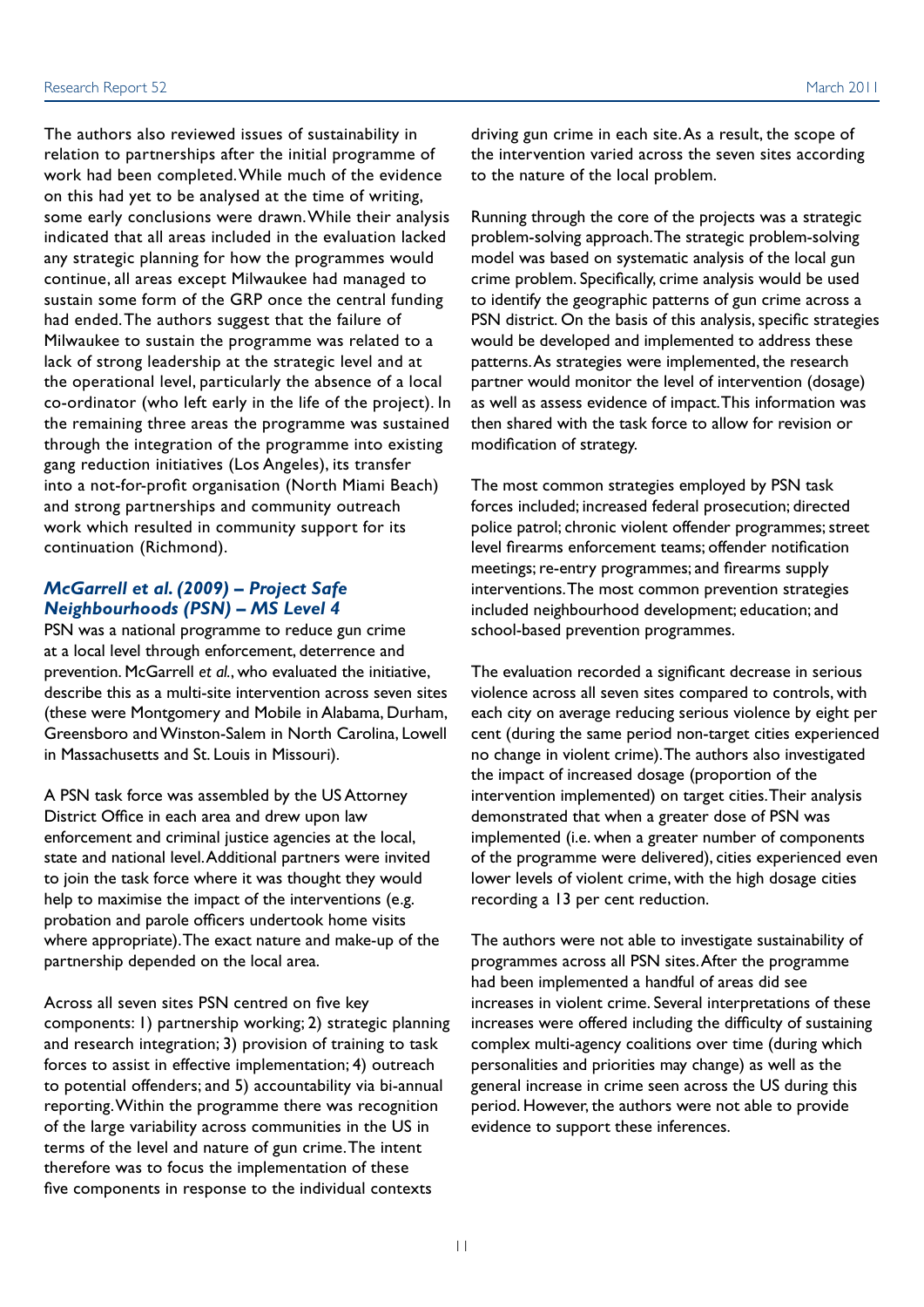#### *Kostelac et al. (2004) – Central City Violence Project – MS Level 3*

This study involved the evaluation of the Central City Violence Impact Project which integrated features of two separate violence-reduction programmes: the Phoenix Police Department's Violence Impact Project (VIP), a local strategy to reduce violence in targeted areas of the city; and Project Safe Neighbourhoods, based on a national model designed to reduce gun-related crime (described above).

Crime trend and hot spot analysis were carried out to determine areas with a high density of violent crimes that would be likely to benefit from the programme. Crime Analysis and Research Unit and Phoenix Police Department personnel gathered data and intelligence that was used to identify problem areas and focus enforcement on particular areas and targets. Regular action plans were formulated and discussed at weekly meetings to help officers address the most common and/or violent crimes. A range of tactics were used by partners, including probation contact with offenders, the issuing of arrest and felony warrants and surveillance of known suspects to collect evidence to secure an arrest.

Key task force partners were the United States Attorney's Office, the Police and Adult and Juvenile Probation Services. As the VIP strategy was joined with the PSN programme (see McGarrell, 2009) to allow more resources to be directed towards the area, other agencies were added (notably the Bureau of Alcohol, Tobacco, Firearms and Explosives, Bureau of Immigration and Customs Enforcement, United States Drug Enforcement).

The study measured changes in levels of recorded violent crime before and after the intervention and compared changes against a comparison group. There was a marked decrease in recorded offences when the intervention period was compared to the same period one year before (including 70 per cent decrease in homicide, 32 per cent decrease in rape, 18 per cent decrease in robbery and a 27 per cent decrease in aggravated assault). A comparative analysis of the Central City VIP area and six police precincts across the rest of Phoenix revealed a 26 per cent reduction in violent crime in the VIP area following the implementation of the programme. By contrast, no other individual precinct recorded a double digit decrease during the same period.

#### *Roehl et al. (2005) – Strategic Approaches to Community Safety Initiative SACSI – MS Level 3*

The Department of Justice launched SACSI, the Strategic Approaches to Community Safety Initiative, in 1998, to see if Boston's successful approach to reducing youth homicide in the early 1990s (Operation Ceasefire) could

be replicated by ten other cities also fighting high rates of violent crime. The broad aim of all the SACSI sites was to reduce and prevent violent crime in the target areas. Nine sites targeted homicide, youth violence, or gun-related violence, and one partnership focused on reducing rape and sexual assault. Key outcome measures related to changes in recorded incidents of target crimes before and after the intervention. The intervention was implemented in two stages, with five phase one sites launched in 1998 and five phase two sites launched in 2000.

The scope of the interventions varied across the sites to reflect the nature of the local problem. All sites, however, included some or all of the following components: targeting hotspots and repeat offenders; crackdowns; sweeps; saturation patrols; serving warrants; and making unannounced visits to probationers. In addition, all of the sites adopted a version of Boston's Ceasefire approach whereby offenders were informed that any violence they were judged to be responsible for would be quickly sanctioned by enforcement and prosecution. At the same time offenders were offered assistance in obtaining jobs, education and other services.

In order to target activity key agency representatives and outreach workers met to review and share information on recent homicides and violent incidents. 'Worst of the worst' offender lists were compiled from arrest or probation records or probation and parole officers and used to focus activity.

In half of the sites, the core partner group was composed of law enforcement and criminal justice representatives (police, prosecutors, probation/parole, courts, and corrections, at the local, state, and federal levels) and a research team. The composition of partnerships in the remaining sites was more broad-based and also included social service representatives, community organisations, medical units and faith-based organisations. All sites included local researchers which were primarily professors from local universities with long-established ties with the criminal justice representatives in the core group. The researchers became full partners, participating in strategic planning, development, and assessment (i.e. action research). They collected and analysed data to aid in designing and implementing intervention strategies. They also served as in-house evaluators, providing feedback on strategy implementation and conducting impact analyses to assess effectiveness.

The study found that the SACSI multi-agency approach to tackling violent crime, when implemented effectively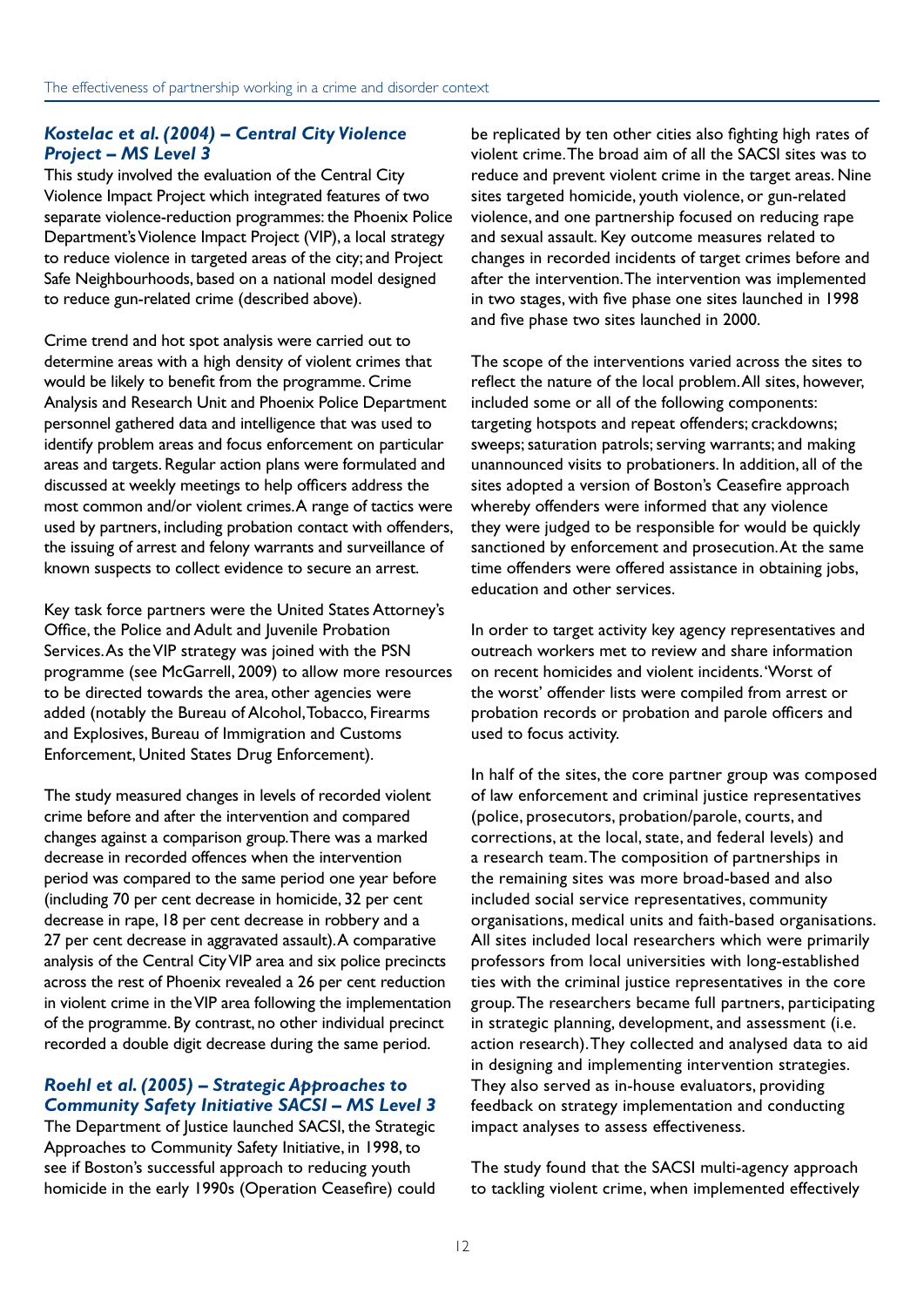(i.e. true partnership working with the full engagement and commitment of appropriate agencies in the process) was associated with reductions in targeted violent crimes. Crime rates of each SACSI site were compared to matched comparison cities chosen geographically and by size. Comparison cities experienced decreases in violent crime, but the decreases in the SACSI cities were found to be significantly greater than those in other cities. Of the nine cities targeting violent crime, six had substantially larger decreases in homicide than their comparison cities. In two sites, comparison cities showed a larger decrease in homicides and in one SACSI site, homicides increased while remaining steady in the comparison cities. Overall, seven of the ten areas had larger decreases in their target area for identified crime outcomes than their comparison cities.

The study found that the phase one sites enjoyed greater success than the phase two sites. On key difference was that phase two sites did not have the benefit of fulltime co-ordinators; three of the phase two sites had partnerships that only included law enforcement and criminal justice agencies (broader based partnerships were found in three of the five phase one sites). The authors concluded that the findings support the view that comprehensive partnership approaches to tackling public safety can be effective. They suggest that smaller reductions were seen in areas where programme implementation was not as strong, and in areas where delivery structures and processes were not as robust.

#### **Offender based Initiatives**

#### *Turner et al. (2002) – South Oxnard Challenge Project – MS Level 4*

The South Oxnard Challenge Project involved providing a multi-agency approach to the provision of services to young offenders leaving prison. The cohort receiving the intervention had a more intensive interaction with partner agencies, with services being provided by partners based within the project offices rather than being referred out to external agencies (e.g. mental health services, drug treatment services and anger management classes). In addition, case management took place via an inter-agency team rather than a sole probation officer. The focus of the intervention was on the offender and his/her family rather than the individual youth.

The multi-agency approach included a range of partners from criminal justice services including the District Attorney and Director of Probation, local service

providers (e.g. Superintendent of Schools) and third sector and community outreach programmes (e.g. Interface Children and Family Services)

Youths meeting the intervention criteria were identified and were then randomly assigned to either the study or control group, with approximately equal numbers in each. Young people who had been involved in the programme recorded similar outcomes to the comparison group. Overall, there was no significant change in behaviour as a result of taking part in the project. The authors suggest that the failure to affect change in the target group could have been due to the similarities in some of the services which were being provided by a probation agency. As the project was thought to have contributed to a reduction in the workload of those members of staff who would have provided services to the target group, this may have increased the time available for these staff to provide services to the control group (with a consequent effect on outcomes). In addition, the authors stated that the partnership approach adopted by the group was not fully embedded. As probation services were in control of the funding, consensual decision making a model was hard to achieve (as the probation service had ultimate responsibility for distributing the money). This led to some tensions across the group and was thought to have had an effect on implementation.

#### *Winterfield et al. (2006) – Serious and Violent Offenders Re-entry Initiative (SVORI) – MS Level 4*

The SVORI initiative provided services to serious and violent offenders on release from prison. The intervention focused on developing a local system to help offenders re-enter the community (i.e. assessment, re-entry plan and transition team) and created linkages to services as well as providing services where gaps were found to exist. The programme engaged with offenders both prior to, and on release from, prison.7

The main partners in the intervention were correctional agencies, juvenile justice agencies, US Federal government, faith-based organisations and community organisations.

The evaluation focused on changes to the nature and extent of service provision; it did not explore whether the behaviour of the target group changed as a consequence. The results for the intervention

<sup>7</sup> The evaluation is ongoing, as the programme was still in progress at the time of writing the paper.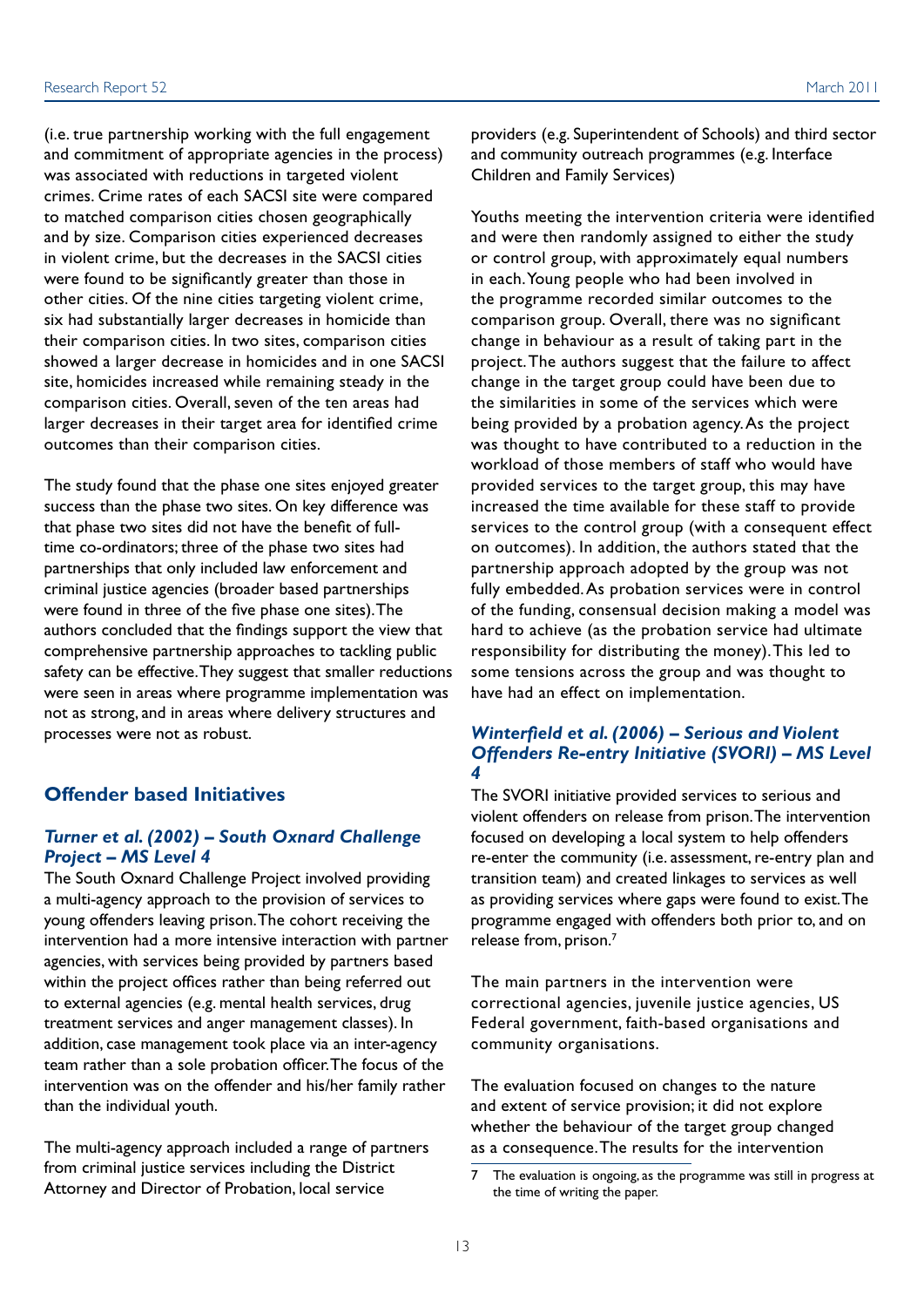group were compared with those of individuals who met the intervention eligibility criteria but were either incarcerated in facilities that did not offer the intervention, or who were returning to post-release communities not served by the intervention.

The evaluation found that the provision of services through a multi-agency approach did result in those leaving prison being offered a greater range of services then previously available. Although there was considerable variation across sites, overall a greater proportion of SVORI participants received most of the services offered compared with non-SVORI participants. This was especially the case in relation to the co-ordination services (prerelease), transition services (pre-release to post-release) and employment, education and skills development services. It was less so in relation to health and family related services.<sup>8</sup>

#### *Scott et al. (2002) – Turning Point: Re-thinking Violence programme – MS Level 3*

Turning Point: Re-thinking Violence (TPRV) was a programme designed to expose, educate and rehabilitate first time violent offenders and their parents regarding the consequences of violence. The key outcome measure was a reduction in the level of participants' violent recidivism.

The programme had four key components: trauma 'experience' (where young people see the consequences of violence through a tour of a trauma centre, morgue and autopsy room); a Victim Impact panel presented by parent survivors; a six-week session of group and Community Networking (which focused on individually tailored mental health referral); and, the provision of follow-up services. Overall the program included 14 hours of face-to-face contact (excluding any follow-up contact) in comparison to the control group where standard sentencing options were approximately 100 hours of community service.

The TPRV was developed and delivered in partnership by various agencies including the University of Florida, Jacksonville Medical Center, State Attorney's Office, Department of Juvenile Justice and two local community groups; the Jeff Mitchell Foundation and Compassionate Families Inc.

The study found a significant positive impact from the intervention undertaken to reduce violent recidivism (VR) by offenders. The study group had a VR rate of 0.05 within one year of completing the programme compared to 0.33 for the control group, with the control group recording a statistically higher number of violent offences one year after completion of the programme than the study cohort. The lower VR rate for the study group also occurred with a shorter overall time investment (14 hours) compared to the control group (100 hours), though it is recognised that other time components were not reflected in this figure, e.g. trauma unit staff time in talking to programme participants. In particular the partnership success was attributed to the involvement of community groups which ensured that offenders had access to key services.

#### **Other studies**

#### *Whetstone (2001) – Domestic violence coordinated response team – MS Level 3*

This study involved the evaluation of a co-ordinated domestic violence response team which ran as a pilot project for 18 months. The team comprised two police patrol officers, three victim advocates (drawn from a social service provider), a probation/parole officer and a correctional officer. Police officers and victim advocates worked together as first responders to 911 calls for assistance in all domestic violence cases. The team was responsible for violence cases and follow-up investigation for all cases of intimate partner domestic violence. Both police officers and victim advocates were specially trained for the role. Victim advocates engaged in a wide range of activity in support of victims throughout the charging and prosecution process including counselling and support in accessing service providers.

The study assessed six measures compared with a control group of victims who were not receiving the services provided by the unit. Five out of six measures showed a statistically significant positive impact for the experimental group, pre and post the intervention, compared to just two for the control group. In three cases the experimental group was significantly better than the control group: arrests per intimate partner incident; intimate partner incidents attended as a proportion of calls for service; and the number of domestic violence calls for service attended. However, whilst arrests for domestic violence overall were not affected, arrests for domestic violence by intimate partners increased significantly. The authors note, however, that this measure is to some extent controlled by police

<sup>8</sup> Turner *et al.* were not able in their evaluation to evaluate the effect of the intervention on different strands of service provision.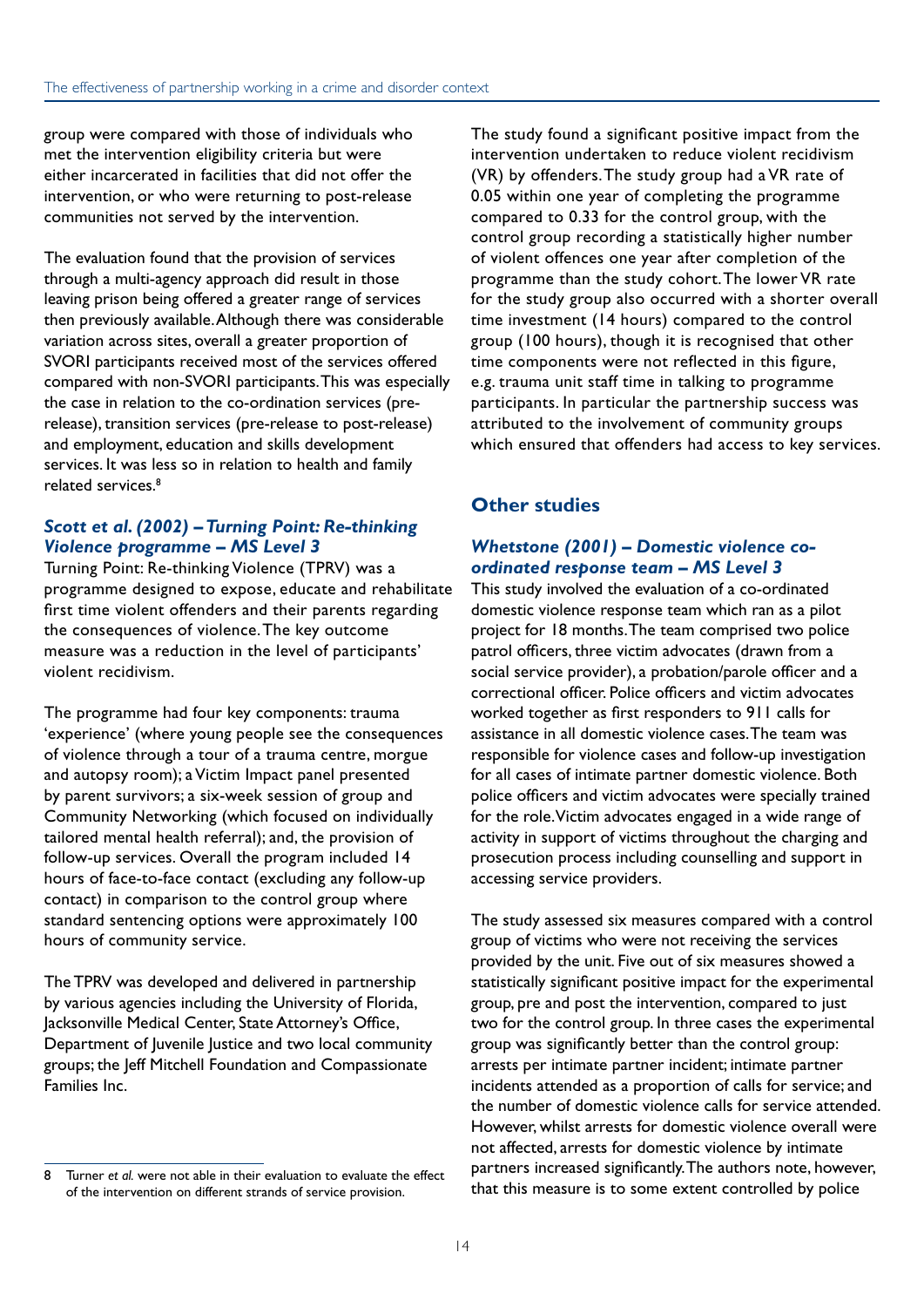<span id="page-18-0"></span>officer actions (i.e. who and in what circumstances they arrest) and the designation of incidents as intimate partner domestic violence events. Any change in either of these would be likely to influence outcomes.

#### *Jim et al. (2006) – Police/Business Empowerment Partnership – MS Level 4*

This study evaluated an intervention driven by Westminster Police Department, California, which was developed and implemented by the Police/Business Empowerment Partnership. The intervention aimed to tackle crime problems and perceptions of fear in a shopping centre by providing increased police presence, improved communication and forums for discussion.

The partnership consisted of the local police department and businesses located in the shopping centre.

Jim *et al.*'s evaluation demonstrated a positive significant impact on its key outcome measures (users' perceptions of crime and anti-social behaviour at the shopping centre). The intervention was evaluated using pre-test and posttest data gathered through two public opinion surveys. Surveys conducted before and after the initiative at both the shopping centre and a comparison site found that the community's perception of gang activity and fear of crime decreased significantly following the implementation of the initiative. The authors attribute the success of this initiative to several key mechanisms, including strong collaborative efforts between the police and businesses, increased police presence and the willingness of businesses to contribute financially to the enhanced policing provided.

# **4 Mechanisms associated with effective partnership working**

Several of the studies reviewed sought to identify the mechanisms or factors associated with stronger, more effective partnership working. The way in which these mechanisms were identified varied from study to study. Some studies incorporated bespoke process evaluations, discrete surveys of key participants to identify perceptions of what was important in achieving effective partnership working. Other studies incorporated more general assessments of what worked in particular study sites (and where partnerships were less effective). Although it is useful to draw upon all of this material in trying to establish a

picture of what makes for effective partnership working, it is helpful to distinguish between the evidence-based material and that which was based more on author judgement. Even the more evidenced based studies were, however, only able to report on perceptions of what made partnerships work rather than identify that the presence or absence of a factor caused a partnership to work effectively.

In all, five evaluations included in the review undertook empirical assessments of the mechanisms associated with effective partnership working. Four of these were crime focused initiatives: Gang Reduction Programme (Cahill *et al.*); Project Safe Neighbourhoods (McGarrell *et al.*); Central City Violence Project (Kostelac *et al.*), and Strategic Approaches to Community Safety Initiative (Roehl *et al.*),. One was an offender focused initiative - Serious and Violent Offenders Re-entry Initiative (Winterfield *et al.*). The four remaining studies provided authors' assessments of mechanisms associated with effective partnership working. The five more empirically based studies are discussed in turn below.

#### **Gang Reduction Programme (GRP)**

In evaluating the Gang Reduction Programme Cahill *et al.* undertook a process evaluation which sought to collect information on the functioning of partnerships (which was fed back to GRP members), collect evidence on the partnerships' overall effectiveness and impact, and, identify and compare what did/did not work across all sites. The evaluation utilised three methods of data collection: i) observation of 'partnerships in action' (including attending meetings and reviewing project documentation; ii) one to one and small group face-to-face interviews and; iii) a multi-wave internet survey with all programme directors and committee members. On the basis of the range of source material, the authors identified several mechanisms that they claimed contributed to the functioning of effective partnerships. These included:

- a shared vision of the strategic direction of the partnership;
- clarity regarding the problem(s) to be addressed and the adoption of a problem oriented approach;
- researcher integrated into planning, implementation and evaluation process;
- strong leadership;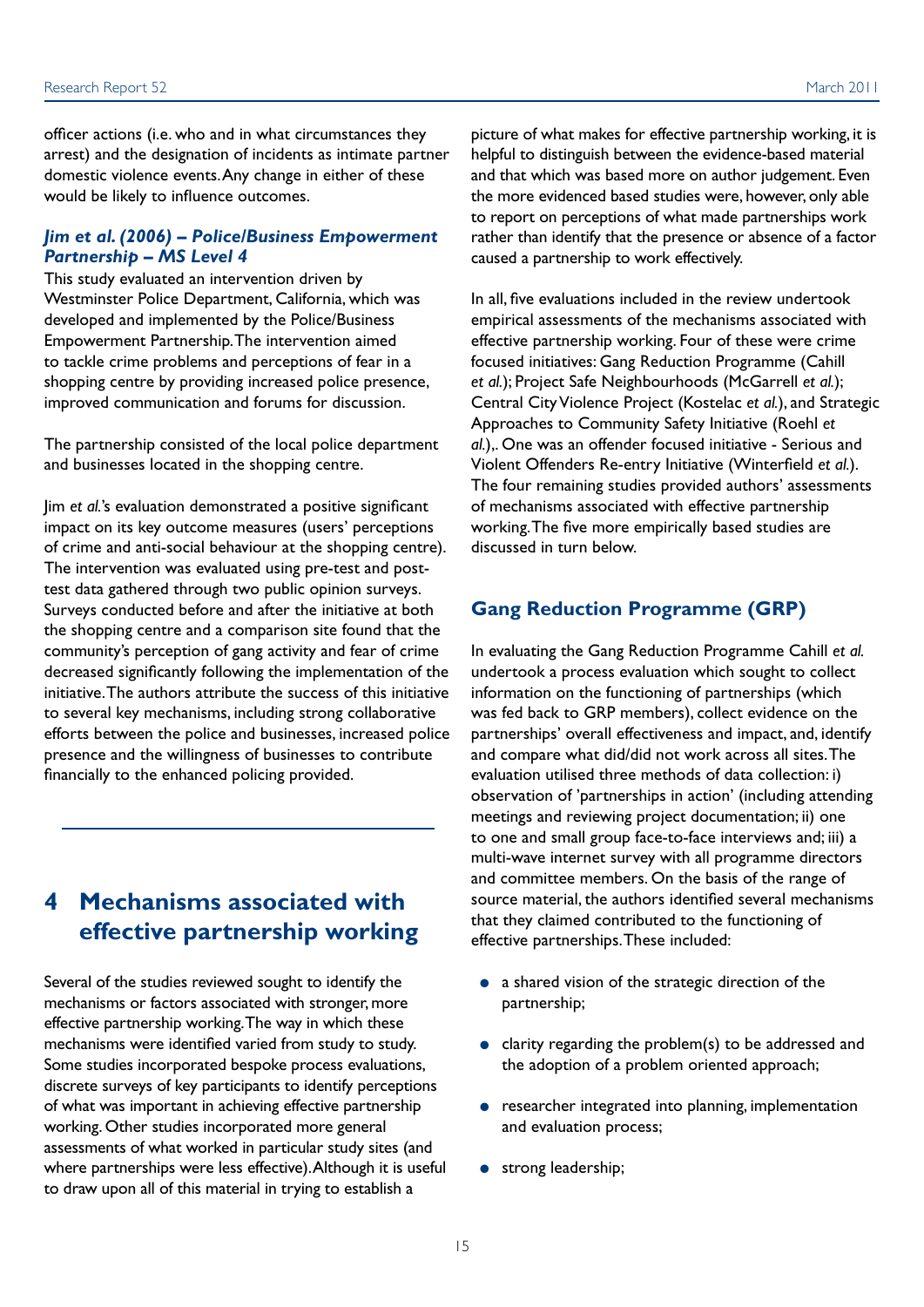- dedicated programme co-ordinator (with independent decision making authority);
- prior experience of working together in partnership;
- flexibility of structures and processes; and,
- getting partners to 'buy-in' to the project and become involved in its planning and development at the earliest opportunity.

Overall Cahill *et al.* noted that stronger collaboration was present across law enforcement (and other so-called 'suppression focused' agencies) that had a history of partnership development and inter-agency communication and co-operation. By comparison, organisations which could be categorised as focusing on 'prevention' and 'intervention' aspects of tackling crime, were less successful in developing effective partnership working. These groups did not have a history of working towards common goals and had previously been competing for the same pool of limited resources.

The GRP study also indicated that Phase One sites had failed to collect any systematic data across activities during implementation which had forced local practitioners to rely on anecdotal evidence to guide future planning. In Milwaukee this failing, coupled with a lack of understanding around the value of adopting a strategic problem solving approach, considerably hindered implementation. This resulted in a myriad of approaches being adopted at the site, none of which adequately targeted the local youth gang problem.

#### **Project Safe Neighbourhoods**

Project Safe Neighbourhoods was crafted to allow areas to develop local responses to complex problems in each of the target sites covered by the initiative. The evaluation therefore sought to identify a group of core principles underpinning PSN across all sites which were linked to successful outcomes. The approach adopted by McGarrell *et al.* focused on understanding the level and impact of the 'dosage' of a policy implemented in local areas (i.e. the number of components of PSN put in place in each local area). The premise was that those areas which only partially adopted a policy, or received a 'lower dose' of the policy, would achieve poorer results than those who were 'full adopters'.

The key elements of 'dosage' for PSN sites were the extent to which areas could be classified as:

- having effective partnerships (based on a seven score assessment of which groups of agencies had been responsible for delivering an intervention during the programme in each local area);
- the degree of 'data driven decision-making' in sites (including the extent of research around gun crime undertaken, extent to which data were used to drive decisions and assessments of data quality); and,
- the extent of federal prosecution of gun crime (based on two prosecution measures compared over time).

Three methods of data collection were used in establishing the 'dosage' of policies in each area. These were: i) surveys undertaken with research partners (including questions around which partners had been engaged, what interventions had been undertaken and what outcomes had been achieved); ii) 'semi-annual' reports produced by areas and submitted to the research team providing details of individual projects, levels of research undertaken and outcomes achieved); and (iii) case study development of sites including observation and interviews with those involved in PSN. On this basis, the composite score of 'dosage' was derived for each site and were grouped into high, medium and low implementation areas.

The authors found that high levels of data-driven decision making were statistically significantly associated with the development of collaborative partnerships (engaging a broader range of partners) as well as with enhanced federal prosecution. It was rare to find healthy collaborations which did not also have strong data-driven processes. Where data-driven decision making was found to be a feature of partnership working, the process of analysis assisted groups in working together toward a common goal and was perceived to have provided critical information to help groups of partners achieve their aims.

McGarrell *et al.*'s analysis also investigated the infrastructure required within areas to support the effective implementation of PSN. There were two components to this: human capacity (i.e. experience of working collaboratively); and information systems capacity (i.e. compatible systems through which to share information). Those areas that were found not to have established data- sharing processes (what was termed 'research integration') between partners had to put substantial effort into creating these links before initiatives could be implemented. In many instances setting up these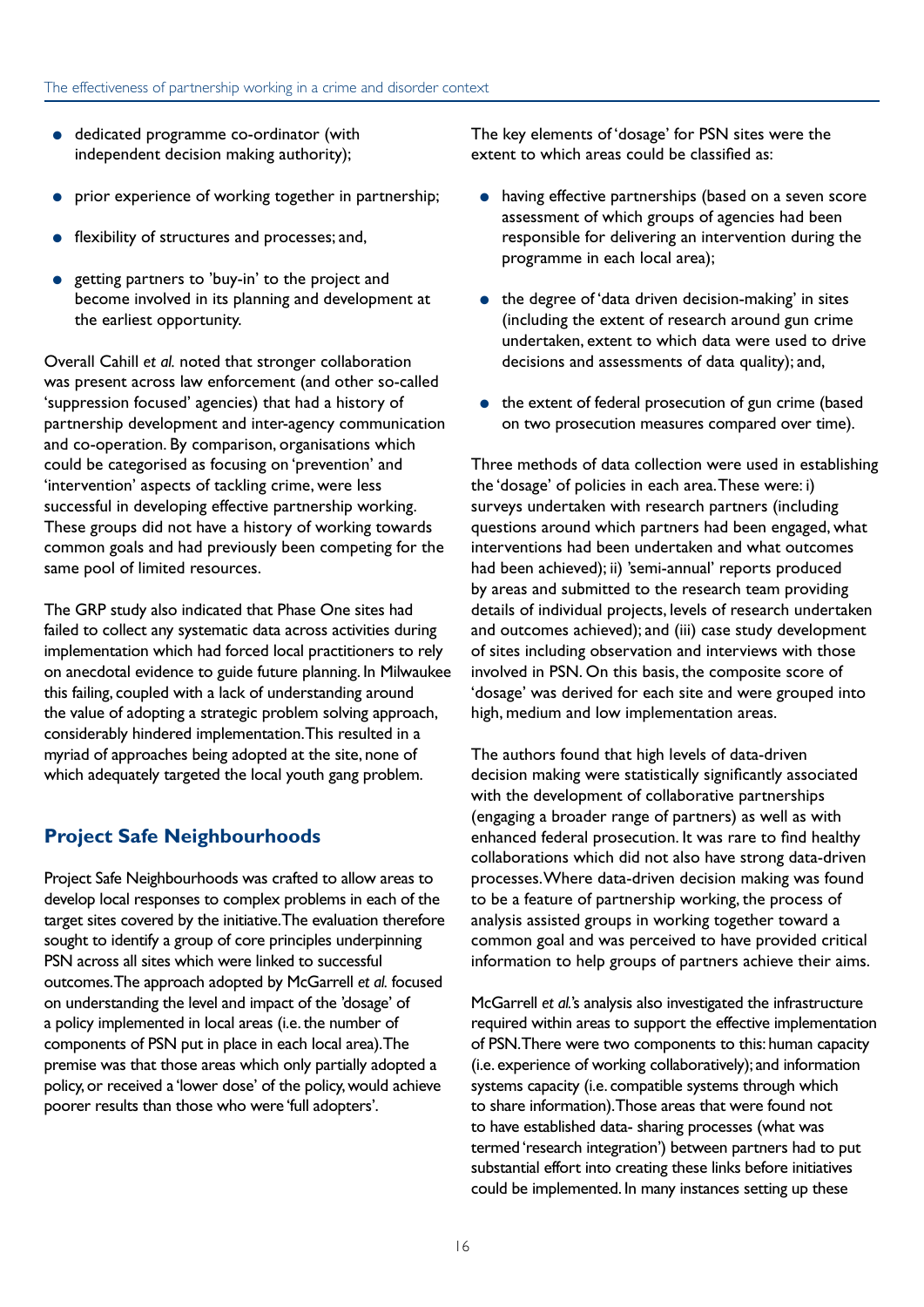structures could create a large upfront 'cost' (which influenced the potential cost benefit ratio for implementing the PSN schemes). In areas where data-driven decision making had not been successful the authors suggest that this stemmed from a combination of a lack of interest or understanding in the value of research and the active research role and data availability problems (which made the delivery of timely and valuable analyses difficult). In relation to human capacity, prior experience with similar strategic partnerships was found to be significantly correlated with successful implementation of PSN.

The PSN study also examined the general mechanisms that played a role in effective partnership working in the study sites. These included:

- having a researcher as an active member of the task force;
- strong leadership, combined with a commitment to data-driven decision making;
- having a committed project co-ordinator;
- communication including regular face-to-face meetings the exchange of information within and between the criminal justice system;
- having focused interventions in each area, tailored to the needs of the area; and,
- having a collaborative rather then co-ordinated approach to gun crime strategies.<sup>9</sup>

#### **Central City Violence Project**

Part of Kostelac *et al.*'s evaluation of the Central City Violence Project involved interviews with those involved in the central city violence project. Mechanisms which participants perceived to be important for effective partnership working were; resources focused on areas with highest density of violent incidents i.e. problem focus; central co-ordination of efforts; and regular meetings to formulate and discuss action plans.

#### **Strategic Approaches to Community Safety Initiative (SACSI)**

In their evaluation of the ten SACSI sites Roehl *et al.* used four methods of data collection: multiple site visits which included interviews with partners at all sites evaluation; two surveys with partnership members; a review of records and documents; and researcher attendance at cluster meetings. Overall, the mechanisms which were perceived to be important for effective partnership working included:

- full-time project co-ordinators to oversee day-to-day activities;
- multi-agency, multi-disciplinary core groups to plan and oversee problem-solving strategies;
- local researchers included in core groups and involved in problem identification and analysis;
- a strategic plan to guide enforcement, suppression, intervention, and prevention strategies, working groups to implement strategies; and,
- evaluation of data and assessment activities to provide ongoing feedback to the core group for programme improvement.

One area highlighted in Roehl *et al.*'s analysis was the importance of prior partnership relationships when implementing a scheme of this nature. Specifically, areas which had adopted a multi-agency approach to working previously found it easier to implement the SACSI intervention than those who had to form these links before the intervention could begin. This was found to be particularly true in relation to criminal justice agencies where partner relationships were already developed.

Roehl *et al.* also paid particular attention to the role of integrated researchers. The embedded research element of the programme (a role frequently played by senior academics) was perceived by participants in some areas to have made significant contributions to the effectiveness of the partnership approach. Core components of the embedded researcher role were: analysing the data and formulating the response to it; and ensuring the adoption of a problem solving approach across areas. For example, one element of the role focused on combining crime data with street level information provided by practitioners. The combined data were then used to develop a homicide and incident review which was viewed as vital to strategic planning.

<sup>9</sup> A collaborative approach (in comparison to a co-ordinated approach) includes not only shared resources, improved communications and co-ordinated operations, but also shared decision making across traditional agency boundaries.(e.g. joint decision making on individuals through a case conferencing approach).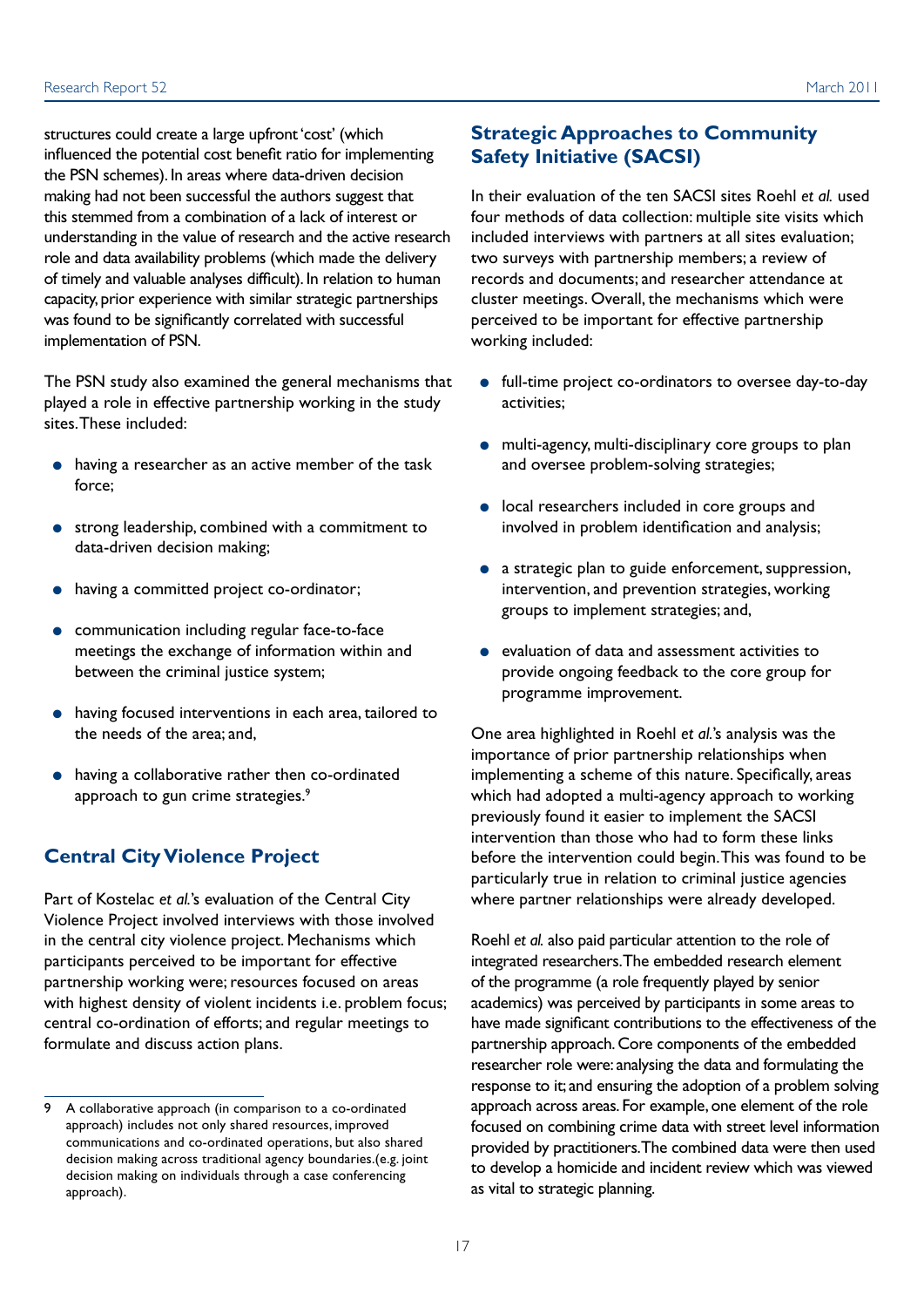#### **Serious and Violent Offenders Re-entry Initiative (SVORI)**

Winterfield *et al.* assessed which mechanisms were perceived to have influenced the implementation of the SVORI programme by undertaking a survey of all programme directors responsible for the study at the local level. Mechanisms perceived to be linked to effective partnership working were easy communication between partners and the ability to share a wider range of offenderrelated information more effectively and efficiently between partner agencies.

#### **Summary of mechanisms associated with effective partnership working**

As well as the empirical evidence outlined above, all papers included in the review provided authors' assessments of factors associated with partnership working. While greater emphasis should be placed on studies outlined above, author assessments still provided useful information when trying to establish a picture of what contributes to effective partnership working. Table 4 summarises the key factors or mechanisms highlighted across all studies included in the review which were identified as being important in relation to securing effective partnership working. Broadly speaking, the factors which studies identified as being associated with more effective partnership can be grouped under five main headings.

### **Leadership**

- The sharing of values, norms or a common vision across different partners
- Strong senior leadership of the project
- The existence of dedicated project/initiative coordinators
- Clarification of roles and responsibilities amongst senior project leaders

#### **Data sharing and problem solving focus**

- Focus around tackling a particular problem
- Adopting a problem-oriented, analytically led approach
- Sharing information and data across partners
- Having an active research partner

#### **Communication and collocation**

- Strong cross partner communication
- Co-location of partner staff

#### **Structures**

● Flexible structures involving the most appropriate agencies

#### **Experience**

● Prior experience of partnership working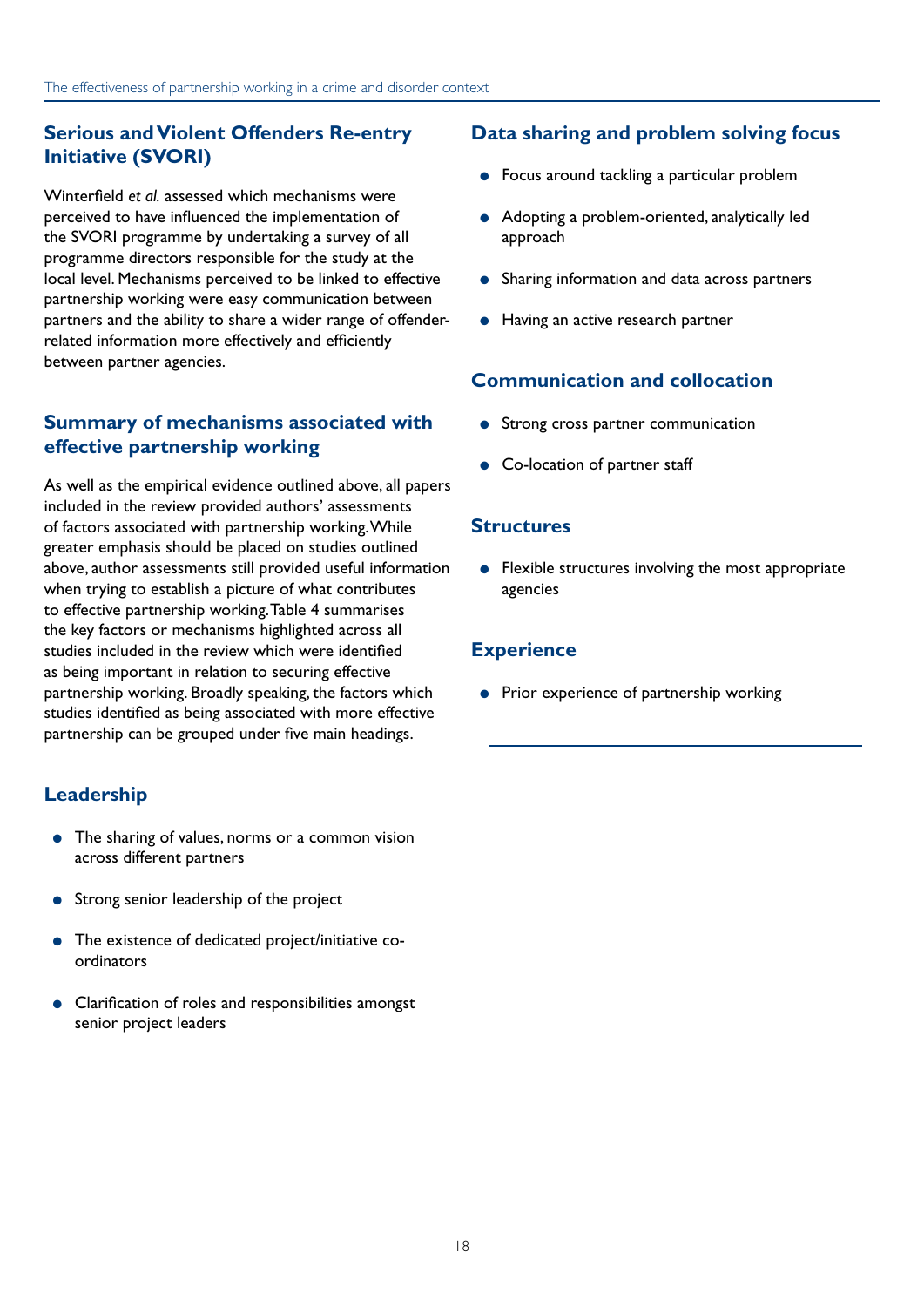| Author      | Leadership                                                                                           | Data sharing and<br>problem solving<br>focus                                                   | Communication<br>and co- location                                          | <b>Structures</b>                              | <b>Experience</b>                                         |
|-------------|------------------------------------------------------------------------------------------------------|------------------------------------------------------------------------------------------------|----------------------------------------------------------------------------|------------------------------------------------|-----------------------------------------------------------|
| MS Level 4  |                                                                                                      |                                                                                                |                                                                            |                                                |                                                           |
| Cahill      | Shared vision<br>Strong leadership<br>Dedicated<br>programme co-<br>ordinator<br>Getting partners to | Clarity regarding<br>the problem(s)<br>being addressed<br>(adopt problem<br>oriented approach) |                                                                            | Flexibility of<br>structures and<br>processes  | Prior experience of<br>working together<br>in partnership |
|             | 'buy-in'                                                                                             |                                                                                                |                                                                            |                                                |                                                           |
| Jim         |                                                                                                      |                                                                                                | Monthly meetings<br>Collaborative<br>rather than co-<br>ordinated approach |                                                |                                                           |
| McGarrell   | Strong leadership                                                                                    | The exchange of<br>information                                                                 | Regular<br>communication                                                   | Having a research<br>partner as an active      | Experience<br>of working                                  |
|             | Dedicated project<br>co-ordinator                                                                    | Having focused<br>interventions in<br>each area                                                | Having a<br>collaborative rather<br>then co-ordinated<br>approach          | member of the task collaboratively<br>force    |                                                           |
|             |                                                                                                      | Established data<br>sharing processes                                                          |                                                                            |                                                |                                                           |
| Turner      |                                                                                                      |                                                                                                | Co-location of<br>agencies                                                 |                                                |                                                           |
| Winterfield |                                                                                                      | Shared information                                                                             | Regular<br>communication                                                   |                                                |                                                           |
| MS Level 3  |                                                                                                      |                                                                                                |                                                                            |                                                |                                                           |
| Kostelac    | Central co-<br>ordination efforts                                                                    | Problem focus<br>Local researchers<br>in core group                                            | Regular meetings                                                           |                                                |                                                           |
| Roehl       | Full-time project<br>co-ordinators<br>Core groups to<br>oversee problem                              | Problem solving<br>strategies<br>Use of local<br>researchers                                   |                                                                            | Working groups<br>to implement<br>strategies   | Prior experience<br>of working in<br>partnership          |
|             | solving approach<br>Strategic plan to<br>guide activity                                              | Continual<br>evaluation guides<br>activity of group                                            |                                                                            |                                                |                                                           |
| Scott       |                                                                                                      |                                                                                                | Presence of<br>partners at local<br>level                                  | Involvement of<br>most appropriate<br>agencies |                                                           |
| Whetstone   |                                                                                                      | Shared information                                                                             | Regular<br>communication<br>Co-location of staff                           | Sense of ownership<br>of the team              | Joint training of<br>team members                         |

# *Table 4 Summary of mechanisms associated with effective partnership working*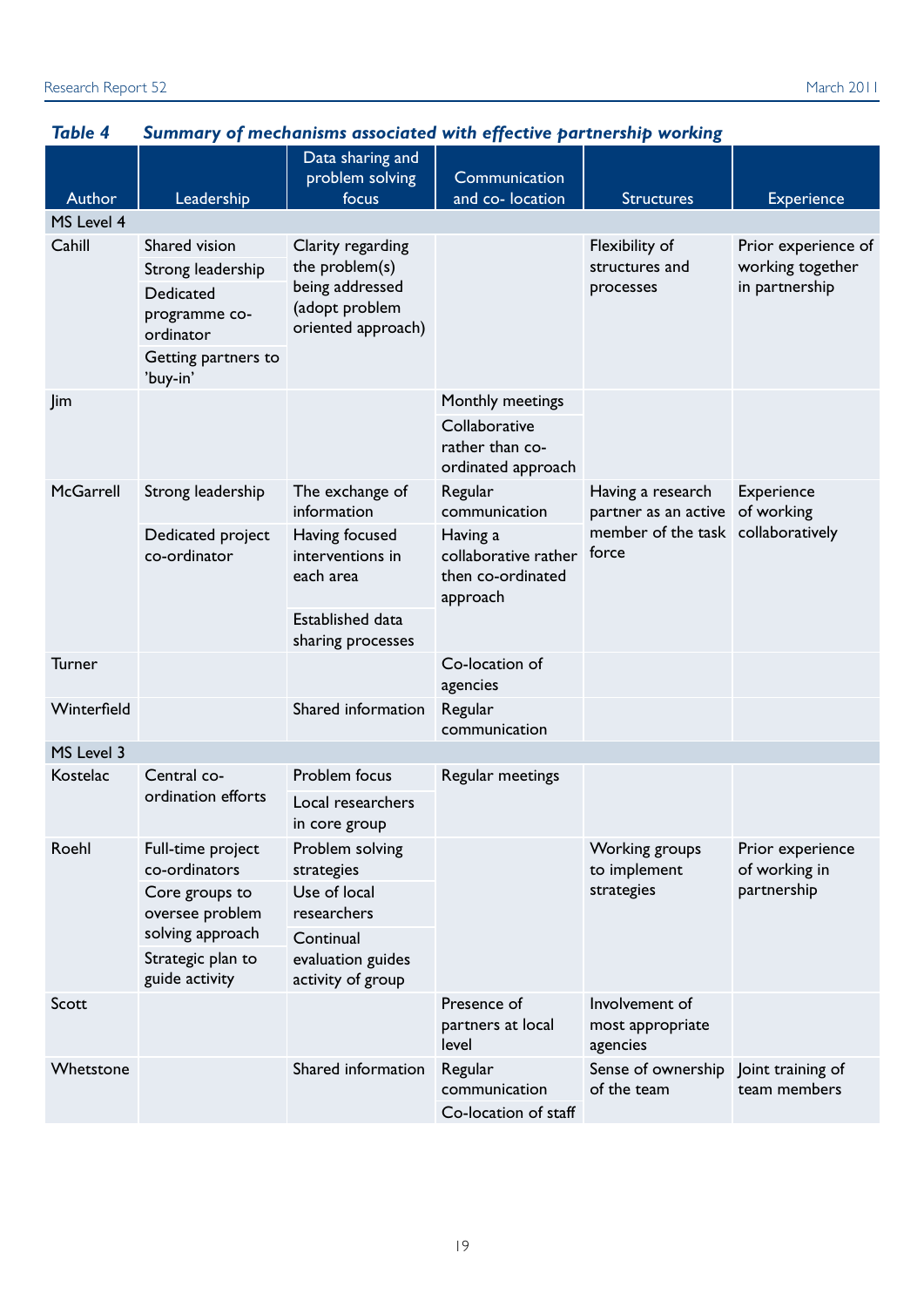# <span id="page-23-0"></span>**5 Discussion**

#### **Effectiveness of partnership working**

The evidence review sought to address two linked questions:

*"Are formal partnerships' mechanisms more effective and efficient in achieving crime-related outcomes than alternatives?"*

and

*"What factors have been identified as making partnerships work effectively and efficiently in delivering crime-related outcomes?"*

The next section deals with the first of these two questions.

#### **The impact of formal partnership interventions on outcomes**

The evidence review process identified nine studies of initiatives which met the initial inclusion criteria. These studies can be broadly described as encompassing initiatives in which some form of partnership working, or the formation of new partnerships, was as an integral component. None of the studies could be described as solely testing the efficacy of partnership working. The majority of studies included focused on tackling specific local crime problems, and most of these were related to aspects of violent crime.

A useful rule of thumb in assessing the effectiveness of interventions comes from Sherman & Eck's (2002) review of 'what works' in crime and policing. In this review the authors adopted the view that for an approach to be classified as something that "works" it had to have two or more studies with positive results, with a scientific methods (Maryland Scale) score of 3 or more, and had to report the statistical significance of the findings. Although this might be considered a slightly generous interpretation of a 'what works' threshold, it is useful starting point in assessing the evidence when undertaking an REA. Out of the nine studies included in this review, three recorded 'positive' outcomes at MS level 3 and two studies (including one multi site study) recorded positive findings at level 4 as a result of the partnership interventions undertaken. Using the above classification we can conclude that on balance the evidence suggests

that the principle of applying partnership working as a component of initiatives to tackle complex crime and disorder problems is effective.

The selected studies have been grouped under two headings: those which were assessed as being MS Level 4 (five studies in total) and those which were assessed as being MS Level 3 (four studies in total). Other things being equal, a higher degree of confidence can be placed on reviewing the findings from the MS Level 4 studies.

Arguably the best evidence comes from McGarrell *et al.*'s (2009) evaluation of Project Safe Neighbourhoods, which identified significant improvements in measures of serious violence in all seven sites. Cahill *et al.*'s (2008) study shares similarities with McGarrell's work in terms of its focus on serious violence but showed a more diverse set of outcome measures across the four sites. Consistently positive and significant findings for the Los Angeles site (across all measures) sit alongside equivocal results in Milwaukee and Miami Beach, and negative (but not significant) results for Richmond. Jim's (2006) evaluation of a police-business empowerment partnership also revealed significant positive improvements in perceptions of safety and fear of crime. The findings for the two offender-based studies (Turner *et al.*, 2002 and Winterfield at al., 2006) were mixed (although Winterfield focused on service delivery outcomes rather then offending outcomes). Of the four studies classified as MS Level 3, three could be described as reporting positive significant impacts (this judgment interprets Roehl's multi-site study as showing, overall, a positive impact in relation to reductions in homicide).<sup>10</sup>

Several of the US studies included in this review with an explicit crime reduction focus fall under the banner of the 'pulling levers' approach to tackling violent crime which focuses predominantly on targeting resources on a small number of high risk offenders. This approach was adopted in part by the SACSI sites evaluated by Roehl which went on to evolve into Project Safe Neighbourhood sites (the initiative reviewed by McGarrell *et al.*). Partnership and multi-agency working is a critical part of a 'pulling levers' approach, although the specific contribution of the partnership component has not been teased out.<sup>11</sup>

<sup>10</sup> Six sites recorded significant reductions in homicide, three recorded no significant positive change, and one site recorded negative change, not significant).

<sup>11</sup> 'Pulling levers' is a deterrence strategy that focuses criminal justice and social service attention on a small number of chronic offenders responsible for a significant proportion of offences, in many of the studies, urban gun violence problems.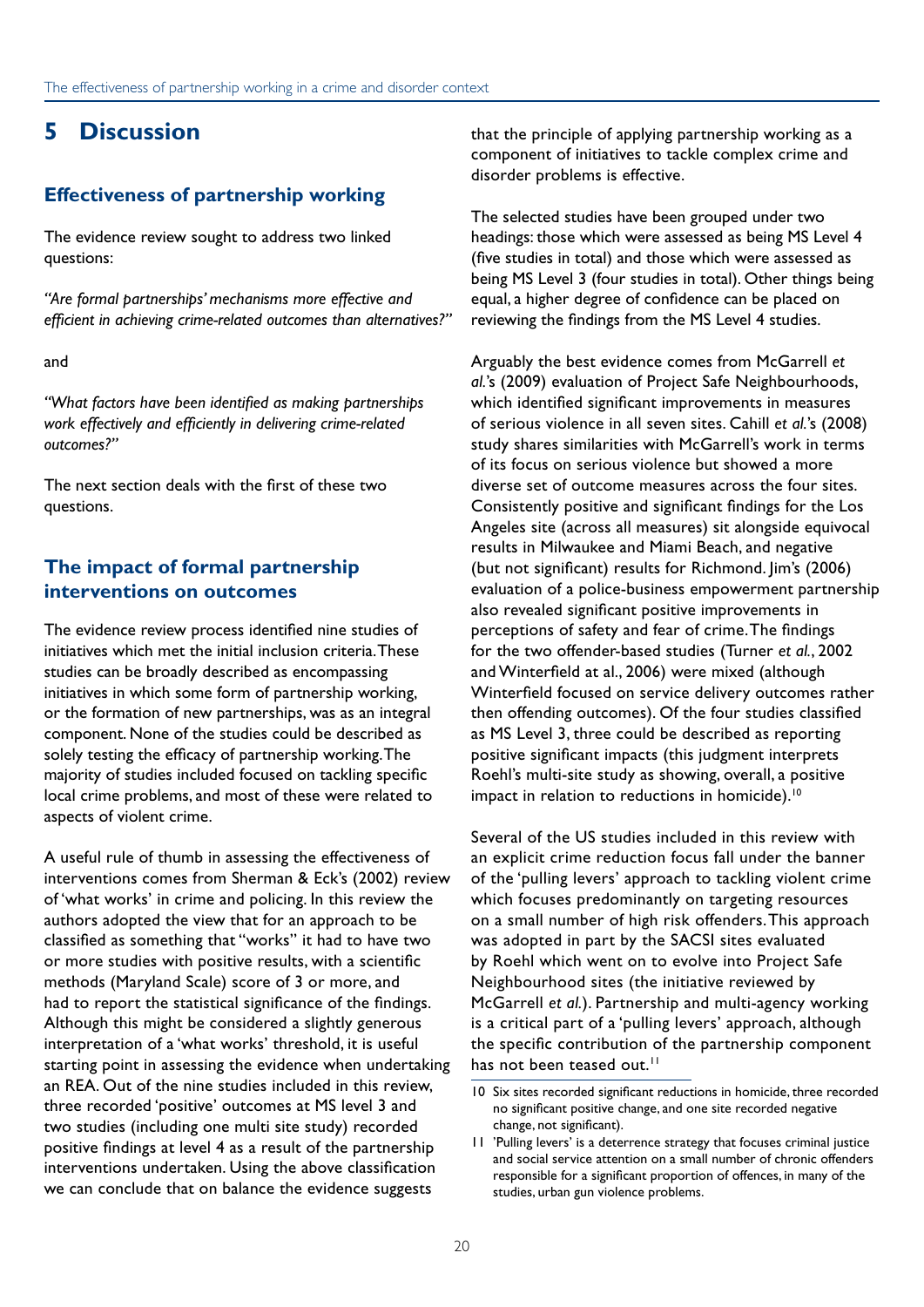Arguably one of the more sophisticated attempts to assess the partnership component of a complex multi-faceted intervention was McGarrell *et al.*'s approach of classifying the partnership dosage levels (e.g. proportion of a policy/ approach implemented) of different PSN sites (alongside 'research integration' and 'federal prosecution of gun crime'). As the three component dosage measures were increased, PSN target cities experienced lower levels of violent crime. However, even though this study sought to measure the extent to which core elements (including partnership) of the PSN had been implemented in target cities, the researchers did not isolate the partnership impact on outcomes.

It is necessary to acknowledge a question over the sustainability that exists in some of the positive reductions identified in the studies included in the review. Some of the partnerships considered by the papers were time limited which raises issues of how to maintain/sustain the partnership impact when attention and/or funding shifts elsewhere. McGarrell *et al.* noted a 'rebound' feature in the data, whereby violent crime and homicides rose again some time after the introduction of the PSN project. The authors suggested that this might indicate a short-term effect of focused deterrence strategies and/or the challenge of sustaining effective multi-agency collaboration and focused interventions. However, McGarrell also noted that some of the interventions did sustain long-term reductions, extending the deterrence model to address other crime types. Across the studies reviewed, sustainability was linked to strong leadership, integration of projects into existing programs of work and embedded partnership working.

Finally, while there is some evidence that initiatives with formal partnership working as a component have better outcomes than alternatives, this is clearly not the same as saying that partnership approaches work in all circumstances for all partners. The very nature of partnership working means that is susceptible to the specifics of the local environment in which it is being implemented (and this diversity and adoption of approaches tailored to local need is reflected in the studies reviewed in this REA).

#### *The mechanisms by which partnership working helps to achieve crime-related outcomes*

Most of the studies which examined the processes involved in partnership working highlighted the variability of partnerships working within the same context. There are weak and strong partnerships; the latter, which Rosenbaum (2002) describes as working like a 'well-oiled machine', are those most likely to deliver potential benefits. The reviewed studies identified several

mechanisms or factors associated with stronger, more effective partnership working. How these mechanisms have been indentified in the reviewed studies ranges from bespoke process evaluations to wider author assessments of what worked in particular study sites. Nevertheless, a number of common themes emerge. The studies provide some evidence of what may be associated with effective partnership working (although the absence of these features might not infer ineffective partnerships). Each one is described briefly below.

#### Partnership focus

Across a majority of studies there was a strong emphasis on effective partnerships having focus, in particular the degree of clarity regarding the problem to be targeted, and activities targeted at the problems identified. In most of the stronger studies (Cahill, McGarrell and Turner) the authors stress the need for a problem focus. Turner also identifies that one of the key reasons why the partnership intervention in his study had little impact compared to the control was that there was insufficient focus for partners and that the remit of the intervention was too broad.

In all of the studies reviewed, formal partnerships were created or otherwise enhanced in order to support the delivery of specific interventions (although the catalyst for partnership formation varied across the studies). However, in six of the nine studies, the broad catalyst was the identification or recognition of a known problem and the consequent provision of funding in order to address that problem.<sup>12</sup> A condition of the funding therefore was that partners should work together towards addressing the problem identified. It is not clear whether the partnerships would have been as robust, would have formed as quickly or would have formed at all, without the catalyst of such funding being available. However, at least two studies (Turner and McGarrell) indicated that the initiatives would not have taken place without funding (as the funding was the main driver for the partnership forming).

#### Shared values

At a strategic level, several studies suggest that shared values/norms amongst each of the partner organisations are critical to the success of partnerships.

<sup>12</sup> In the three remaining studies, the catalyst for partnership formation was the identification of a specific problem, where mutual benefit in addressing that problem had been recognised. These did not subsequently 'unlock' additional funding. It is important to note that none of the studies examined more generic partnership creation, i.e. where the focus of the intervention was creating a partnership itself.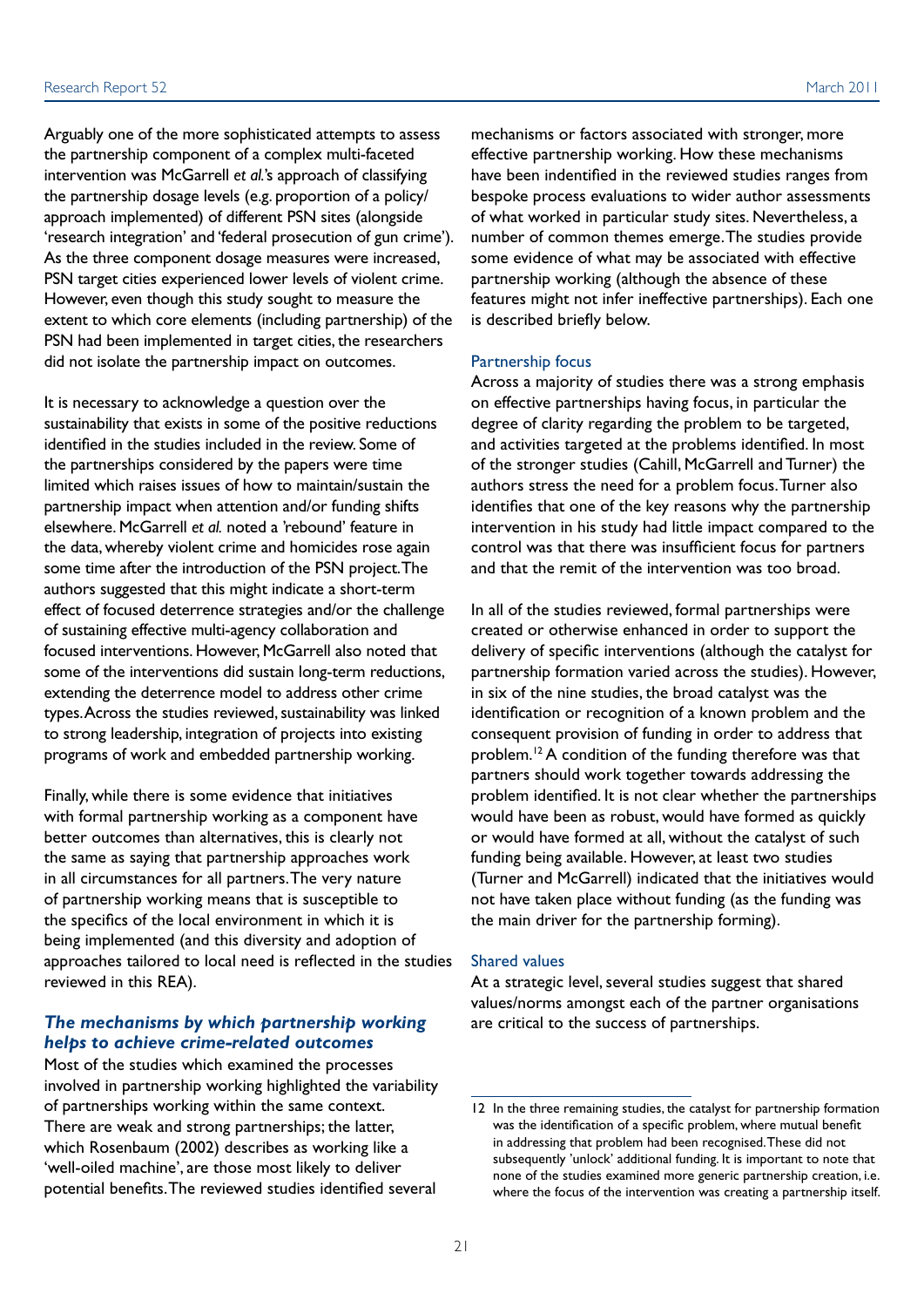#### Leadership and roles

Several of the studies stress the importance of strong leadership together with a clear structure, and defined roles and responsibilities within the partnership (including a core management group). One factor assessed as critical in many of the partnerships evaluated was the presence of a dedicated full-time manager or co-ordinator for the partnership and/or the intervention being delivered by the partnership.

#### Partnership experience

The prior experience of those involved in partnership working was identified as an important factor in several studies. There were two aspects to this. First, involving those individuals with previous experience of working in partnerships was seen as a helpful. Second, it was also found that partnerships in which partners had some previous experience of working together also appeared to be important; these established relationships could then be built upon in order to engage the most relevant partners in tackling the identified problem.<sup>13</sup>

#### Partner communication and co-location

The co-location of partnership teams (e.g. of operational partners from different organisations), particularly at a delivery level was also identified in the reviewed studies. Co-location can help to facilitate regular/daily/ongoing communication between partners.

#### Use of data and research to guide decision making

Several studies highlighted the importance of adopting evidence led/data driven activity to support a problem solving approach. This was particularly the case in sites in which a research/data analyst function was integrated into partnerships and played an active role in decision making. Some studies suggested that these processes were best supported by full, open and unfettered data sharing across and between partners in relation to all relevant data sets. McGarrell *et al.* demonstrated that across the sites evaluated 'healthy' collaborations were rare in the absence of data driven decision making.

The central role of research in the decision making process resonates with and reinforces a systematic review undertaken by Weisburd (2010) into the effectiveness of

problem oriented policing (POP). The review identified that problem-focused approaches, built on sound data analysis and research, are effective in tackling crime and disorder.

#### Flexible structures

Cahill at al. found that flexibility of approach, and avoiding over-burdening of partnerships with strict bureaucratic structures and processes was an important factor in securing effective delivery of outcomes. This was especially true when considering funding for centrally driven programmes and adhering to strict implementation dates (which in some cases meant that the programme was launched before all structures were in place).

#### Numbers of partners

There appears to be no clear relationship between the number of partners included in an intervention/ programme and the impact that was achieved Where partners involved in an initiative did not have a 'role to play' in the intervention being undertaken, this was felt to lead to problems of partner commitment or 'buyin'. In simple terms, the maxim of "one size does not fit all" appeared to hold true when adopting a formal partnership approach to tackling crime and disorder. The studies in this review generally demonstrated that the critical thing was including partners which can make a genuine contribution to achieving the aims and objectives of an initiative.

#### **Limitations**

By its very definition, a Rapid Evidence Assessment is a 'rapid' assessment. It may miss papers, though the authors have attempted to be as rigorous as possible, within the time and resource constraints. All REA exercises carry the caveat that their conclusions may be subject to revision, once more systematic and comprehensive reviews of the evidence base have been completed. This is consistent with the important principle that REAs and systematic reviews are only as good as their most recent updating and revision allows (Davies, 2003).

Similarly, this REA only considers published papers that have met the required quality criteria. The search process identified a large number of studies that described partnerships or evaluated initiatives involving partnership working but did not compare them to alternative approaches. It is possible that some of these may have demonstrated impact and highlighted critical success factors. Just because an intervention has not been the subject of an evaluation of sufficient quality does not mean

<sup>13</sup> This is similar to the notion of 'network capacity' which has been identified in research by Braga & Winship, 2009. Their review of the Boston Gun Project suggested that a precondition of successful partnership initiatives (or a missing ingredient for some unsuccessful ones) was existing 'network capacity'. In other words, where relationships between partners are not sufficiently developed before an intervention begins (in order to support the intensive relationships required in implementation) the success of an intervention can be compromised.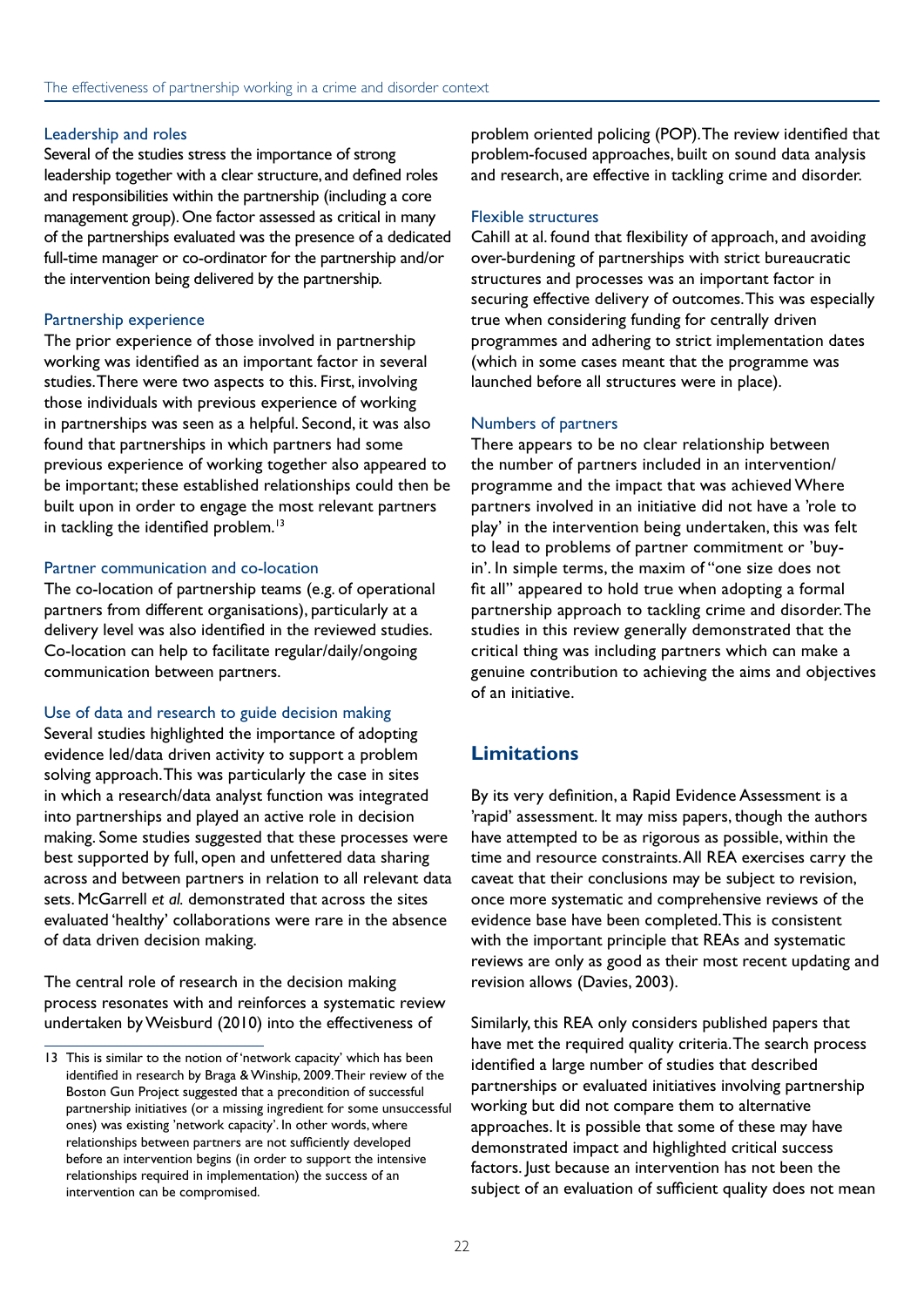that it is failing to achieve significantly positive impacts; but without such methodologically robust evaluations, we are unable to trust that this is the case.

Finally, it is important to re-state the fact that this exercise has identified studies of initiatives in which partnership working was an integral element. None of the studies sought to isolate the specific contribution that partnership working per se made to the overall outcomes achieved. The initiatives evaluated generally had a strong partnership component but this was invariably alongside other elements within (often complex) multifaceted interventions.

#### **Concluding observations**

Isolating the contribution that particular components of an intervention make to crime reduction can be difficult. This is particularly true for this review which sought to identify the effectiveness of an approach (partnership working) rather then a specific intervention. The evidence reviewed here assessed a range of studies of interventions which have partnership working as an integral element of how they have tackled crime, offending or perceptions of crime. Further research should potentially focus on a specific and arguably more difficult question, namely, to what extent is it possible to isolate the particular contribution within any identified 'partnership intervention' that is specifically the consequence of partnership working.

Since completing this review, several additional papers have been published on the US interventions included in this review. The findings from these papers provide further supporting evidence for the key findings from this REA. A more recent review of the Project Safe Neighbourhoods initiative concluded that leadership was consistently identified as being critical to serious and meaningful implementation within partnerships (McGarrell, 2010). The Strategic Approaches to Community Safety Initiative (Rosenbaum and Roehl, 2010) also identified leadership as a critical factor in the success of the evaluation of this multi-site initiative.

The issue of 'research involvement' within successful PSN partnerships was reviewed extensively by McGarrell (2010). McGarrell's assessment, based on a mix of analysis and action research undertaken by researchers embedded into the partnership, indicated that high levels of research involvement were associated with positive PSN outcomes. A high degree of 'research

involvement' was believed to have either committed areas to embedding research and analysis into their approach or acted as an active agent to solidify partnerships and hence focus resources. Again, a mature review of the SASCI evaluation highlighted how integration of research into 'problem selection, analysis, strategic planning and assessment' was linked to the successful execution of SASCI strategies (Rosenbaum and Roehl, 2010).

All of the evaluations included in this review were undertaken in the US. This needs to be considered when reflecting on the applicability of the findings for England and Wales. Much of the US evidence comes from complex multi-site studies which feature diverse patterns of local partnership working. In Chapter 1 it was established that the US and England and Wales contexts for partnership working are very different. The existence of different governmental, organisation and legal contexts may provide some constraint on the wider applicability of the research. However, the adoption of a multi-agency approach to tackling complex crime problems, and the challenges associated with working across organisational boundaries, cultures and established ways of working have clear relevance to practitioners and policy makers in the UK context.

The findings of this review improve our understanding of the value of a multi-agency approach by providing clearer evidence on role partnership working in tackling crime as well as providing some indication of what mechanisms are associated with more effective partnership working. While the evidence is mixed, on balance the review suggests that partnership working is effective in addressing crime.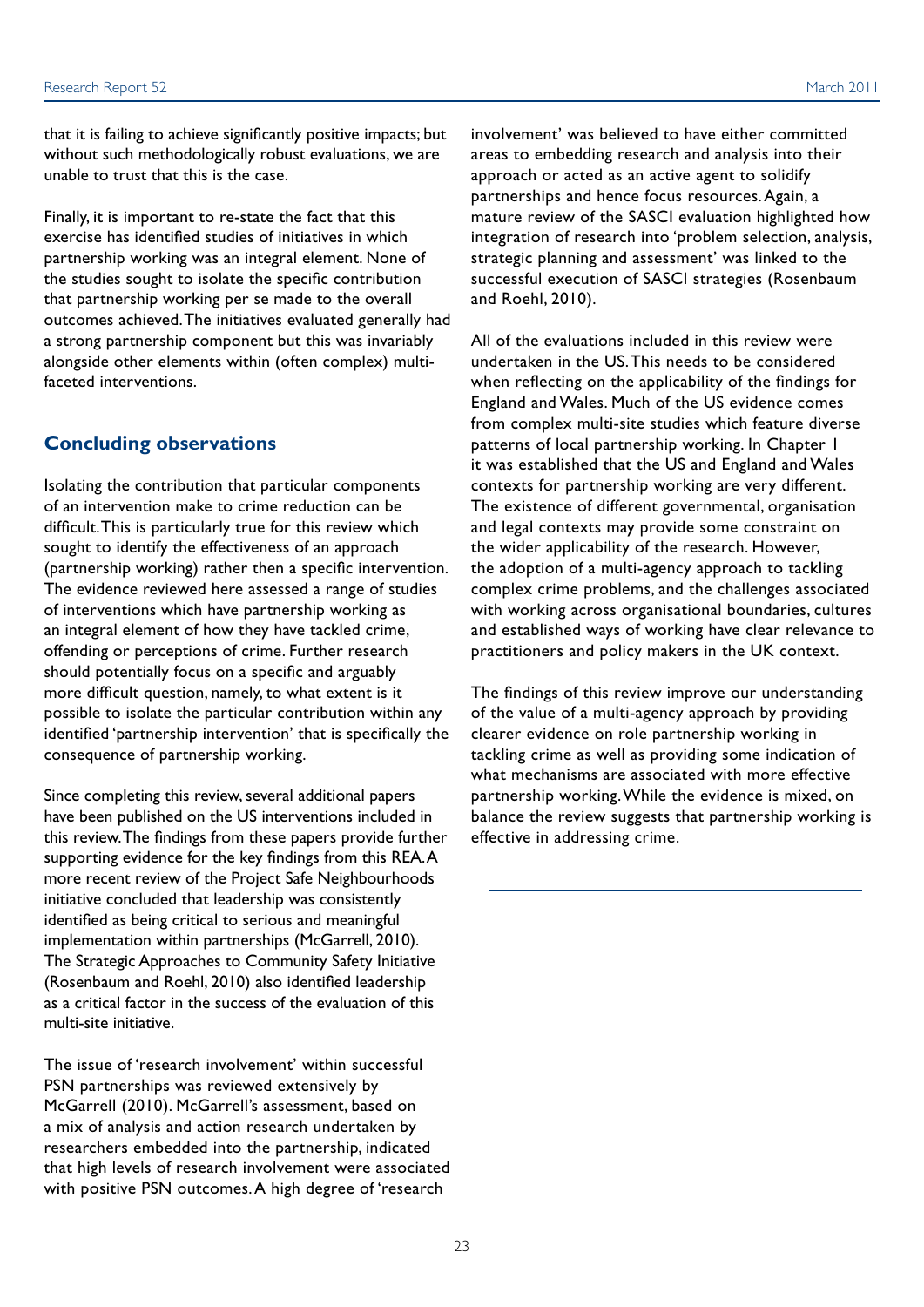# <span id="page-27-0"></span>**Annex A Practitioner annex**

#### *Summary of mechanisms identified as contributing to effective partnership working*

**Leadership:** Give careful consideration to developing strong leadership for the partnership. This may include leadership from regional or national agencies.

**Project co-ordinator:** Consider having a dedicated project coordinator who can oversee the partnership and coordinate the activity decided upon by partner agencies.

**Evidence-led approach:** Develop a clear understanding of the problem being targeted through problem-focused analysis. Use this information to ensure that there is clarity around what specific problem/s are being targeted by the partnership.

**Support for the project:** Work towards ensuring buy-in from all partner agencies to the project and generate an understanding of shared values and norms. This can assist in shared ownership across partner agencies for the project. Once a problem has been identified establish what each agency can offer and crucially 'what is in it for them' if they participate in the partnership.

**Partnership experience:** Think about including those with prior experience, both of working in partnerships and, working with partners included in the project (i.e. those who have worked together before). This can result in reduced up-front costs when setting up a multi-agency approach.

**Structures:** Adopt flexible delivery structures and processes and avoid making this over-burdening or bureaucratic. Work towards having partners and field workers at the local level engaged in the partnership, including in working groups to implement specific strategies. Carefully select partners for the group to ensure that the partnership has a full compliment of the appropriate skills and knowledge. Consider how the roles and responsibilities of partners within the group reflect their knowledge and skills and the services provided by their host agency.

**Research:** Include researchers (i.e. those with skills to analyse available data and facilitate a problem-solving approach) as active participants in the partnership and involve them in the decision-making process.

**Communication:** Set up and maintain regular communication between partnership agencies including the regular exchange of relevant data and information. Have regular meetings to decide jointly on what action to take and, where possible, consider the co-location of partnership staff.

**Accountability:** Have clear monitoring and accountability mechanisms. Build evaluation methods into the project and undertake this on a regular basis. Develop methods to encourage shared ownership of the project throughout the partnership.

**Sustainability:** Consider how the partnership will be sustained in the absence of funding and/or focused attention (i.e. how it will be mainstreamed). Work towards integrating the aims of the partnership with those of the partner agencies involved. Develop methods to continually re-assess the focus of the partnership to ensure that efforts are accurately targeted. Use these assessments to ensure that all necessary components of the intervention are still being delivered to the required intensity.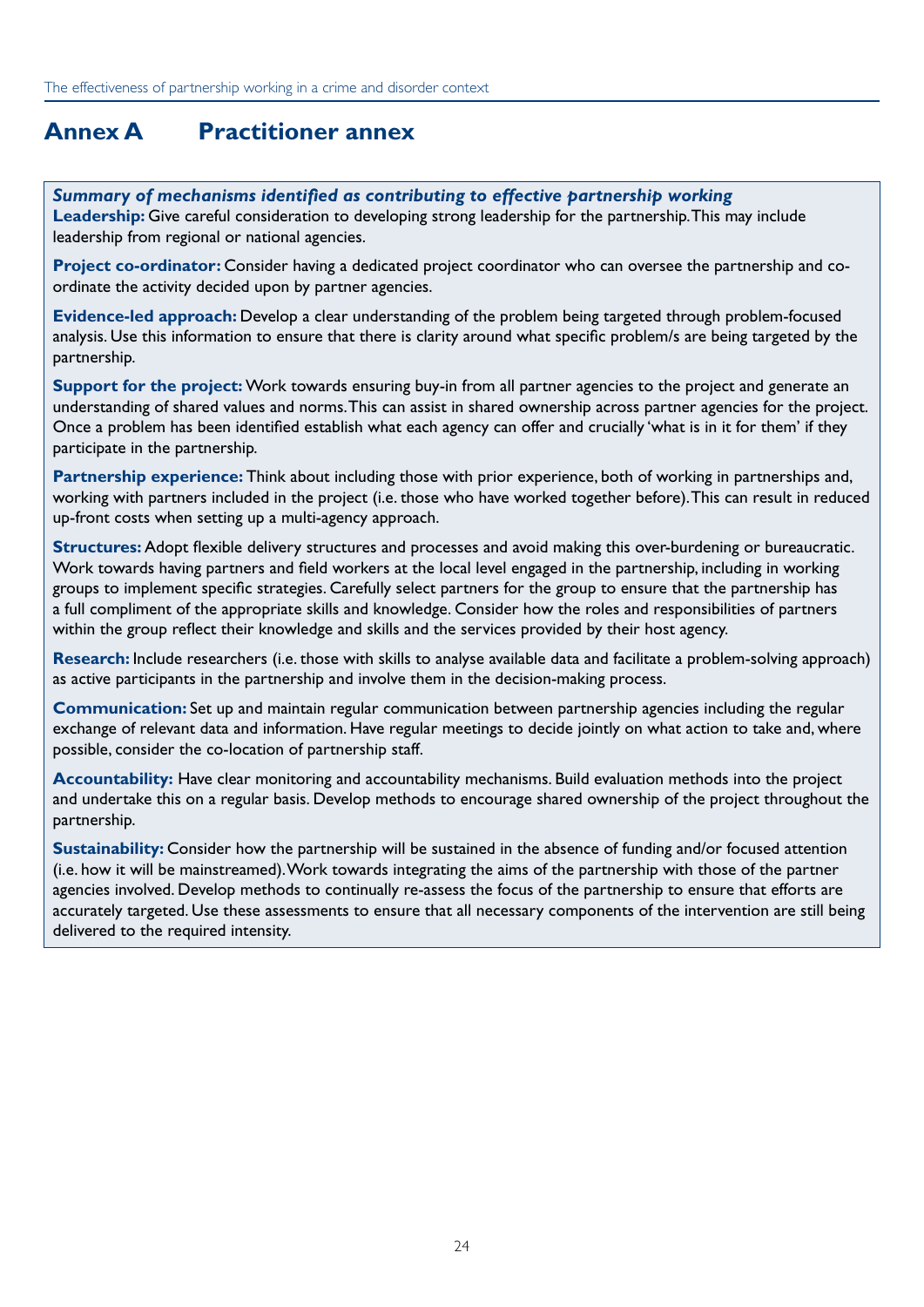# **Mechanisms associated with effective partnership working by study**

# *Crime focused initiatives*

| <b>Study</b>                              | Mechanisms                                                                                                                                                                                             |
|-------------------------------------------|--------------------------------------------------------------------------------------------------------------------------------------------------------------------------------------------------------|
| Cahill et al. 2008                        | Shared vision, including a clear and shared view of the strategic direction of the partnership.                                                                                                        |
| <b>Gang Reduction</b><br>Programme        | Clarity regarding the problem(s) to be addressed and the adoption of a problem oriented<br>approach. Programme goals and activities should relate directly to the identified problem(s).               |
|                                           | Strong leadership.                                                                                                                                                                                     |
|                                           | Dedicated programme co-ordinator.                                                                                                                                                                      |
|                                           | Prior experience in working together in partnership. Those areas where this had been the<br>case, operated more effectively than those which had little previous experience of partnership<br>working. |
|                                           | Flexibility of structures and processes. Conforming to strict procurement rules had negative<br>effects on implementation of the programme.                                                            |
|                                           | Getting partners to 'buy-in' to the project and become involved in its planning and development<br>at the earliest opportunity.                                                                        |
| McGarrell et al.,                         | Having a research partner as an active member of the task force.                                                                                                                                       |
| 2009                                      | Strong leadership, combined with a commitment to data- driven decision making.                                                                                                                         |
| Project Safe                              | Having a committed project co-ordinator.                                                                                                                                                               |
| Neighbourhoods                            | Communication - regular face-to-face meetings.                                                                                                                                                         |
|                                           | The exchange of information within and between the criminal justice system                                                                                                                             |
|                                           | Having focused interventions in each area, tailored to the needs of the area.                                                                                                                          |
|                                           | Having a collaborative approach to the gun crime strategies rather than just a co-ordinated<br>approach.                                                                                               |
| Kostelac et al. 2004                      | Resources focused on areas with highest density of violent incidents, i.e. problem focus.                                                                                                              |
| <b>Central City Violence</b>              | Central co-ordination of efforts.                                                                                                                                                                      |
| <b>Impact Project</b>                     | Regular meetings to formulate and discuss action plans.                                                                                                                                                |
| Roehl et al. 2005                         | Full-time project coordinators co-rdinate day-to-day activities.                                                                                                                                       |
| <b>Strategic Approaches</b>               | Multi-agency, multi-disciplinary core groups plan and oversee problem-solving strategies.                                                                                                              |
| to Community Safety<br>Initiative (SACSI) | Local researchers are included in core groups and are integrally involved in problem<br>identification and analysis.                                                                                   |
|                                           | A strategic plan guides enforcement, suppression, intervention, and prevention strategies.                                                                                                             |
|                                           | Working groups implement strategies.                                                                                                                                                                   |
|                                           | Evaluation data and assessment activities provide ongoing feedback to the core group for<br>programme improvement.                                                                                     |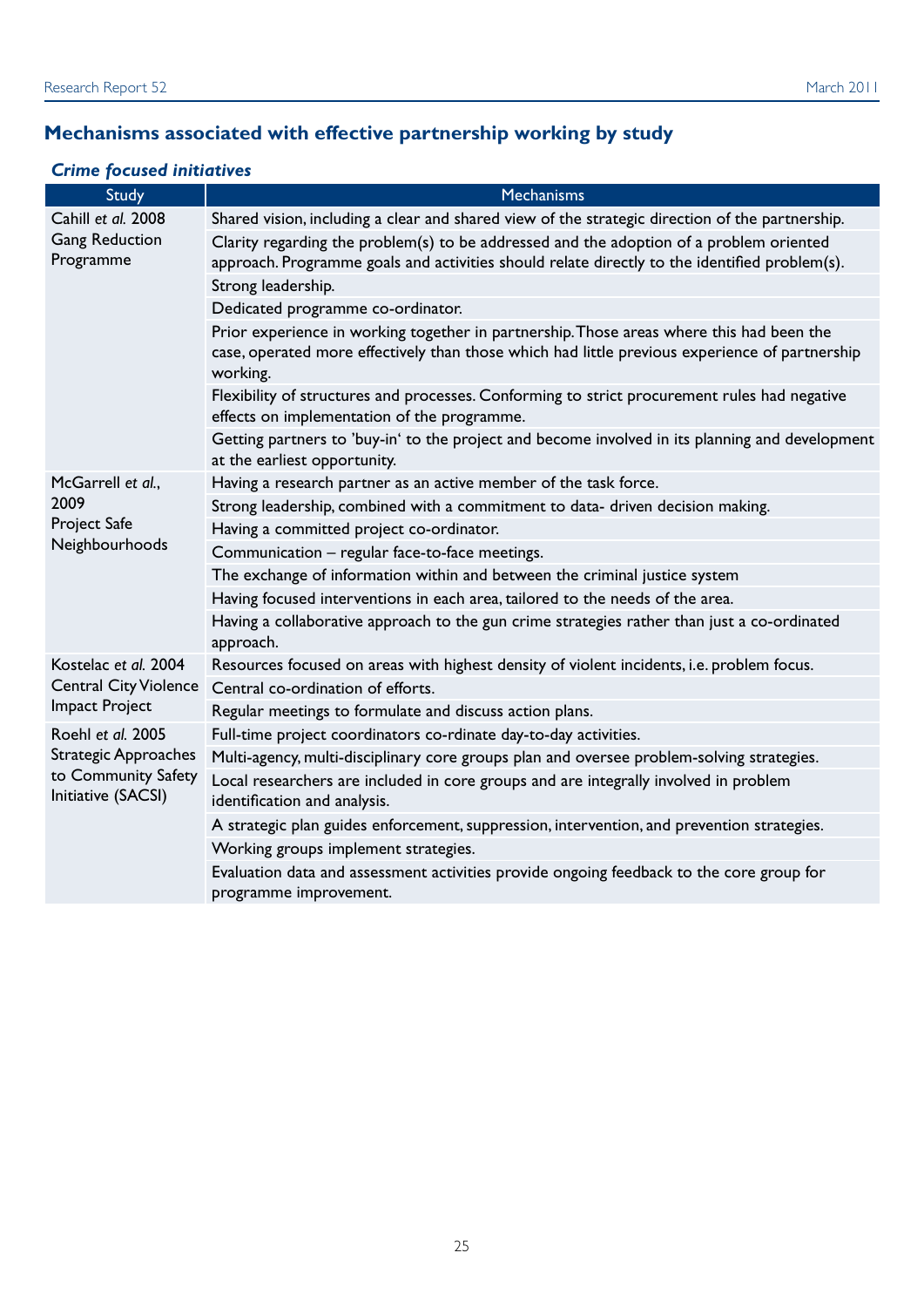#### <span id="page-29-0"></span>*Offender focused initiatives*

| <b>Study</b>                                                                  | Critical mechanism                                                                                                                                                                       |
|-------------------------------------------------------------------------------|------------------------------------------------------------------------------------------------------------------------------------------------------------------------------------------|
| Turner et al., 2002<br>South Oxnard Challenge Project                         | Taking the time to work out practical strategies for implementing the<br>restorative justice approach.                                                                                   |
|                                                                               | Co-location of the different agencies allowed team members from different<br>agencies to discuss cases on a daily basis, and provide a 'one stop shop' for<br>youths and their families. |
| Winterfield et al., 2006 Serious and                                          | Easy communication between partners.                                                                                                                                                     |
| Violent Offenders Re-entry initiative.                                        | Shared information.                                                                                                                                                                      |
| Scott et al., 2002., Turning Point: Re-<br>thinking Violence Programme (TPRV) | Involvement of the most appropriate agencies i.e. those that can contribute<br>most to the problem.                                                                                      |
|                                                                               | The presence of partners at a local level.                                                                                                                                               |

#### *Other studies*

| Study                                           | Critical mechanism                                       |
|-------------------------------------------------|----------------------------------------------------------|
| Jim et al., 2006<br>Police/Business Empowerment | Monthly meetings between police and businesses.          |
|                                                 | Collaborative efforts between businesses and the police. |
| Whetstone 2001                                  | Easy communication within the team between partners      |
| Domestic violence co-ordinated                  | Shared information.                                      |
| response team                                   | Co-location of the partners in one unit office.          |
|                                                 | A sense of ownership of the team, by victims.            |
|                                                 | Joint training of team members.                          |

# **Annex B Search terms and databases searched**

#### **Search terms**

- **Partner\***, **collaborat\***, **joint-agenc\***, joint involv\*, **multi-agenc\***, **inter-agenc\***, joint work\*, joined up approach, partner\*, agenc\*
- **Crime**, **alcohol**, **drug\***, **anti-social behavio\***, **disorder**, **violen\***, burglary, vehicle, robbery, **perception\***, **fear**, **safety**, theft, assault,
- Leadership, intelligence, engage\* communit\*, engage\*, public, **respons\***, **deliver\***, **accountab\***, skills, knowledge, **governance**,
- **evaluat\***, **impact\***, **effective\***, **outcome\***, scheme\*, initiative\*, program\*, intervention\*, trial\*, **reduction**, **increase**, **cost effective\***, **cost efficien\***, cost benefit, **assess\***, **result\***

#### **Electronic databases searched**

- Criminal Justice Abstracts
- CSA Illumina
- National Criminal Justice Reference Service (NCJRS)
- Campbell collaboration C2 SPECTR
- **Emerald**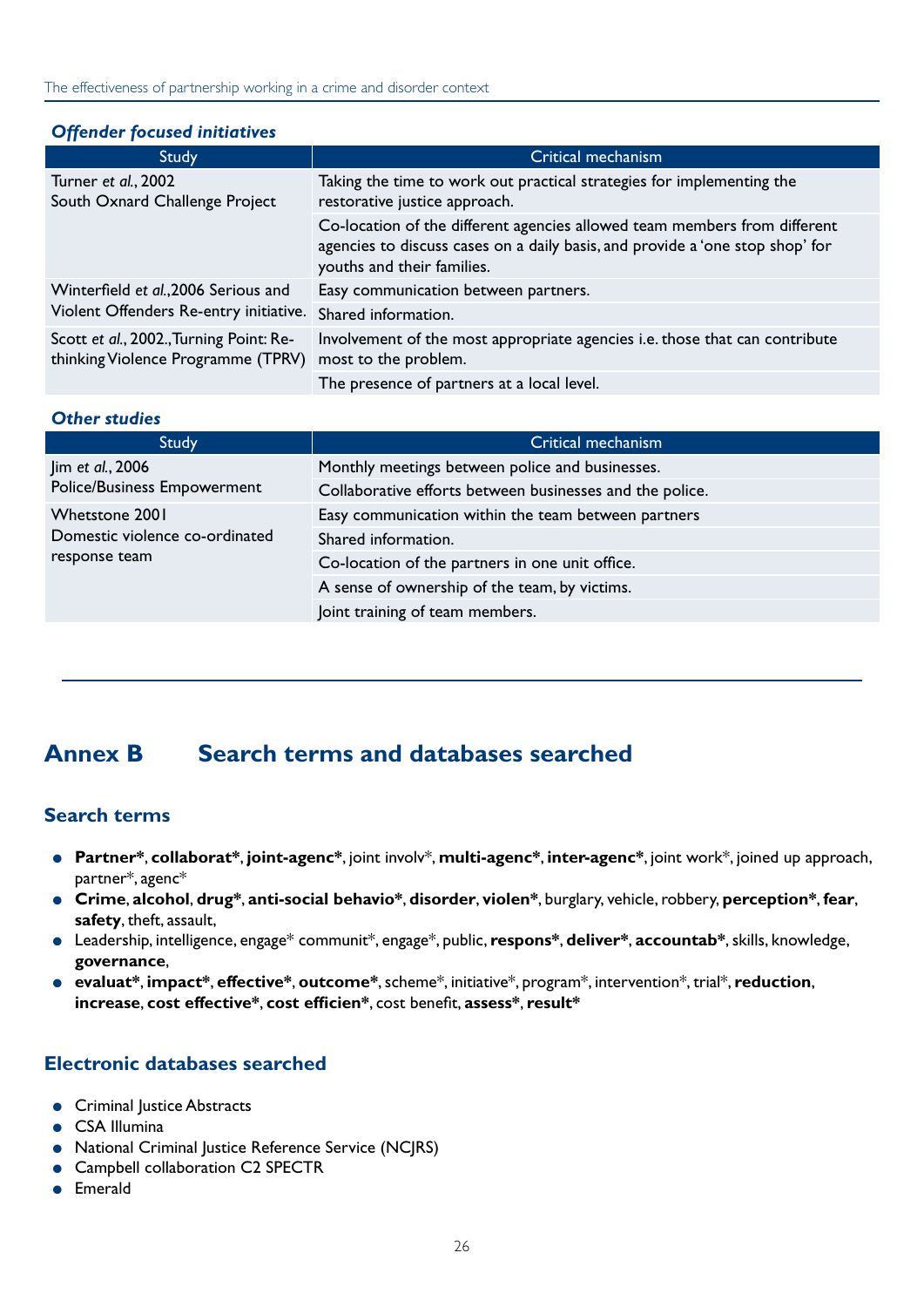- <span id="page-30-0"></span>● Ingenta Connect
- POPNET
- Sage online
- Social Science Information Gateway (SOSIG) Intute
- **OpenSIGLE**
- **British library catalogue**
- PolicyHub

# **Annex C The quality assessment tool**

The QAT was derived from a cabinet office framework for assessing the quality of evidence (Spencer *et al.*, 2003). Through the QAT, each study will be marked according to its methodology in four areas, namely:

- sample selection
- bias
- data collection
- data analysis

Each study is marked 1, 2, 3 or 5 against a set of criteria in relation to each area. The average scores for each area will be added together to provide an overall score for the study. On this basis, those studies having the lowest scores are the most methodologically sound. The criteria are shown below.

#### **Sample selection**

| Indicator   | Level                                                                                                                                                            | Score          |
|-------------|------------------------------------------------------------------------------------------------------------------------------------------------------------------|----------------|
| <b>Size</b> | Whole population or 100+ participants in both treatment and control groups (where they exist)                                                                    |                |
|             | 70% of population or 50-100 participants in both treatment and control groups (where they exist)                                                                 | $\overline{2}$ |
|             | Less than 50 participants in both treatment and control groups (Where they exist)                                                                                | 3              |
|             | Not reported                                                                                                                                                     | 5.             |
| Method      | Whole population or random samples                                                                                                                               |                |
|             | Purposive samples with potential impact adequately controlled for statistically                                                                                  |                |
|             | Purposive samples with potential impact not adequately controlled for statistically, or not<br>controlled for at all.                                            |                |
|             | Not reported                                                                                                                                                     | 5.             |
|             | Selection Control and experimental groups comparable (where they exist)                                                                                          |                |
|             | Control and experimental groups (where they exist) not comparable, but differences adequately<br>controlled for statistically.                                   |                |
|             | Control and experimental groups (where they exist) not comparable, and differences not<br>adequately controlled for statistically, or not controlled for at all. |                |
|             | Not reported                                                                                                                                                     |                |

The size and method criteria are fairly straightforward but in terms of selection, the authors are looking to see if the experimental and control groups were selected differently or whether and/or not they were truly comparable, e.g. did the experimental and control groups show different patterns of offending; were they of comparable age/gender/ethnicity; were they drawn from similar geographical areas/socio-economic groups etc.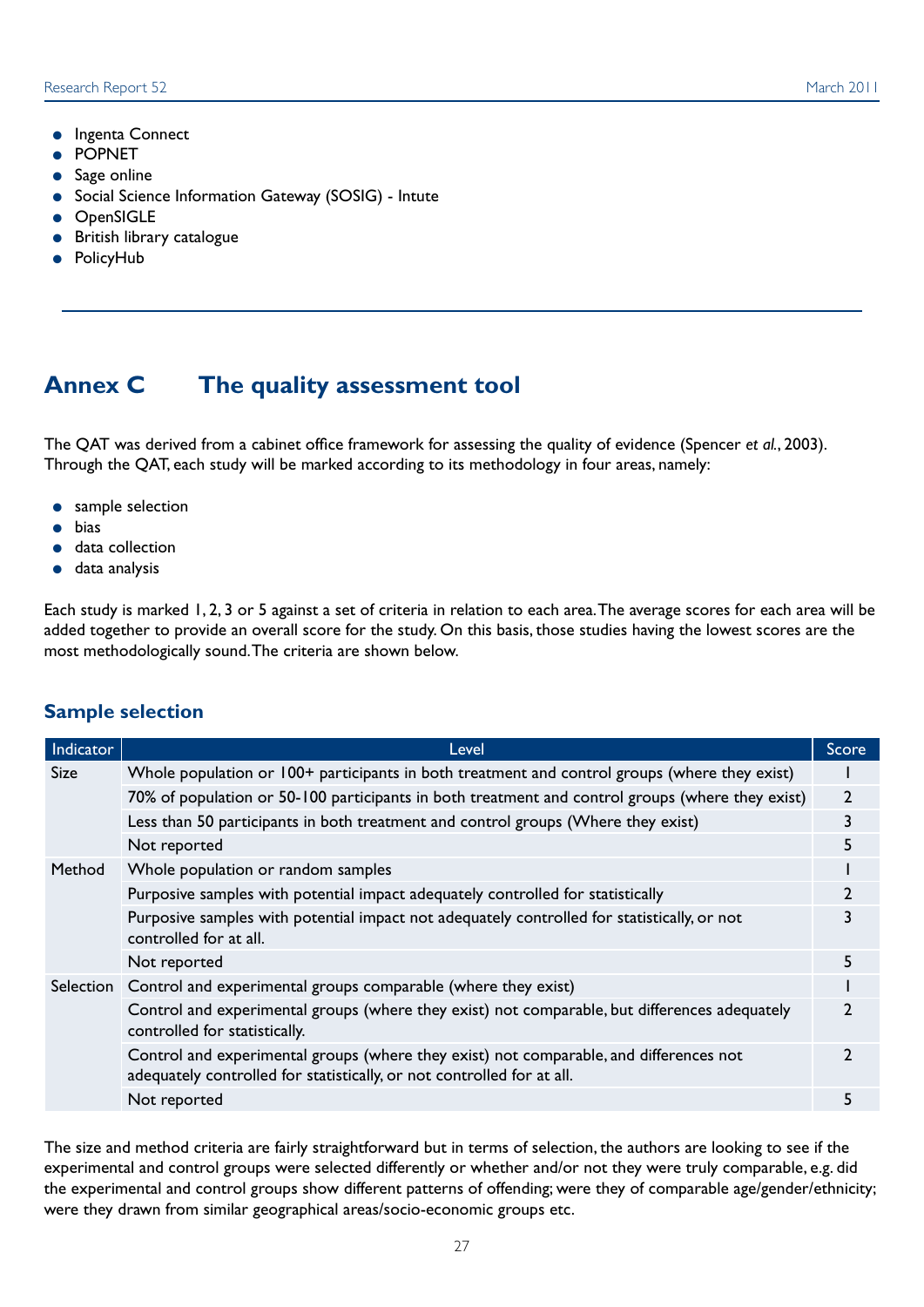Where there is no control group, but the intervention is applied to a sample, then one should still score the study, but consider the above criteria in relation to the experimental group only.

#### **Bias**

| <b>Indicator</b>                | Level                                                                                        | Score |
|---------------------------------|----------------------------------------------------------------------------------------------|-------|
| Response/refusal<br><b>bias</b> | No bias                                                                                      |       |
|                                 | Some bias but adequately controlled for statistically                                        |       |
|                                 | Some bias and not adequately controlled for statistically, or not controlled for at all      |       |
|                                 | Not reported                                                                                 |       |
| <b>Attrition bias</b>           | No/very little bias (<10% bias)                                                              |       |
|                                 | Some attrition but adequately controlled for statistically                                   |       |
|                                 | Some attrition and not adequately controlled for statistically, or not controlled for at all |       |
|                                 | Not reported                                                                                 |       |
| Performance bias                | Control and experimental groups treated equally                                              |       |
|                                 | Control and experimental groups not treated equally - minor effect                           |       |
|                                 | Control and experimental groups not treated equally - major effect                           |       |
|                                 | Not reported                                                                                 |       |

#### *Response/refusal bias*

This relates to any bias that may have been introduced once the samples had been selected. For example:

- If a study relied on voluntary take-up of treatment/intervention once the experimental sample had been selected, were those that volunteered to take part (and form part of the control group), comparable to those in the experimental group?
- If a study relied on self-reported data from the experimental and control groups, were those forwarding the data comparable across both groups?

#### *Attrition bias*

Some of the factors to consider in scoring this.

- Were all of the participants in the experimental and control groups accounted for?
- Were there differences between the study participants in both experimental groups at the pre and post stages?
- Were there more 'lost to follow-ups' in the experimental group compared to the control group?
- How was any attrition managed or controlled for?

#### *Performance bias*

Some of the factors to consider in scoring this are as follows.

- Were experimental and control groups subject to interventions other than that to which the study relates, at the same time?
- Could any other differences in the way in which the groups were treated have any major impact on the outcomes?

Again, where there is no control group, but the intervention is applied to a sample, then one should still score the study, but consider the above criteria in relation to the experimental group only.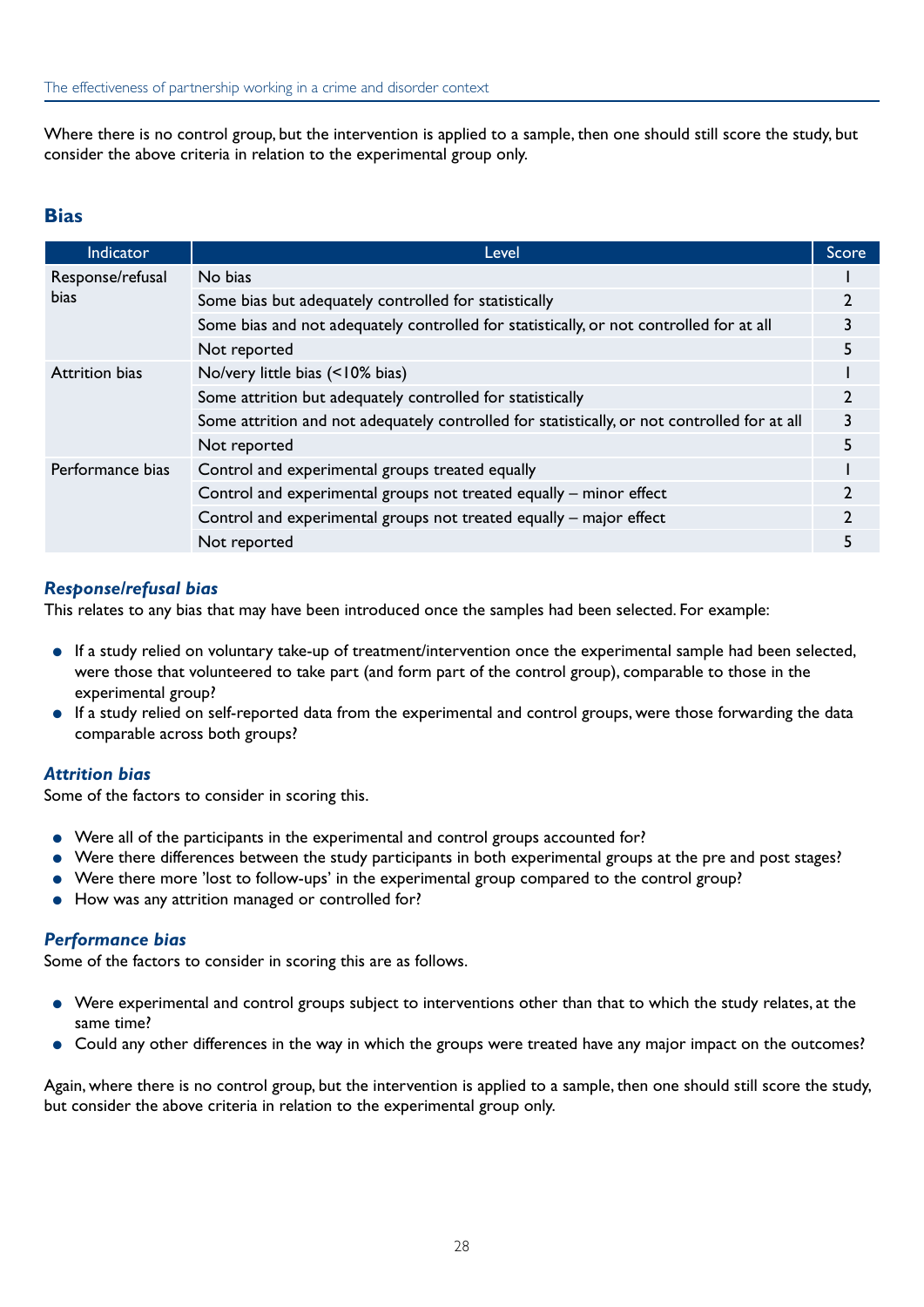#### **Data collection**

| Indicator  | Level                | Score          |
|------------|----------------------|----------------|
| Method     | Very appropriate     |                |
|            | Appropriate          | $\overline{2}$ |
|            | Not very appropriate | 3              |
|            | Not reported         | 5              |
| Timing     | Very appropriate     |                |
|            | Appropriate          | $\overline{2}$ |
|            | Not very appropriate | 3              |
|            | Not reported         | 5              |
| Validation | Very appropriate     |                |
|            | Appropriate          | $\overline{2}$ |
|            | Not very appropriate | $\mathbf{2}$   |
|            | Not reported         | 5              |

Where multiple data collection methods are used, you should make a judgement regarding the overall standard, concentrating on the data most appropriate to answering the research question(s).

#### *Method*

Some of the factors to consider in scoring this are as follows.

- What data collection methods were employed?
- Were they appropriate, i.e. did they supply the required data in order to answer the research question (s)?

#### *Timing*

Some of the factors to consider in scoring this are as follows.

- Was the timing of data collection before and after the intervention appropriate?
- Was a sufficient length of time left after the intervention in order that the potential impact of the intervention could emerge?
- For longitudinal studies, were the data collected at appropriate intervals?
- Was a rational amount of time given for the timing of data collection and if so, was it credible?

#### *Validation*

Some of the factors to consider in scoring this are as follows

- If appropriate, were different sources of data used?
- Was any triangulation carried out? For instance, was self-reported criminality matched to official records?

Studies relying on a single data source should be given a maximum score of 2.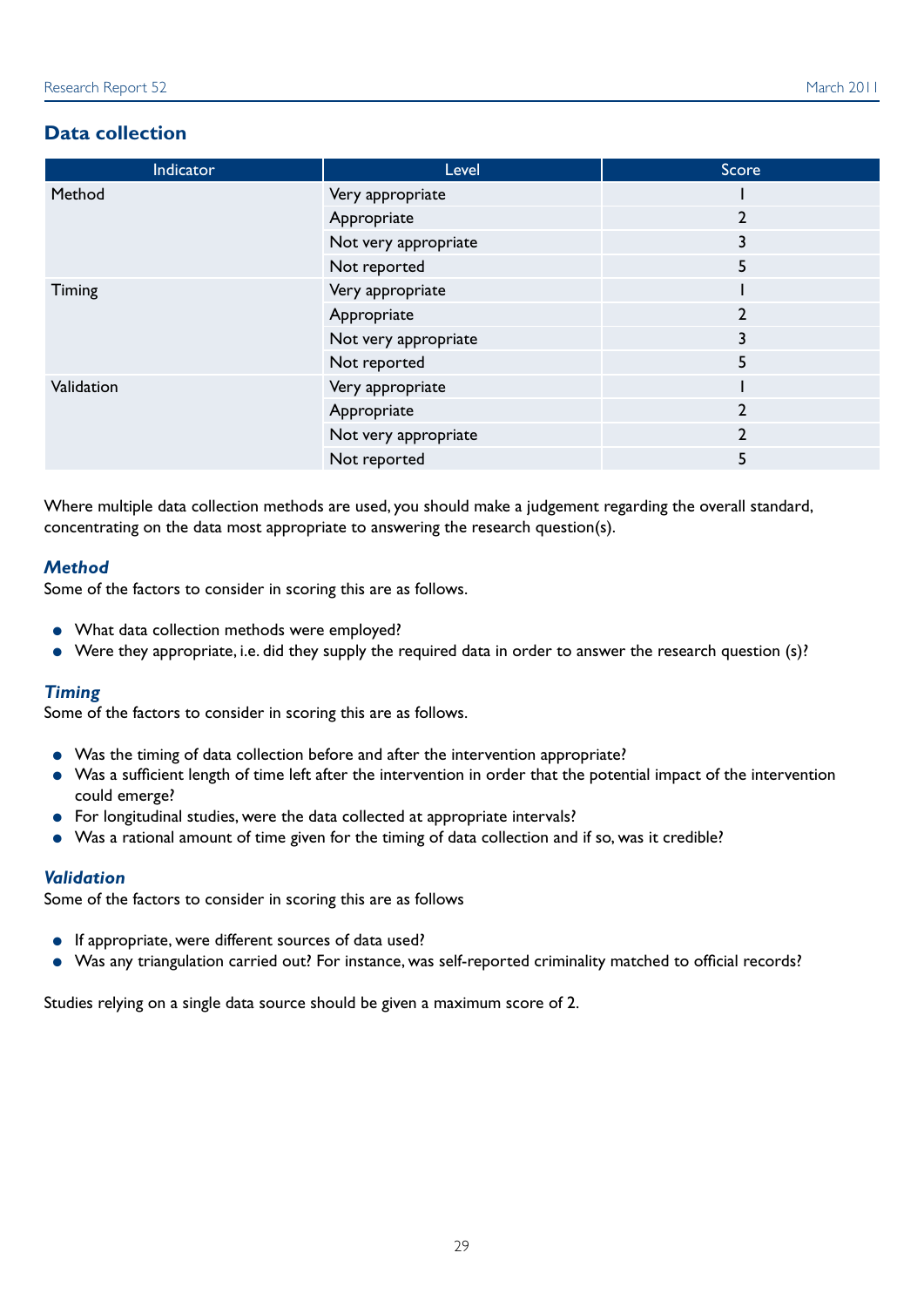#### <span id="page-33-0"></span>**Data analysis**

| Indicator            | Level                | Score |
|----------------------|----------------------|-------|
| Techniques/reporting | Very appropriate     |       |
|                      | Appropriate          |       |
|                      | Not very appropriate |       |
|                      | Not reported         |       |

Some of the factors to consider in scoring this are as follows.

- Were appropriate statistical techniques used and reported on?
- Were significance levels reported?
- Were repeated measures reported, i.e. were baseline and post-intervention data reported?

If only post-intervention data are reported, the maximum score should be 2.

# **References**

#### **Studies included in the detailed analysis**

Cahill, M., Coggeshal, M., Hayeslip, D., Wolff, A., Lagerson, E., Scott, M., Davies, E., Roland, K. and Decker, S. (2008) *Community Collaboratives Addressing Youth Gangs: Interim Findings from the Gang Reduction Programme.* Washington D.C.: The Urban Institute.

Jim, J., Mitchell, F.N. and Kent, D. (2006) 'Community oriented policing in a retail shopping center'*, Policing* Vol 29, Number 1, pp146–157.

Kostelac, C., Balance, S., Katz, C.M. and Webb, V. (2004) *Violence Impact Project: A multi-governmental strategy against violence.* Rockville, MD: NCJRS.

McGarrell, E.F., Hipple, N.K., Corsaro, N., Bynum, T.S., Perez, H., Zimmerman, C.A. and Garmo, M. (2009) *Project Safe Neighbourhoods- A National Program to Reduce Gun Crime: Final Project Report.* US: NIJ/NCJRS.

Roehl, J., Rosenbaum, D.P., Costello, S.K., Coldren, J.R., Schick, A.M., Kunard, L. and Forde, D.R. (2005) *Strategic Approaches*  to Community Safety Initiative (SACSI) in 10 US Cities: The building blocks for project safe neighbourhoods. US: NIJ/NC|RS.

Scott K.K., Tepas, J.J., Frykberg, E., Taylor, P.M. and Plotkin, A.J. (2002) 'Re-thinking Violence – Evaluation of Program Efficacy in reducing adolescent Violent crime recidivism', *The Journal of Trauma: Injury, Infection and Critical Care*, Vol 53, Issue 1, pp  $21 - 27$ .

Turner, S., Schroeder, A., Fain, T., Lane, J. and Petersilia, J. (2002) *Evaluation of the South Oxnard Challenge Project 1997-2001*. US: RAND.

Whetsone, T.S. (2001) Measuring the impact of a domestic violence co-ordinated response team. *Policing,* Vol 24, Issue 3, pp371–398.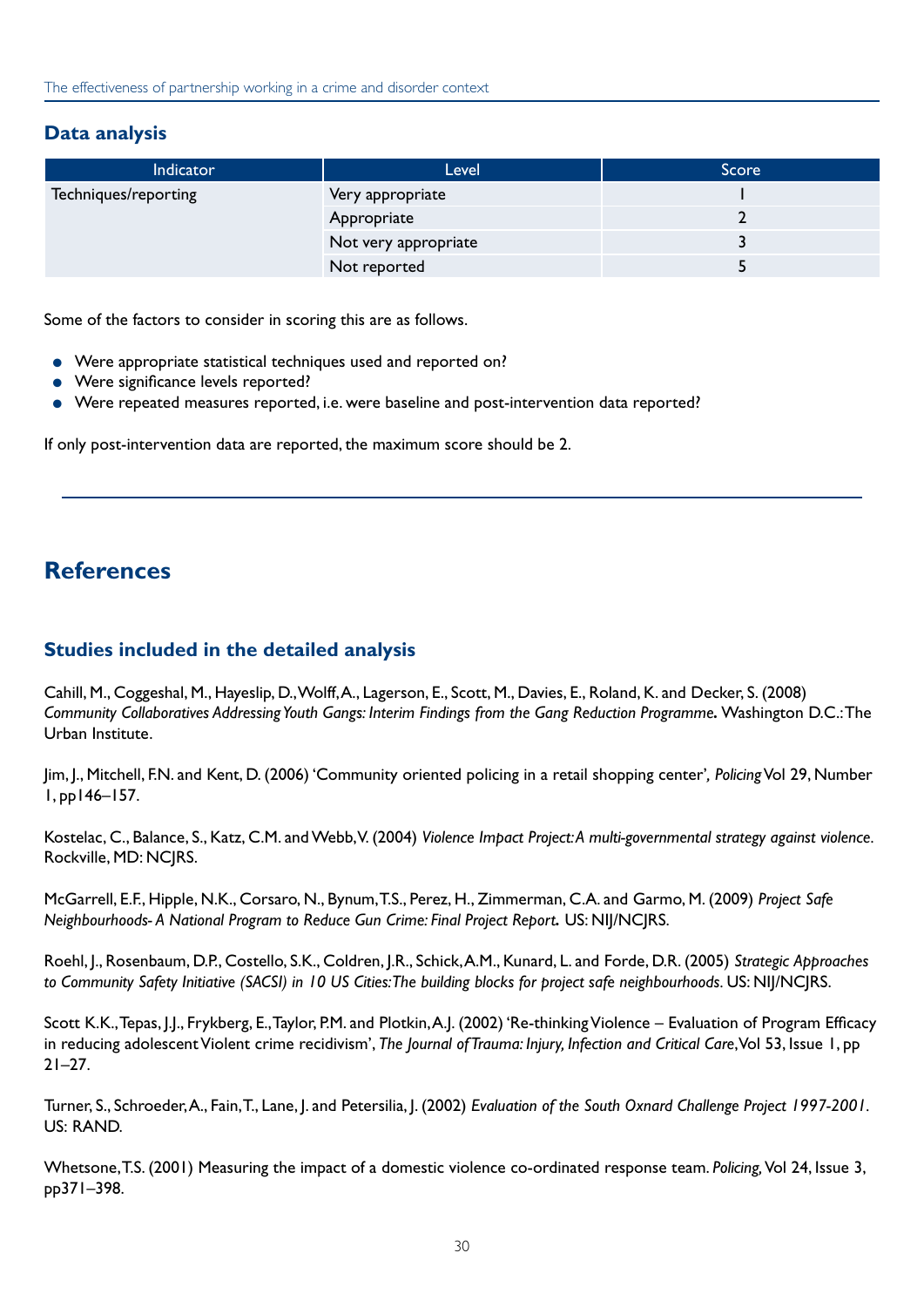Winterfield, L., Lattimore, P.K., Steffey, D.M., Brumbaugh, S. and Lindquist, C. (2006) 'The Serious and Violent Offender Reentry Initiative: Measuring the Effects on Service Delivery*', Western Criminology Review*, Vol 7, No 2, pp3–19.

#### **Studies excluded following the quality assessment process**

Berrien, J. and Winship, C. (1999) 'Lessons learned from Boston's Police-Community collaboration', *Federal Probation,* Vol 63, Issue 2, pp25–32.

Czarnomski, S., Marshall, B. and Summers, S. (2006) *Tackling Violent Crime (TVCP) Evaluation.* London: UCL Jill Dando Institute of Crime Science.

Hearnden, I. (2000) 'Problem Drug Use and probation in London: an evaluation', *Drugs: Education, prevention & Policy*, Vol 7, Number 4, pp367–380.

HMIC (2003) *Streets ahead: A joint inspection of The Street Crime Initiative.* London: Home Office.

Ipsos MORI (2007) *Safer Derby: Evaluation of Derby Prolific and other Priority Offender scheme.* 

Maguire, M. and Nettleton, H. (2003) *Reducing alcohol-related violence and disorder: an evaluation of the TASC project.* Home Office Research Study 265. London: Home Office.

Pennell, S., Melton, R. and Hoctor, D. (1996) *Assessment of a Multi-Agency approach to Drug Involved Gang members.*  Rockville, MD: NCJRS.

Prenzler, T. (2009) 'Strike Force Piccadilly: a public-private partnership to stop ATM ram raids', *Policing*, Vol 32, Number 2, pp209–225.

#### **Studies excluded before the quality assessment process**

Abbott, D., Watson, D. and Townsley, R. (2005) 'The proof of the pudding: What difference does multi-agency working make to families with disabled children with complex health care needs?*' Child & Family Social Work*, Vol 10, Number 3, pp229–238.

el Ansari, W., Oskrochi, R. and Phillips, C.J. (2008) 'One Size Fits All Partnerships? What Explains Community Partnership Leadership Skills? *Health Promotion Practice*, September 2008.

Barton, A. (2001) 'Devising substance use education programmes for parents: a case study of inter-agency working from Wales', *Health Education*. Vol 101, Number 6, pp274–282.

Bolden, M.V., Farmer, Y., Vizzard, W., Capron, T., Cote, S., Jones, T., Castillon, V., Mora, J., Monroy, S. and Kobrin, B. (2003) *Evaluation of a Multi-Jurisdictional Drug Task Force in California, Preliminary Report.* Rockville, MD: NCJRS.

Braga, A.A. (2008) 'Pulling levers focused deterrence strategies and the prevention of gun homicide', *Journal of Criminal Justice* Vol 36, Number 4, pp293–380.

Burnett, R. and Appleton, C. (2004) 'Joined-Up Services to Tackle Youth Crime', *British Journal of Criminology*. Vol 44, Number 1, pp34–54.

Cherney, A. (2008) 'Harnessing the crime control capacities of third parties', *Policing*, Vol 31, Number 4, pp631–647.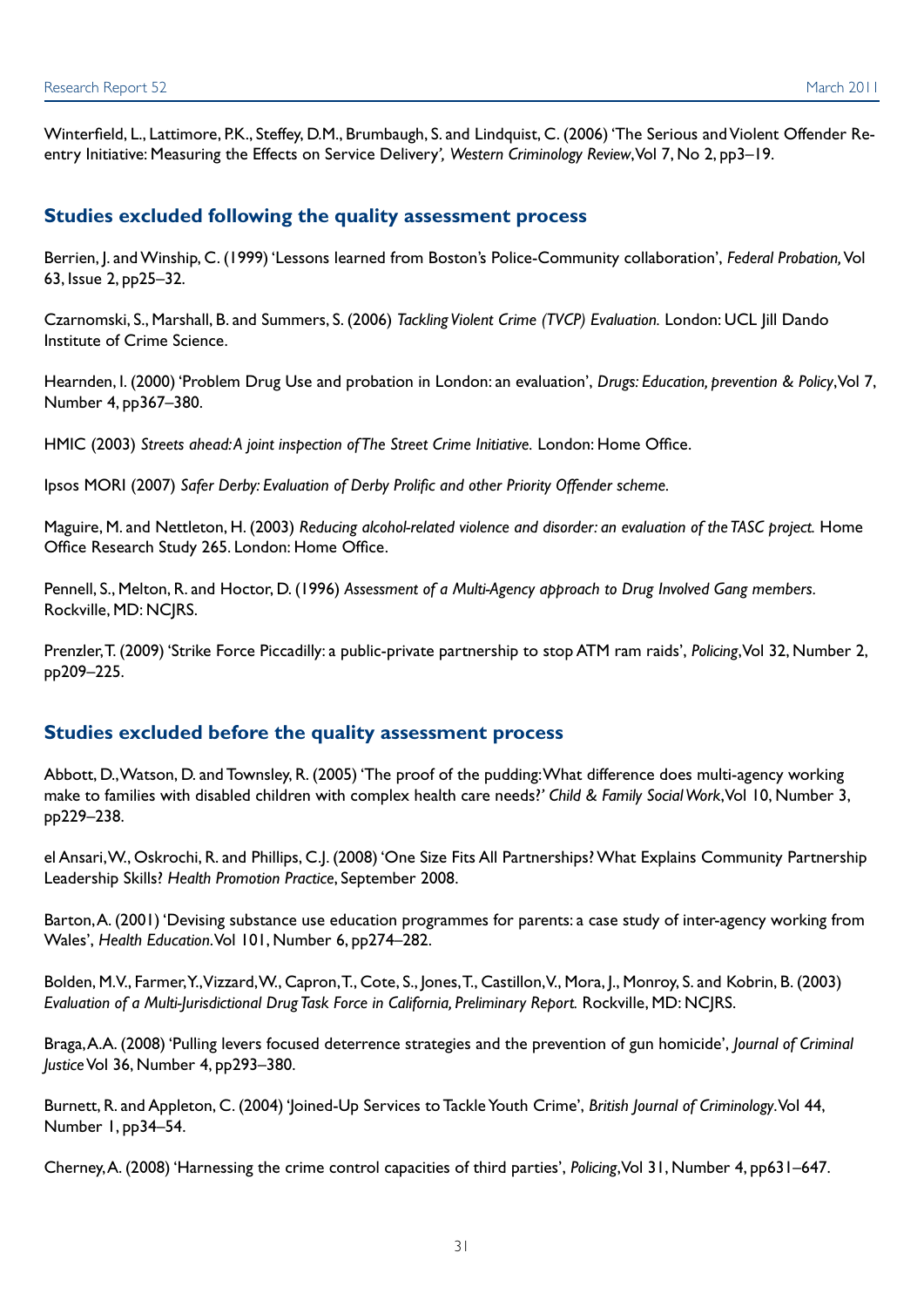Coldren, J.R., Costello, S.K., Forde, D.R., Roehl, J. and Rosenbaum, D.P. (2002) *Partnership, Problem-Solving and Research Integration – Key Elements of Success in SACSI: Phase I Findings From the National Assessment of the Strategic Approaches to Community Safety Initiative.* Rockville, MD: NCJRS.

Collomb-Robert, N., Williams, S., Moore, L. and Tortoriello, M. (2007) *Cambridgeshire Distraction Burglary and Rogue Trader Taskforce: an evaluation.* London: Home Office.

Coulson, A. (2005) 'A plague on all your partnerships: theory and practice in regeneration', *International Journal of Public Sector Management*. Vol 18, Number 2, pp151–163.

Dawson, P. (2007) *The National PPO evaluation – research to inform and guide practice.* Online Report 09/07. London: Home Office.

Dowling, B., Powell, M. and Glendenning, C. (2004) 'Conceptualising successful partnerships', *Health & Social care in the Community*. Vol 12, Number 4, pp309–317.

Eversole, R., Routh, R., Ridgeway, L. (2004) 'Crime and violence prevention in an urban indigenous community', *Environment and Urbanization*. Vol 16, pp73–81.

Fleming, J., Goodman, H., Knight, V. and Skinner, A. (2006) 'Delivering effective multi-agency work for victims and witnesses of crime', *Practice*. Vol 18, Number 4, pp265–278.

Francis, V. (2001) *Prosecution Task Force on Car-Hijacking: Final Evaluation Report* Rockville, MD: NCJRS.

Freeman, T. and Peck, E. (2006) 'Evaluating partnerships: a case study of integrated specialist mental health services', *Health & Social care in the Community*. Vol 14, Number 5, pp408–417.

Giacomazzi, A. L. and Smithey, M. (2001) 'Community Policing and Family Violence Against Women: Lessons Learned from a Multi-agency Collaborative', *Police Quarterly*. Vol 4, pp99–122.

Harman, K. and Paylor, I. (2005) 'An Evaluation of the CARAT Initiative', *Howard Journal of Criminal Justice*. Vol 44, Number 4, pp357–373.

Harris, S. (2003) 'Inter-agency practice and professional collaboration: the case of drug education and prevention', *Journal of education Policy*. Vol 18, Number 3, pp303–314.

Jurik, N.C., Blumenthal, J., Smith, B. and Portillos, E.L. (2000) 'Organizational Cooption or Social Change?: A Critical Perspective on Community-Criminal Justice Partnerships', *Journal of Contemporary Criminal Justice*. Vol 16, pp293–320.

Kelly, K. and Caputo, T. (2006) 'Case Study of grassroots community development: sustainable, flexible and cost-effective responses to local needs', *Community Development Journal.* Vol 41, Number 2, pp234–245.

Knox, J., Pemberton, A. and Wiles, P. (2000) *Partnerships in Community Safety: An evaluation of Phase 2 of the Safer Cities Programme.* London: Department of the Environment, Transport and the Regions.

Lawless, P. (2006) 'Area based Urban Interventions: rationale and Outcomes: The New Deal for Communities Programme in England', *Urban Studies.* Vol 43, pp1991-2011.

Leinhardt, A.M.C. and Willert, J.H. (2002) 'Involving Stakeholders in Resolving School Violence', *NAASP Bulletin*. Vol 86, pp32–43.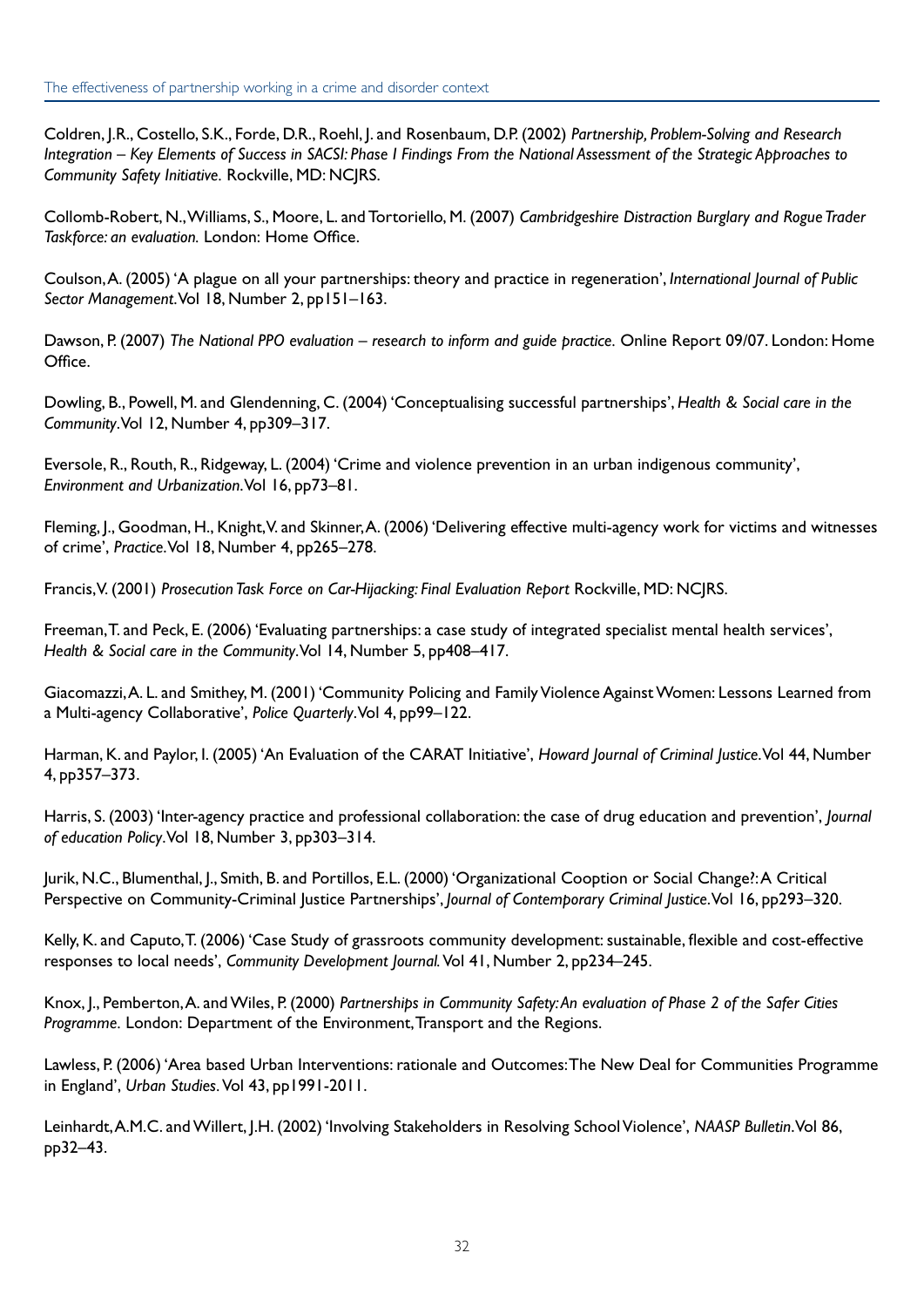Lister, S., Wall, D. and Bryan, J. (2004) *Evaluation of the Leeds Distraction Burglary project.* Online Report 44/04. London: Home Office.

Little, M., Kogan, J., Bullock, R. and van der Laan, P. (2004) 'Experiment in Multi-Systematic Responses to Persistent Young Offenders Known to Children's Services', *British Journal of Criminology*. Vol 44, Number 2, pp225–240.

Long, J., Wells, W. and Leon-Granados, W.D. (2002) 'Implementation Issues in a Community and police Partnership in Law Enforcement: Lessons from a Case Study of a Community Policing Approach to Domestic Violence', *Police Practice and Research.* Vol 3, Number 3, pp231–246.

Maciak, B.J., Moore, M.T., Leviton, L. C. and Guinan, M.E. (1998) 'Preventing Halloween Arson in an Urban Setting: A Model for Multi-sectoral Planning and Community Participation', *Health Education Behaviour*. Vol 25, pp194–211.

Mazerolle, L., Soole, D. and Rombouts, S. (2007) 'Drug Law Enforcement', *Policing Quarterly.* Vol 10, No 2, pp115–152.

Noaks, L., Moreton, K. and Williamson, H. (2004) *On Track Thematic Report: Partnership Working.* Research Report RR 527. London: Department for Education and Skills.

Pennell, S., Curtis, C. and Scheck, D.C. (1990) 'Controlling juvenile delinquency: An evaluation of an Interagency strategy', *Crime Delinquency.* Vol 36, pp257–275.

Pratten, J. and Greig, B. (2005) 'Can Pubwatch address the problems of binge drinking? A case study from the North West of England' *International Journal of Contemporary Hospitality Management* Vol 17, Number 3, pp252–260.

Reisig, M.D. and Giacomazzi, A. (1998) 'Citizens perceptions of community policing: are attitudes towards police important?' *Policing*. Vol 21, Number 3, pp547–561.

Robinson, A.L. (2004) *Domestic Violence MARACs for very high risk victims in Cardiff, Wales: A process and outcome evaluation.* Cardiff University.

Robinson, A.L., Tregidga, J. (2007) 'The Perceptions of High-Risk Victims of Domestic Violence to a Co-ordinated Community Response in Cardiff, Wales', *Violence Against Women*. Vol 13, pp1130–1148.

Rumgay, J. and Cowan, S. (1998) 'Pitfalls and Prospects in Partnership: Probation Programmes for Substance Misusing Offenders', *Howard Journal of Criminal Justice.* Vol 37, Number 2, pp124–136.

Sagar, T. (2005) 'Street Watch: Concept and Practice', *British Journal of Criminology.* Vol 45, Number 1, pp98–112.

Sampson, A., Stubbs, P., Smith, D., Pearson, G. and Blagg, H. (1988) 'Crime, Localities and the Multi-Agency Approach', *British Journal of Criminology*. Vol 28, pp478–493.

Stephens, M., Fowler, G. (2004) 'Safer Guildford', *Public Management*. Vol 6, Number 1, pp113–130.

Virta, S. (2002) 'Local security management: Policing through networks', *Policing*. Vol 25, Number 1. pp190–200.

Williams, I. (2009) 'Offender health and social care: a review of the evidence on inter-agency collaboration', *Health & Social care in the Community*. Vol 17, Number 6, pp573–580.

Worrall, J.L. (2004) 'Funding Collaborative Juvenile Crime Prevention Programmes: Does it Make a Difference?' *Evaluation Review*. Vol 28, Number 6, pp471–501.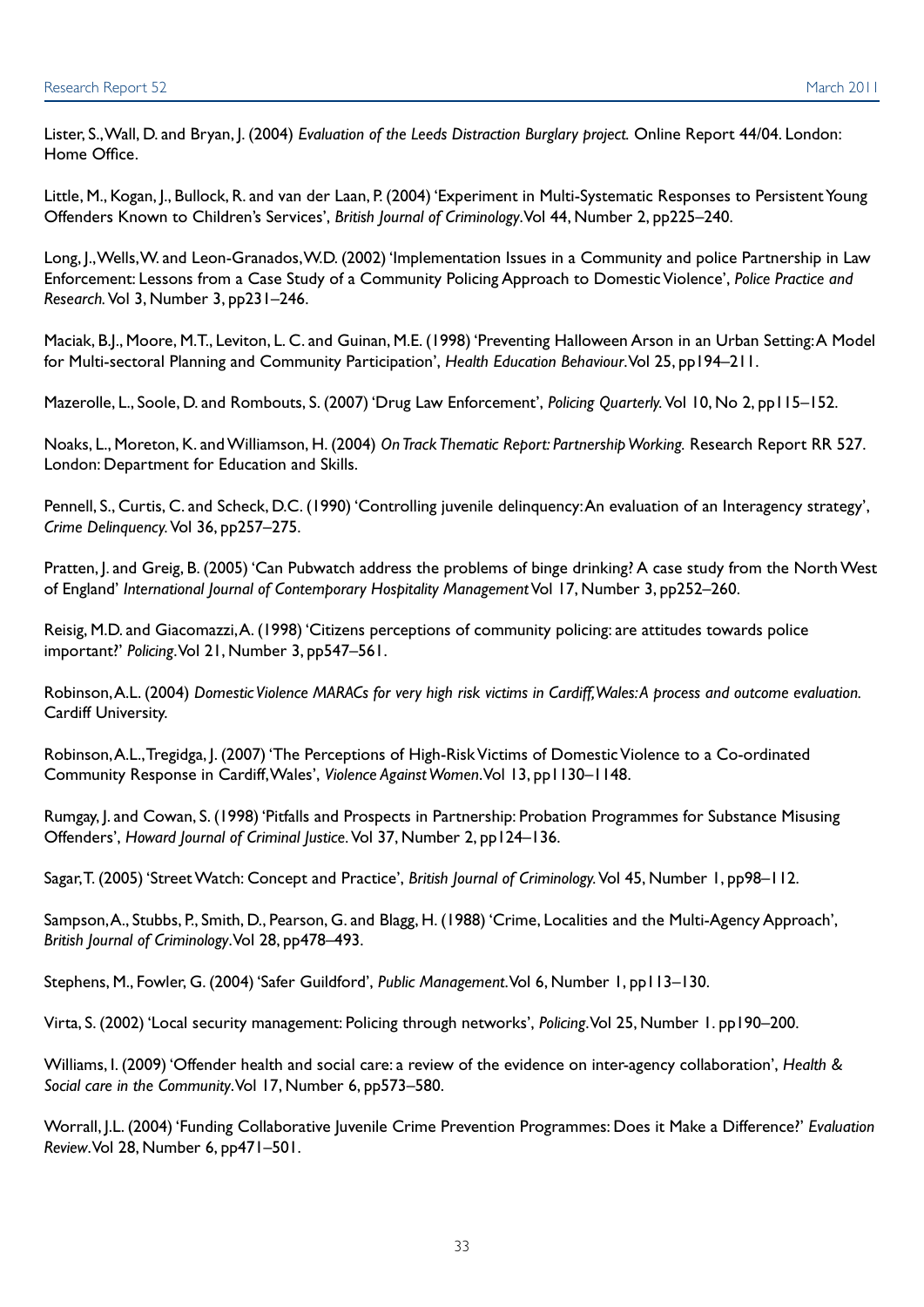Zevitz, R. (2002) 'Breaking the routine: assessing the effectiveness of a multi-neighbourhood anti-crime initiative through qualitative interviewing', *The Justice Professional.* Vol 15, Number 2, pp127–147.

Zweig, J.M. and Burt, M.R. (2006) 'Predicting Case Outcomes and Women's Perceptions of the Legal System's Response to Domestic Violence and Sexual Assault: Does Interaction Between Community Agencies Matter?' *Criminal Justice Policy review.* Vol 17, pp202–233.

#### **Internet sources**

Links between bus-related crime and other crimes: a briefing paper (2004). Department for Transport. <http://www.dft.gov.uk/pgr/crime/linksbusrelatedcrime>

Multi agency response to tackling anti-social behaviour in Greater Hollington (2008) <http://www.idea.gov.uk/idk/core/page.do?pageId=8282963&aspect=full>

#### **Background references relating to partnership working**

Braga, A. and Winship, C. (2006) 'Partnership, accountability, and innovation: clarifying Boston's experience with pulling levers' in Weisburd, D. and Braga, A. (2006*) Police Innovation: Contrasting Perspectives*. Cambridge University Press,

Butler, G., Hodgkinson, J., Holmes, E. and Marshall, S. (2004) *Evidence Based Approaches to Reducing Gang Violence.* GOWM and Home Office Regional Research Team.

Davies, P. (2003) *The Magenta Book. Guidance Notes for Policy Evaluation and Analysis. Chapter 2: What Do We Already Know?* London: Cabinet Office.

Eck, J. (2001) Preventing crime*. Preventing Crime at Places.* Newark, NJ: Harwood Academic Publishers.

Home Office (1965) *Report of the committee on the Prevention and Detection of crime (Cornish Committee).* London. Home Office.

Home Office (2007) *Delivering Safer Communities: A guide to effective partnership working.* Police and Crime Standards Directorate (PCSD). London: Home Office.

Hodgkinson, J., Marshall, S., Berry, G., Newman, M., Reynolds, P., Burton, E., Dickson, K. and Anderson, J. (2009) *Reducing gang related crime: A systematic review of 'comprehensive' interventions.* Technical report. EPPI-Centre, Social Science Research Unit, Institute of Education. London: University of London.

McGarrell, E.F. (2010) 'Accumulating lessons from Project Safe Neighbourhoods', in Klofas, J.M., Hipple, N.K. and McGarrell, E.F. *The New Criminal Justice: American Communities and the changing world of crime control*. London: Routledge.

Morgan, J. (1991) *Safer Communities: The local delivery of crime prevention through the partnership approach.* London: Home Office.

Rosenbaum, D.P. (2002) 'Evaluating multi-agency anti-crime partnerships: theory, design, and measurement issues', *Crime Prevention Studies*. Vol 14. UK: Willan Publishing.

Rosenbaum, D.P. and Roehl, J. (2010) 'Building successful anti-violence partnerships: lessons from the Strategic Approaches to Community Safety Initiative. (SACSI) Model', in Klofas, J.M., Hipple, N.K., and McGarrell, E.F. *The New Criminal Justice: American Communities and the changing world of crime control*. London: Routledge.